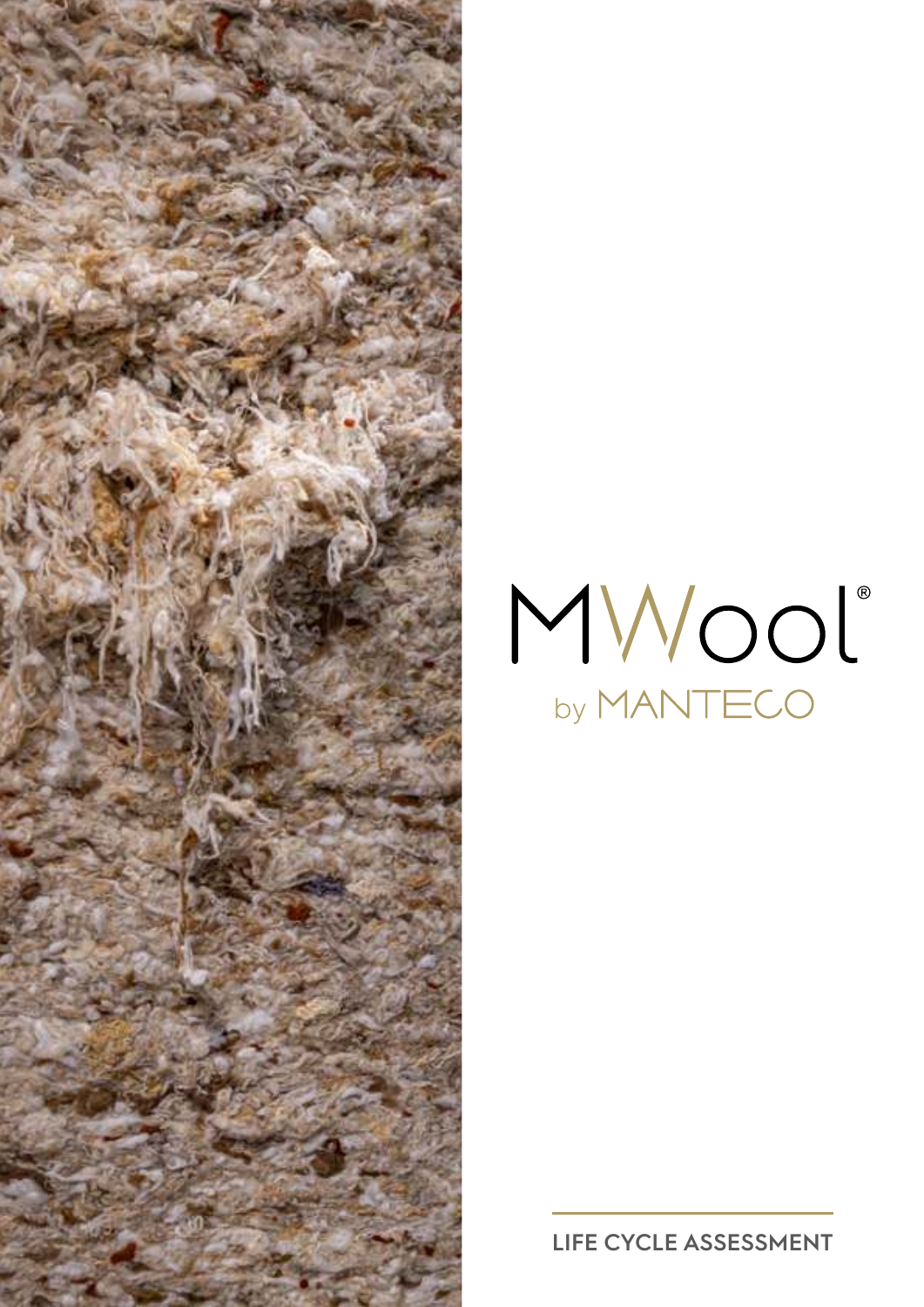# Abstract

**Textile industries are in the spotlight due to the heavy environmental impacts along their products' life cycle and, at the same time, a priority sector in the new circular economy action plan of the European Commission.** A key strategy to reduce impacts and increase circularity is recycling of pre- and postconsumer textile waste for the production of new garments. Unfortunately, around 87% of globally discarded textiles are landfilled, even though more than 90% are reusable and recyclable. In this framework, Manteco SpA has successfully developed an innovative value chain based on recycling of both pre-consumer waste wool, coming from spinning and garment-making processes, and postconsumer, discarded clothes. The output of such a recycling route is a secondary wool fibre named MWool®, which is used in Manteco's high-standard products.

This report is the first step of a broader research project and focuses on the Life Cycle Assessment (LCA) of the MWool® fibres. The LCA of virgin wool fibres, mostly based on the latest scientific literature outcomes, is used as a reference to compare the environmental impacts of virgin and recycled wool fibres. The complexity of the recycling route, and in turn the environmental impacts associated to collecting, processing and transporting waste wool throughout continents, are captured in a fairly comprehensive LCA model based on industry data and transparent assumptions to fill data gaps. No relevant elements of the lifecycle are left out of the assessment.

Despite the long transportation routes and several manual or mechanical processes, including use of chemicals, wastewater treatment etc., the LCA results clearly show that **MWool® has significantly lower environmental impacts in comparison to virgin wool fibres. For all the lifecycle indicators used in the assessment, the environmental impacts of MWool® is less than 10% of the virgin counterpart**, **and less than 1% of the carbon footprint, particulate matter, acidification, terrestrial and freshwater eutrophication, freshwater ecotoxicity, land use, water use.** 

With emphasis on climate change, 1 kg of MWool® corresponds to 0,62 kg CO2 eq., most of which coming from transportation. For comparison, virgin wool fibres have a carbon footprint of 75,8 kg CO2 eq./ kg, where the main contributor are the farming activities for the production of the greasy wool. In fact, according to the recent scientific literature, the carbon footprint of greasy wool is in the range of 20-60 kg CO2 eq./kg, and 1,4 kg of greasy wool are needed to produce 1 kg of wool fibre. Further calculations have been carried out using the lowest and highest values of the above range, showing that the impact of the virgin wool fibre could range from 33,2 to 89,1 kg CO2 eq.

An analysis has been carried out to evaluate how the impacts of MWool® would change when considering input data in the upper or lower range: 100% pre- or 100% post-consumer waste, and inclusion/exclusion of fraying and spinning, which are sometimes unnecessary. MWool® from spinning waste (which doesn't require further treatments) shows the best performance, while MWool® from shredded post-consumer waste shows the worst performance. Although preliminary, as climate change is concerned, even in the worst case operational conditions, the carbon footprint of MWool® results significantly lower than the carbon footprint of virgin wool fibres in their best scenario.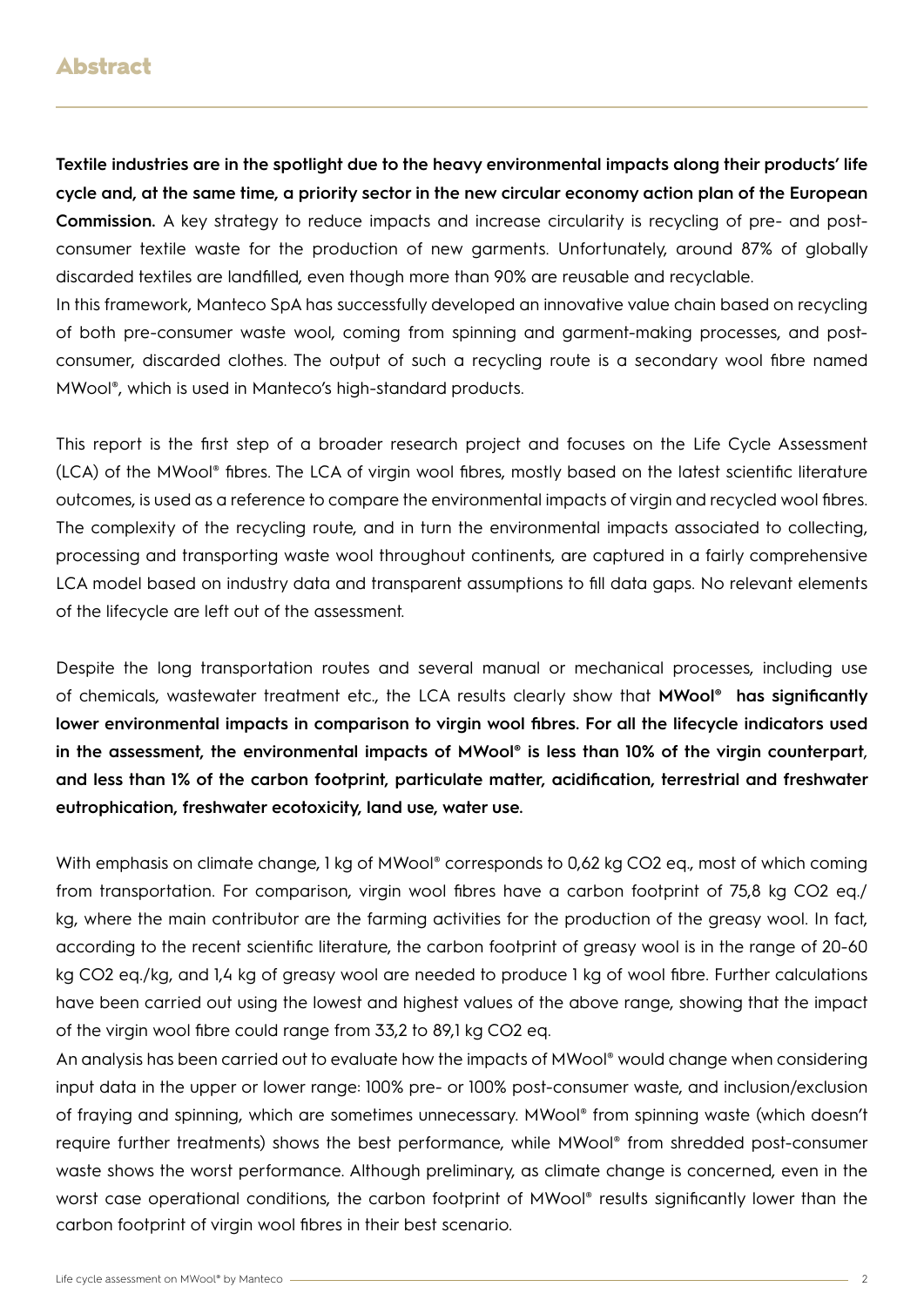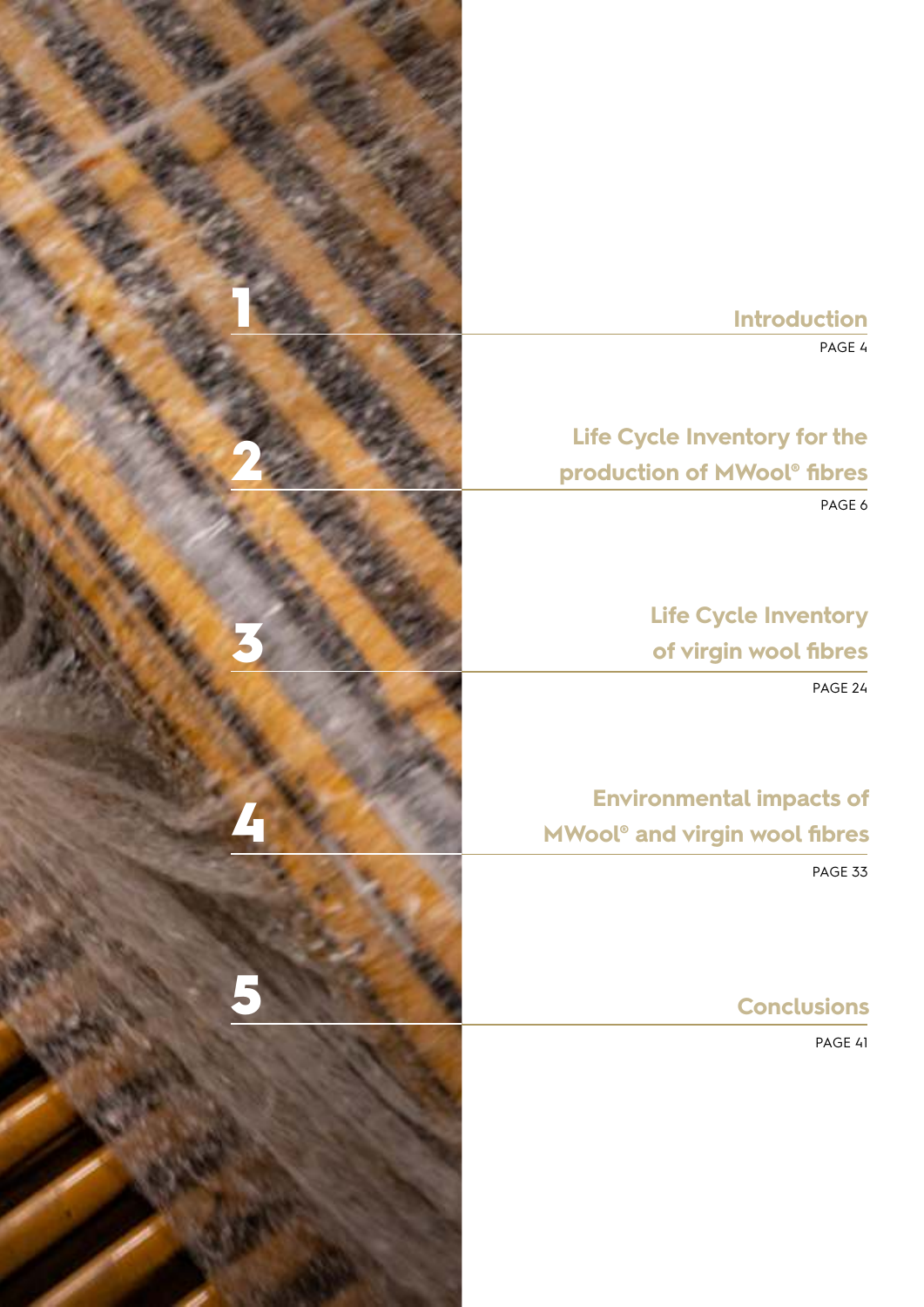# 

# 1 Introduction

**Life cycle assessment on MWool® fibres**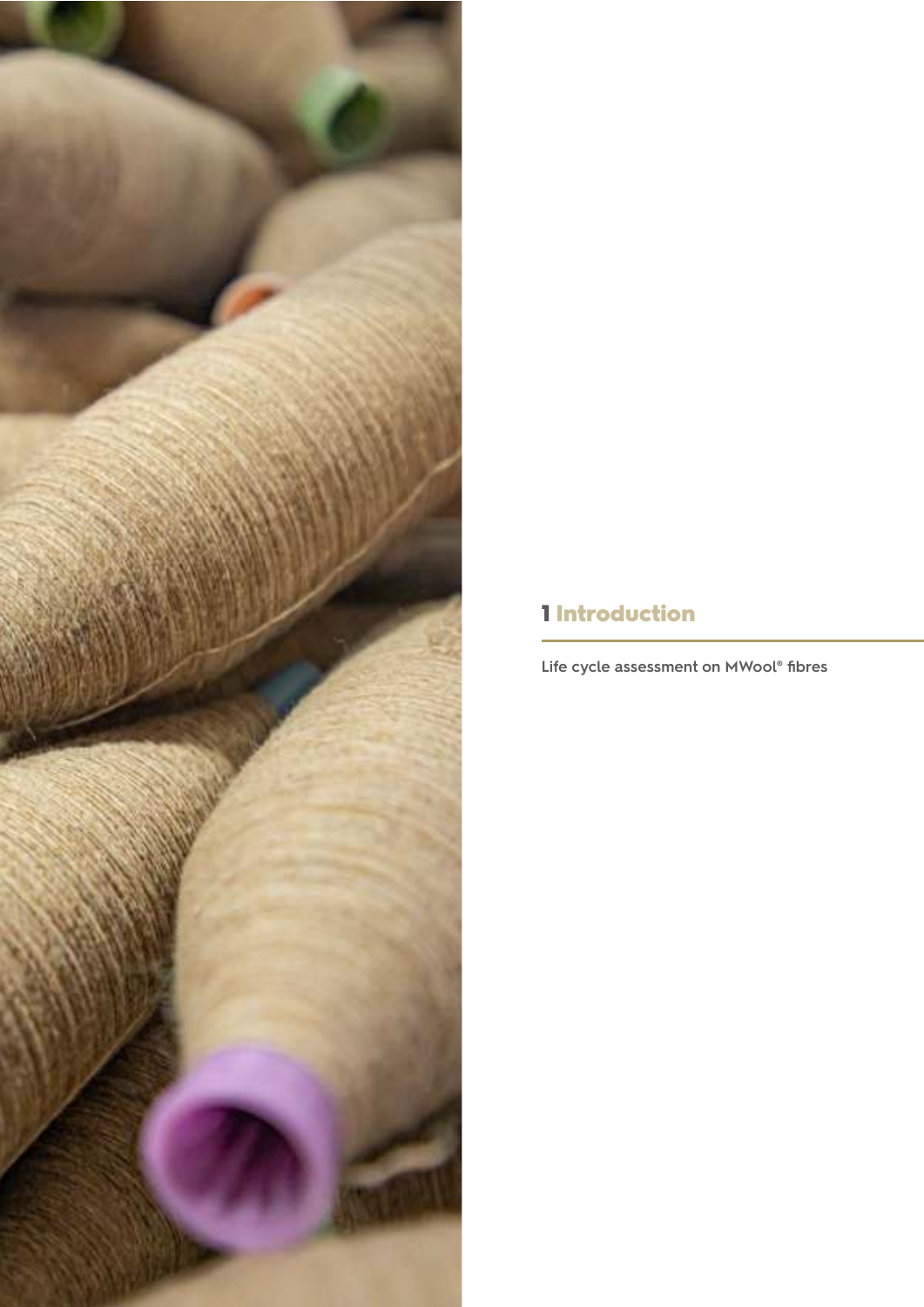# 1 Introduction

**Textiles are considered a significant contributor to environmental impacts, from the production of raw materials to the garment manufacturing, use and disposal phases<sup>1</sup> . A recent study<sup>2</sup> emphasises that around 87% of globally discarded textiles are landfilled, even though more than 90% are reusable and recyclable. Wool fibres can be obtained both from virgin and recycled wool.** Virgin wool fibres are produced through a value chain which starts from the agricultural phase of sheep breeding for obtaining the 'greasy' wool on farm, which is than cleaned and dyed. Wool fibres can also be obtained from recycling of pre-consumer wool waste from the spinning and tailoring processes and post-consumer wool of discarded garments. R**ecycling can significantly contribute to decrease textile waste and the related environmental consequences. At the same time, recycling of wool can also alleviate, at least partially, the environmental pressure of the agricultural phase of sheep breeding and, in most cases, the dyeing of wool fibres. Manteco SpA is an Italian company that has successfully developed an innovative value chain based on recycling on both pre-consumer waste wool, coming from spinning and tailoring processes, and post-consumer discarded clothes.** The output of such a recycling route is a secondary wool fibre, named MWool®, which is mainly used in Manteco's high-standard fabrics. **This report is the first step of a broader research project funded by Manteco and focuses on the Life Cycle Assessment (LCA) of the MWool® fibres. The LCA of virgin wool fibres, mostly bases on the latest scientific literature outcome is used as a reference to compare the environmental impacts of virgin and recycled wool fibres. The starting point is a previous streamlined LCA of Manteco, which has been finetuned with additional information and industry data on the MWool® collection network and processing chain. Paragraphs 2 and 3 detail the data collection (life cycle inventory) respectively for the MWool® and virgin wool fibres, paragraph 4 shows the environmental impacts and the comparison between the two fibres, paragraph 5 summarises the conclusions.**



**This study has been issued as a scientific article on MDPI Resources** on April the 20th, 2022 <https://www.mdpi.com/2079-9276/11/5/41>

**Life Cycle Assessment (LCA) of MWool® Recycled Wool Fibers was selected as the cover of Issue 5, Volume 11, 2022.**

<sup>1</sup> Wiedemann, S.G.; Biggs, L.; Nebel, B.; Bauch, K.; Laitala, K.; Klepp, I.G.; Swan, P.G.; Watson, K. Environmental impacts associated with the production, use, and end-of-life of a woollen garment. Int. J. Life Cycle Assess. 2020, 25, 1486–1499, doi:10.1007/s11367-020-01766-0.

<sup>2</sup> Moazzem, S.; Wang, L.; Daver, F.; Crossin, E. Environmental impact of discarded apparel landfilling and recycling. Resour. Conserv. Recycl. 2021, 166, 105338, doi:https://doi.org/10.1016/j.resconrec.2020.105338.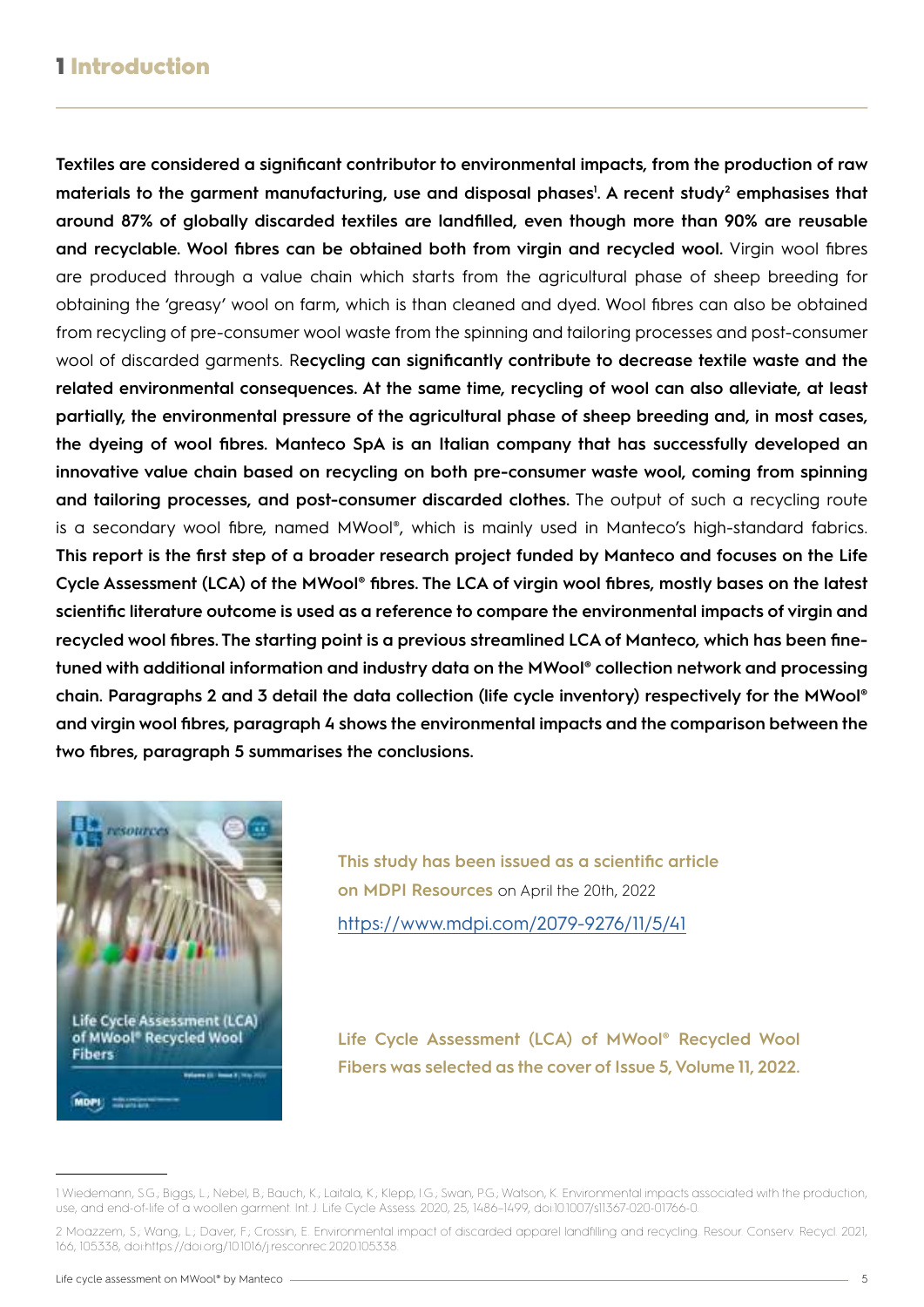

2 Life cycle inventory for the production of MWool® fibres

**Life cycle assessment on MWool® fibres**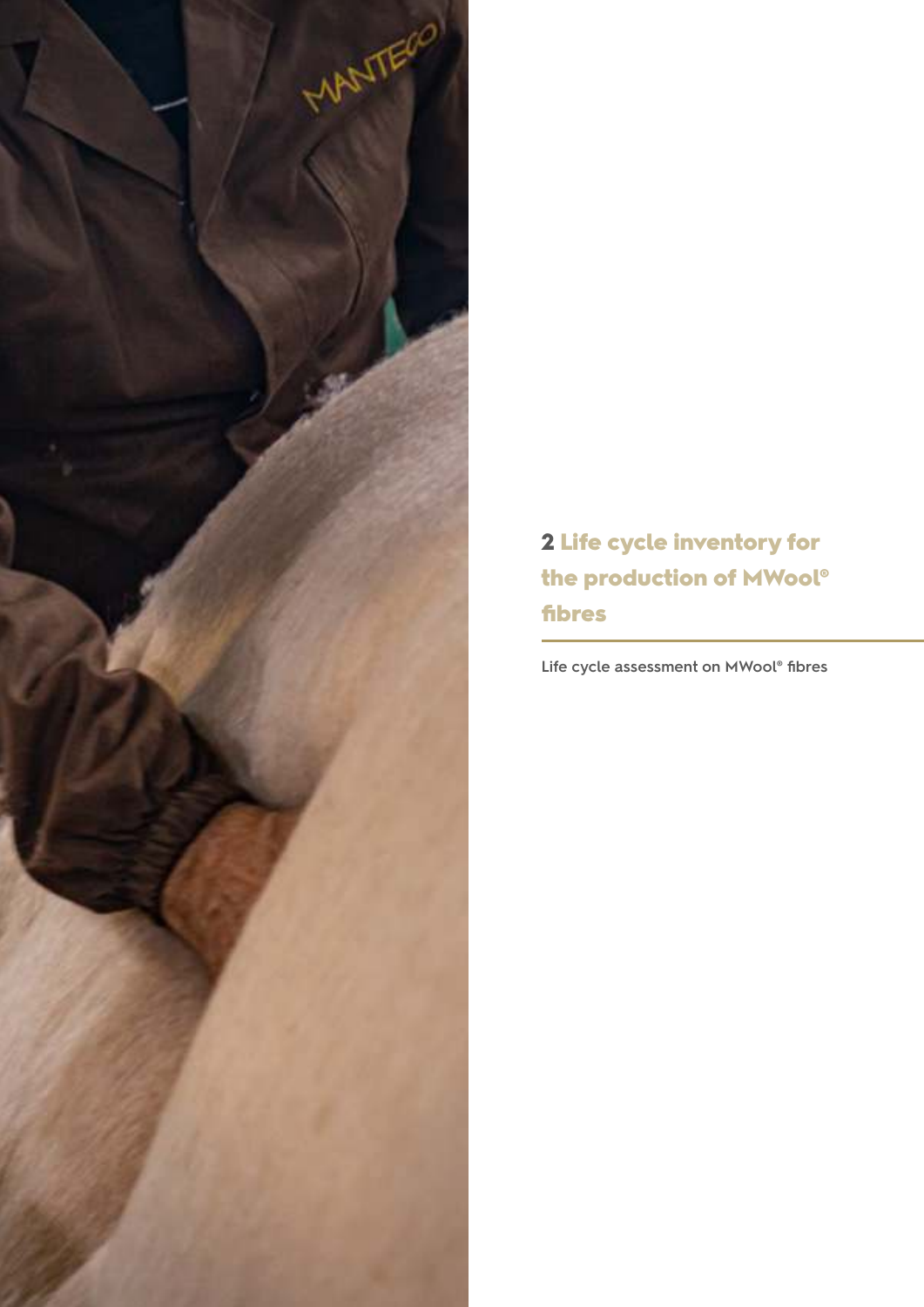# 2 Life cycle inventory for the production of MWool® fibres

This paragraph describes and quantifies the inventory for the MWool® fibres, as well as the assumptions considered in the study. The flow chart in Figure 1 shows the system boundaries, i.e. the processes / steps included in the assessment. Each process of the value chain is hereafter detailed.

### **Figure 1. System boundaries of the LCA study on MWool®**

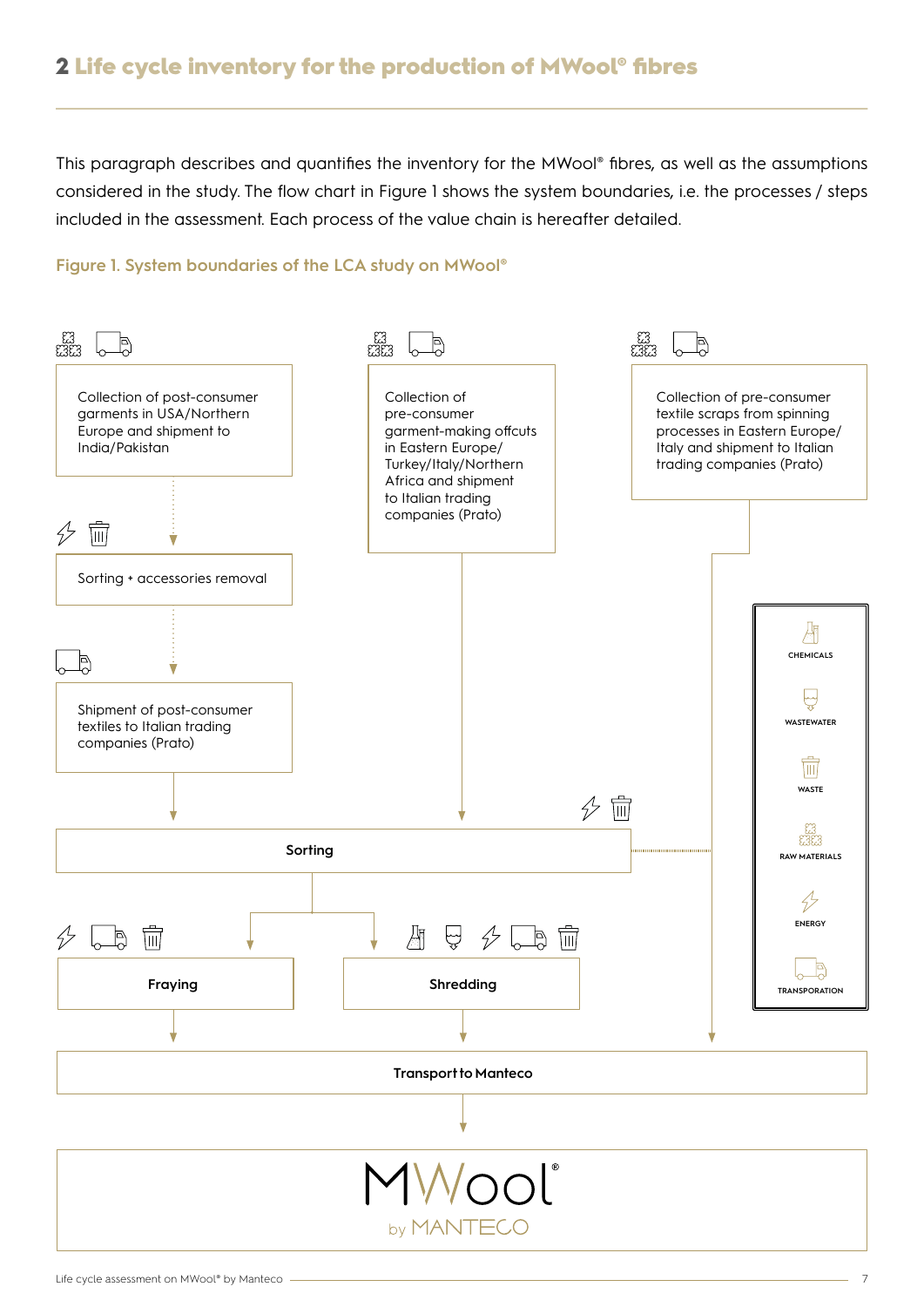# 2.1 Collection of post-consumer garments in usa/northern europe and shipment to india/pakistan

Post-consumer garments are collected in USA and Northern Europe, where end-of-life clothes are deposited in dedicated containers, and/or in plastic bags. Subsequently, they are transported to a collection centre, where clothes are gathered, packed into big bales and sent to India or Pakistan. For this phase the following assumptions have been made:

**• Discarded clothes are packed by the final user into PE plastic bags containing 5 kg of clothes;**

**• 50% of discarded clothes is collected in USA and 50% in North Europe;**

**• The location of reference for the clothes collection in USA is Dalton (textile area<sup>1</sup> );**

**• The location of reference for the clothes collection in North Europe is Amsterdam (highly sensitive to recycling<sup>2</sup> );**

**• A 100 km distance with a small lorry is assumed to pick clothes from the containers and transport them to the collection centre;**

**• Big bales of HDPE are assumed to contain 400 kg of used clothes<sup>3</sup> ;**

- **Of the total amount of collected clothes, 85% is sent to India and 15% to Pakistan;**
- **The location of reference for clothes sorting in India is Ahmedabad (textile area<sup>4</sup> )**

**• The location of reference for clothes sorting in Pakistan is Faisalabad (large textile industry<sup>5</sup> )**

<sup>1</sup> https://www.industryselect.com/blog/10-largest-textile-mills-in-the-us

<sup>2</sup> https://www.iamsterdam.com/en/living/settling-in/waste-and-recycling/recycling-in-amsterdam

<sup>3</sup> https://www.usedclothingstock.com/

<sup>4</sup> https://en.wikipedia.org/wiki/Ahmedabad\_textile\_industry

<sup>5</sup> Iqbal, H.; Mushtaq, A.Q.; Khan, R. Cotton Processing and Spinning Industry in Pakistan: A Case Study of Lyallpur City. 2018.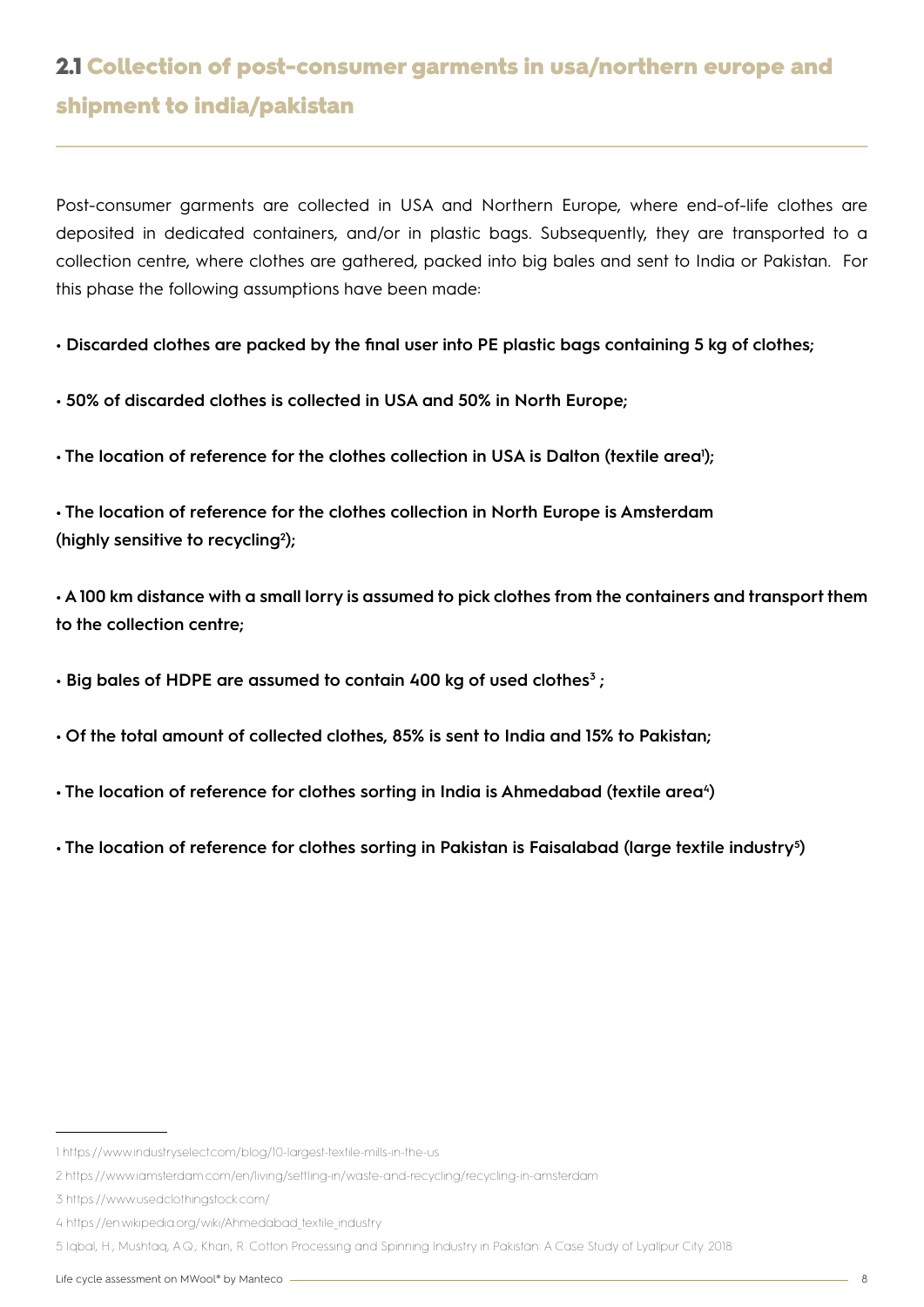# **Table 1. Inventory for the phase of collection of post-consumer garments in USA/Northern Europe and shipment to India/Pakistan**

| <b>FLOW</b>                                                         | <b>QUANTITY</b> | <b>UNIT OF MEASURE</b> | <b>ECOINVENT DATASET</b>                                                                                                                                          | <b>NOTES</b>                                                                      |
|---------------------------------------------------------------------|-----------------|------------------------|-------------------------------------------------------------------------------------------------------------------------------------------------------------------|-----------------------------------------------------------------------------------|
| <b>OUTPUT</b>                                                       |                 |                        |                                                                                                                                                                   |                                                                                   |
| Post-consumer<br>garments, at<br>sorting centre<br>(India/Pakistan) | 1               | t                      |                                                                                                                                                                   |                                                                                   |
| <b>INPUT</b>                                                        |                 |                        |                                                                                                                                                                   |                                                                                   |
| <b>Plastic bag</b>                                                  | 1,6             | kg                     | Packaging film, low<br>density polyethylene<br>{GLO}  market for   Cut-<br>off, S                                                                                 | LDPE, 8 g/bag                                                                     |
| <b>Transport with</b><br>small lorry                                | 100             | tkm                    | Transport, freight, light<br>commercial vehicle<br>{Europe without<br>Switzerland}  market for<br>transport, freight, light<br>commercial vehicle  <br>Cut-off, S | From containers<br>to collection<br>centre                                        |
| <b>Big bales</b>                                                    | 1,1             | kg                     | Polyethylene, high<br>density, granulate<br>{GLO}  market for   Cut-<br>off, S + Extrusion, plastic<br>film {GLO}  market for  <br>Cut-off, S                     | HDPE, 432 g/<br>bag (width: 0,1<br>mm, surface: 4,6<br>m2, density: 940<br>kg/m2) |
| <b>Transport with</b><br>16-32 t lorry                              | 53              | tkm                    | Transport, freight, lorry<br>16-32 metric ton, euro5<br>{RoW}I market for<br>transport, freight, lorry<br>16-32 metric ton, EURO5<br>I Cut-off, S                 | Average<br>transport from<br>USA/north<br>Europe to India/<br>Pakistan            |
| <b>Transport with</b><br>transoceanic<br>ship                       | 14456           | tkm                    | Transport, freight, sea,<br>container ship {GLO}I<br>transport, freight, sea,<br>container ship I Cut-off,<br>S                                                   | Average<br>transport from<br>USA/north<br>Europe to India/<br>Pakistan            |
| Waste: plastic                                                      | 2,7             | kg                     | Waste plastic, mixture<br>{RoW}I treatment of<br>waste plastic, mixture,<br>municipal incineration  <br>Cut-off, S                                                |                                                                                   |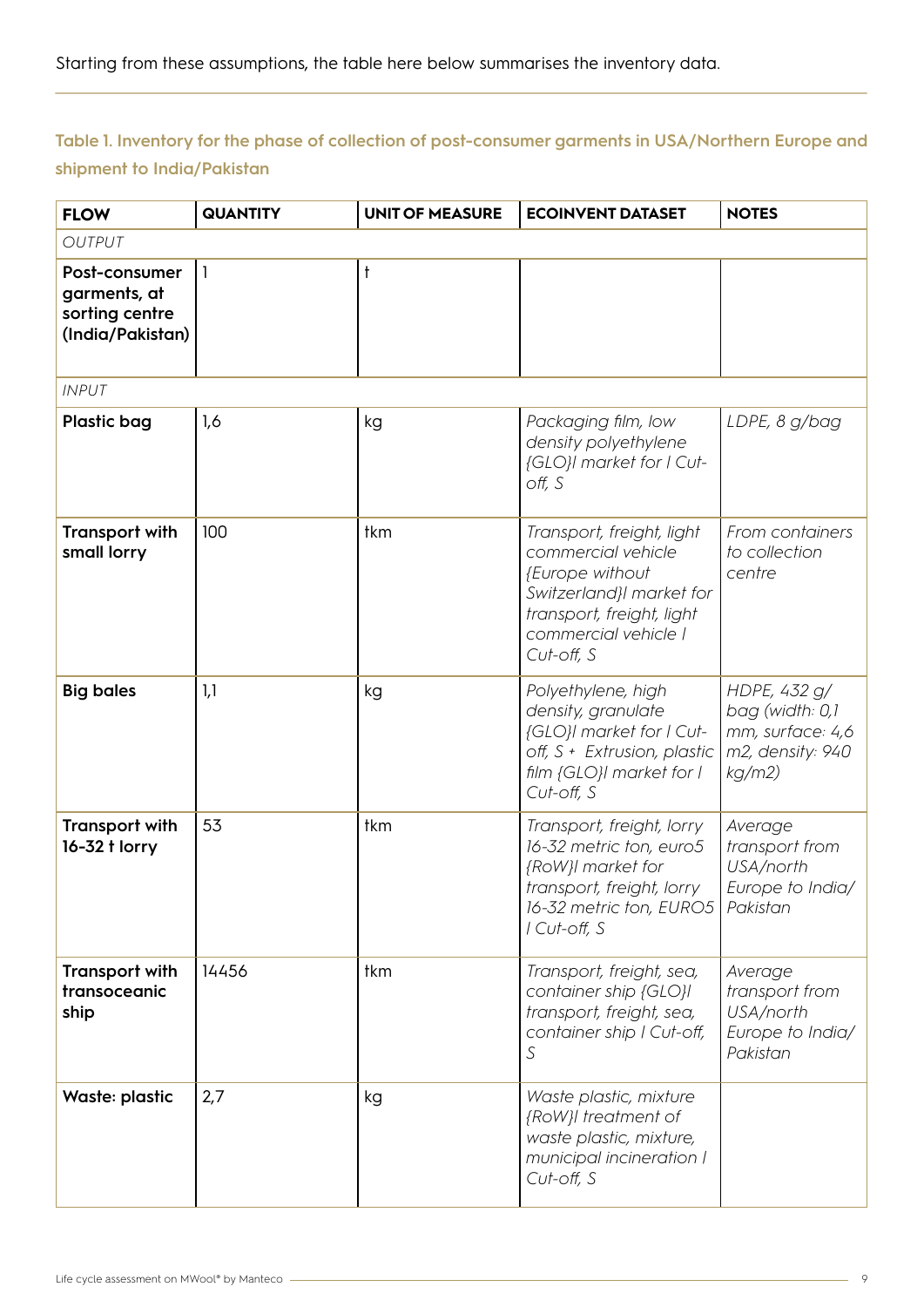**In India/Pakistan textiles are manually sorted, according to the type of material, and accessories/ components (such as zips, buttons, labels, liners, linings) are removed.** Subsequently, textiles are packed into big plastic bales (which are assumed to contain 400 kg of textile). The process of clothes sorting and accessories removal is manual, and just electricity for working environments is considered, assuming the consumption of 11 kwh/t of sorted textiles. This consumption has been estimated considering a throughput per person of 100 tonnes/year<sup>1</sup>, assuming 25 people working in a 60x30 m2 environment, for a consumption of electricity for lightening of 15 kWh/m2y<sup>2</sup>.

# **Table 2. Inventory for the phase of sorting and accessories removal of post-consumer garments**

| <b>FLOW</b>                                            | <b>QUANTITY</b> | <b>UNIT OF MEASURE</b> | <b>ECOINVENT DATASET</b>                                                                                                                      | <b>NOTES</b>                                                                      |
|--------------------------------------------------------|-----------------|------------------------|-----------------------------------------------------------------------------------------------------------------------------------------------|-----------------------------------------------------------------------------------|
| <b>OUTPUT</b>                                          |                 |                        |                                                                                                                                               |                                                                                   |
| Post-consumer<br>textile,<br>accessories<br>removed    | 1               | $\ddagger$             |                                                                                                                                               |                                                                                   |
| <b>INPUT</b>                                           |                 |                        |                                                                                                                                               |                                                                                   |
| Post-consumer<br>garments, at<br>the sorting<br>centre | $\mathbf{1}$    | $\ddagger$             |                                                                                                                                               |                                                                                   |
| <b>Electricity in</b><br>Pakistan                      | $11*0,15=1,65$  | kWh                    | Electricity, low voltage<br>{PK}I market for<br>electricity, low voltage I<br>Cut-off, S                                                      | 15% of post-<br>consumer<br>garments<br>are sorted in<br>Pakistan                 |
| <b>Electricity in</b><br>India                         | $11*0,85=9,35$  | kWh                    | Electricity, low voltage<br>{IN-Western grid} <br>market for electricity,<br>low voltage I Cut-off, S                                         | 85% of post-<br>consumer<br>garments are<br>sorted in India                       |
| <b>Big bales</b>                                       | 1,1             | kg                     | Polyethylene, high<br>density, granulate<br>{GLO}I market for I Cut-<br>off, S + Extrusion, plastic<br>film {GLO}  market for  <br>Cut-off, S | HDPE, 432 g/<br>bag (width: 0,1<br>mm, surface: 4,6<br>m2, density: 940<br>kg/m2) |

<sup>1</sup> Humpston, G.; Willis, P.; Tyler, D.; Han, S. Technologies for sorting end of life textiles 2014.

<sup>2</sup> Carletti, C.; Cellai, G.; Pierangioli, L.; Sciurpi, F.; Secchi, S. The influence of daylighting in buildings with parameters nZEB: application to the case study for an office in Tuscany Mediterranean area. Energy Procedia 2017, 140, 339–350.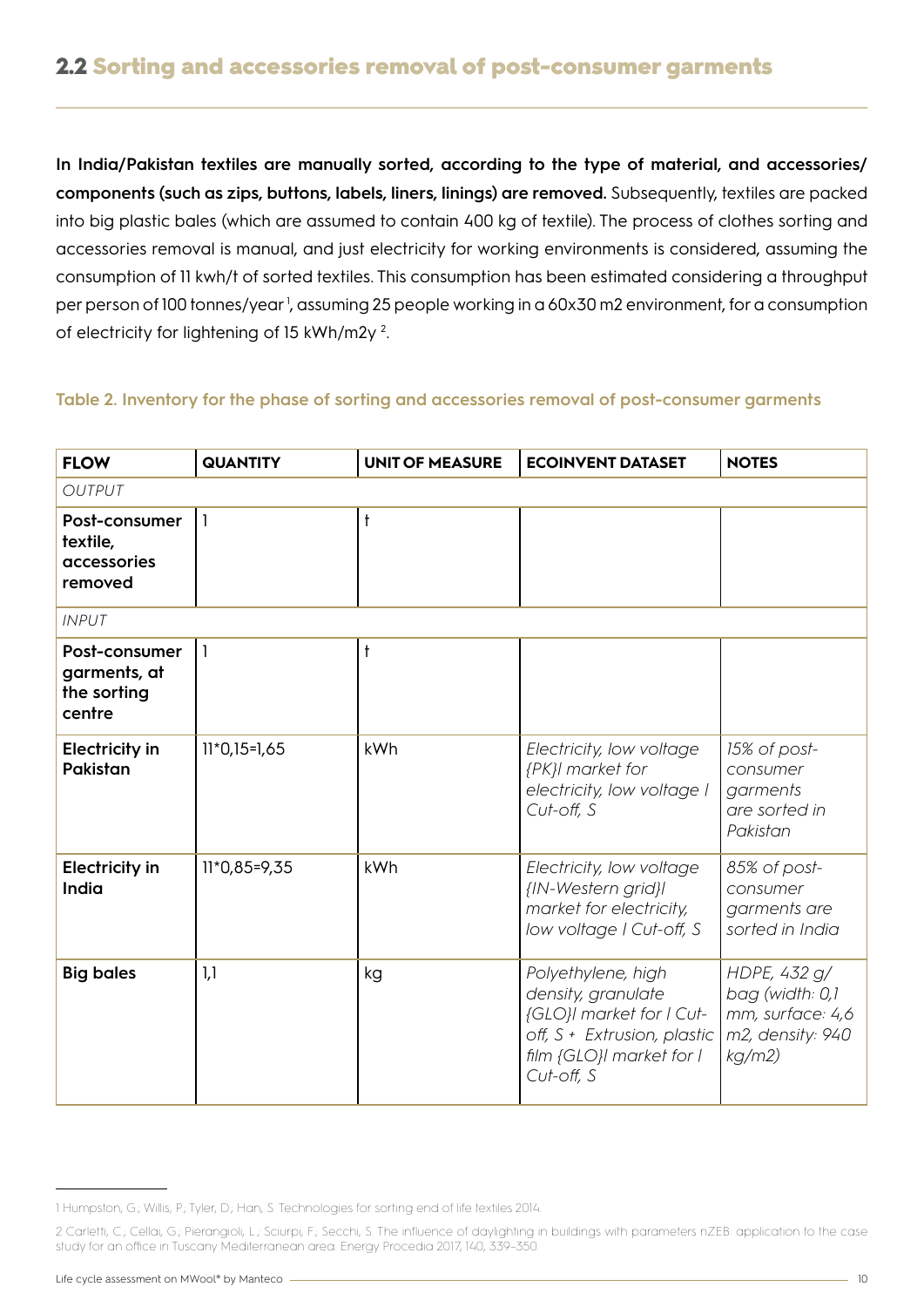**Post-consumer textile after accessories removal in India/Pakistan are sent to Italian trading companies (located in Prato). The total amount of post-consumer textile, with reference to year 2019, is of 962626 kg, assumed 50% coming from India and 50% coming from Pakistan.** 

# **Table 3. Inventory for the shipment of post-consumer textiles to Italy**

| <b>FLOW</b>                                                                  | <b>QUANTITY</b> | <b>UNIT OF MEASURE</b> | <b>ECOINVENT DATASET</b>                                                                                                                      | <b>NOTES</b>                                                  |
|------------------------------------------------------------------------------|-----------------|------------------------|-----------------------------------------------------------------------------------------------------------------------------------------------|---------------------------------------------------------------|
| <b>OUTPUT</b>                                                                |                 |                        |                                                                                                                                               |                                                               |
| Post-consumer<br>textile, at<br><b>Italian trading</b><br>company<br>(Prato) | $\mathbf{1}$    | $\ddagger$             |                                                                                                                                               |                                                               |
| <b>INPUT</b>                                                                 |                 |                        |                                                                                                                                               |                                                               |
| Post-consumer<br>textile,<br>accessories<br>removed                          | $\mathbf{1}$    | $\ddagger$             |                                                                                                                                               |                                                               |
| <b>Transport with</b><br>>32 t lorry                                         | 201             | tkm                    | Transport, freight, lorry<br>>32 metric ton, euro5<br>{RoW}  market for<br>transport, freight, lorry<br>>32 metric ton, EURO5 I<br>Cut-off, S | Average<br>transport from<br>India/Pakistan to<br>Manteco SpA |
| <b>Transport with</b><br>transoceanic<br>ship                                | $11*0,85=9,35$  | kWh                    | Transport, freight, sea,<br>container ship {GLO} <br>transport, freight, sea,<br>container ship I Cut-off,<br>S                               | Average<br>transport from<br>India/Pakistan to<br>Manteco SpA |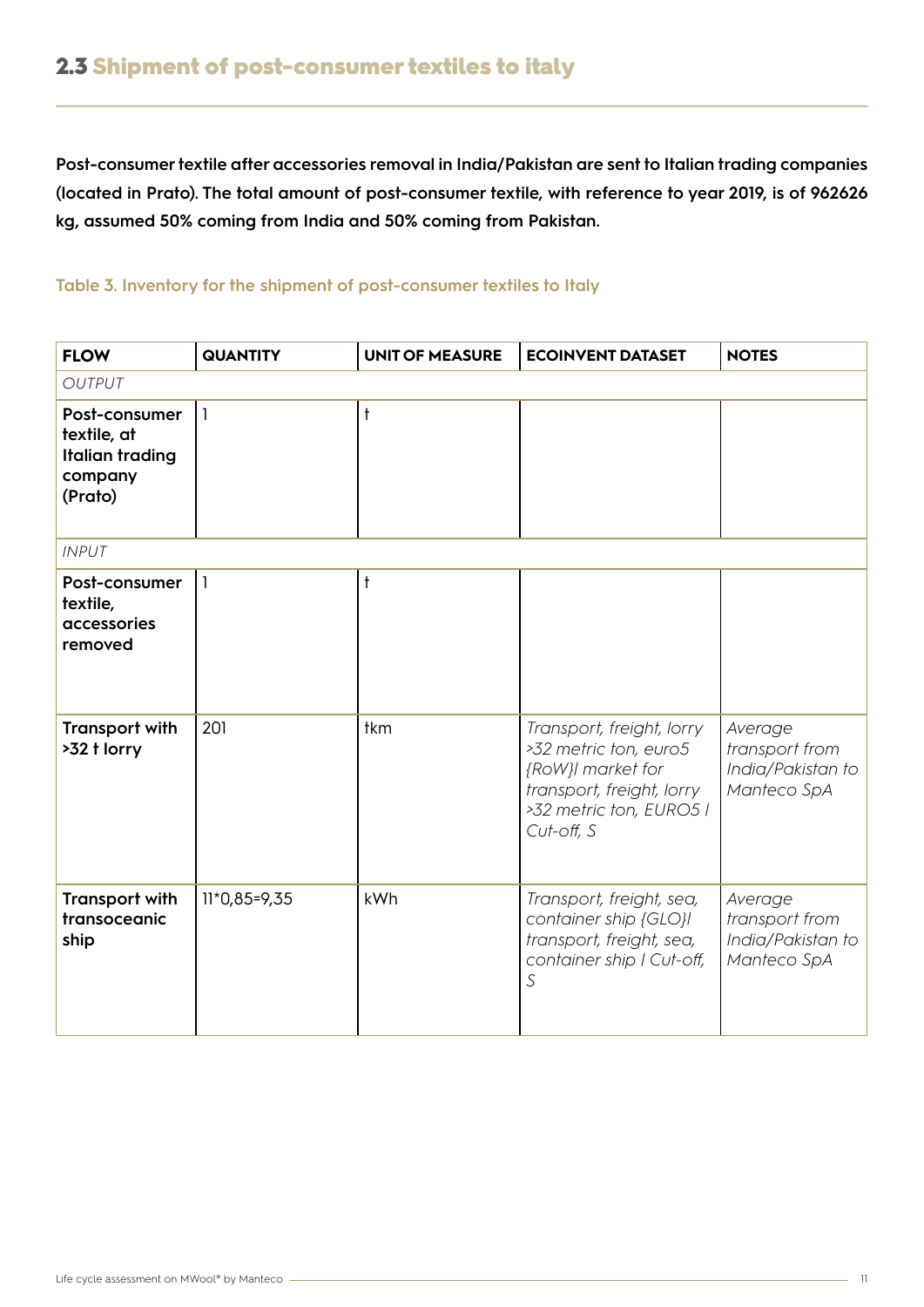**Pre-consumer textile waste are produced before textiles reach final consumers. It includes waste from the spinning process and the tailoring phase (fabric leftover after cutting out a pattern or textiles presenting some flaws, for example). Pre-consumer textile from tailoring is sent to Italian trading companies (located in Prato), where it is sorted and treated (as detailed in paragraphs 5 and 6), while pre-consumer textile from spinning can be also sent directly to Manteco SpA, since it doesn't require further treatments.** The table here below gives details on quantities and source of pre-consumer textiles used by Manteco SpA, referred to the year 2019, considered representative of an average year of production.

### **Table 4. quantities and source of pre-consumer textiles used by Manteco SpA in 2019**

|                                | <b>QUANTITY USED IN 2019 (kg)</b> | <b>RELATIVE QUANTITY AGAINST THE TOTAL</b><br><b>PRE-CONSUMER WASTE 2019 [%]</b> | <b>ORIGIN</b>                                        |
|--------------------------------|-----------------------------------|----------------------------------------------------------------------------------|------------------------------------------------------|
| Pre-consumer<br>from spinning  | 366111                            | 68%                                                                              | Eastern<br>Europe, Italy                             |
| Pre-consumer<br>from tailoring | 168674                            | 32%                                                                              | Eastern<br>Europe,<br>Turkey, Italy,<br>North Africa |

**For this phase the following assumptions have been made:**

**• 50% of pre-consumer textile from spinning is collected in Eastern Europe and 50% in Italy;**

**• 25% of pre-consumer textile from tailoring is collected in Eastern Europe, 25% in Turkey, 25% in Italy and 25% in North Africa;**

**• The location of reference for the pre-consumer textile waste in Easter Europe is Bucharest (Romania)<sup>1</sup> ;**

**• The location of reference for the pre-consumer textile waste in Turkey is Istanbul since in this city the textile sector is particularly active<sup>2</sup> ;**

**• The location of reference for the pre-consumer textile waste in North Africa is Alexandria (Egypt) since in this city there is an agglomeration of spinning, weaving and garment firms<sup>3</sup> ;**

**• A distance of 200 km is assumed for pre-consumer textile coming from Italy;**

**• Big bales of HDPE are assumed to contain 400 kg of used pre-consumer textile<sup>4</sup> .**

<sup>1</sup> Şerbănel, C. ROMANIAN TEXTILE INDUSTRY AND ITS COMPETITIVE ADVANTAGE. 2014.

<sup>2</sup> https://eraiturkey.com/news/textile-industry-in-turkey-in-2020/

<sup>3</sup> Kashiwagi, K.; Iwasaki, E. Effect of agglomeration on technical efficiency of small and medium-sized garment firms in Egypt. African Dev. Rev. 2020, 32, 14–26, doi:https://doi.org/10.1111/1467-8268.12411.

<sup>4</sup> https://www.usedclothingstock.com/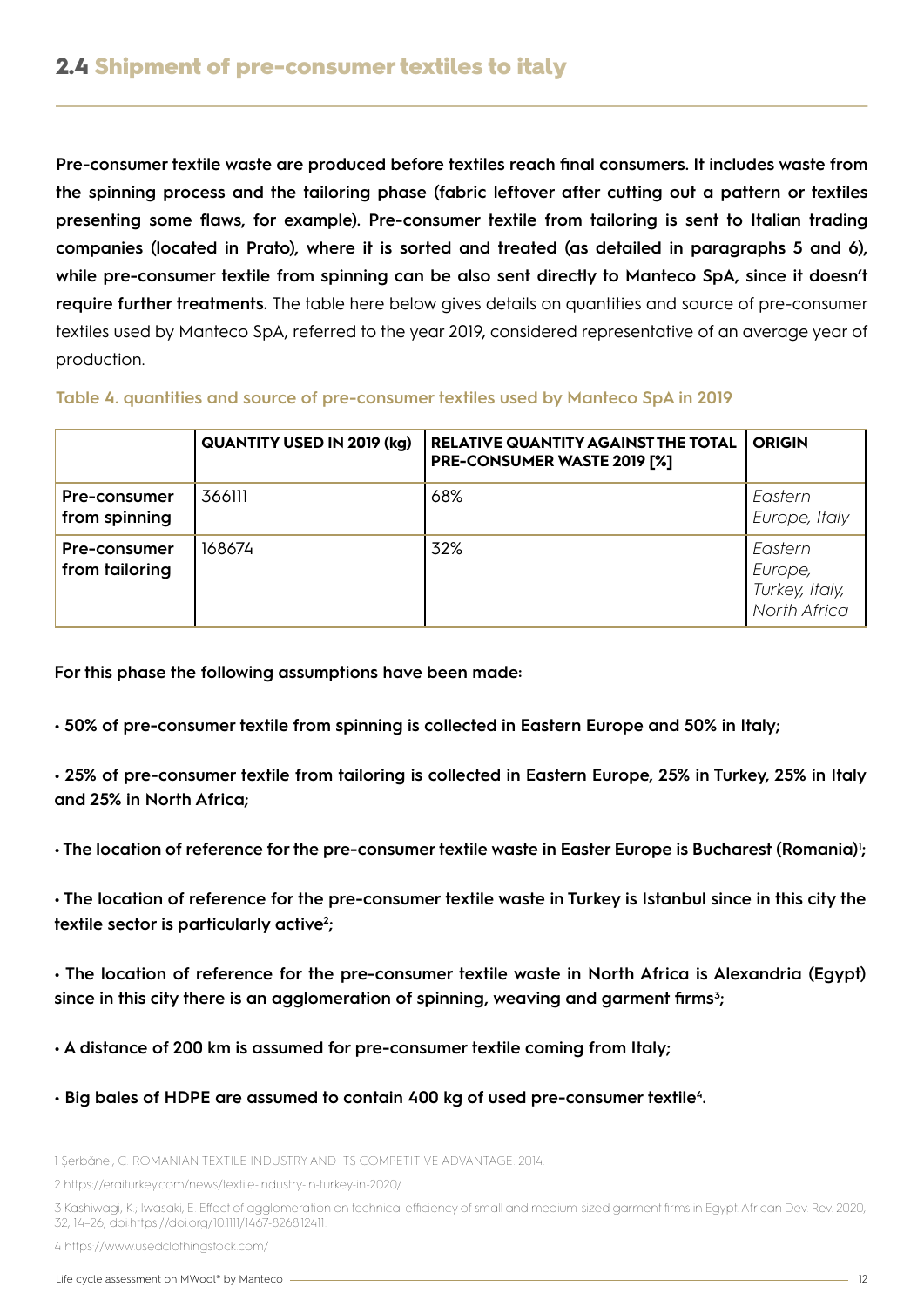| <b>FLOW</b>                                                                 | <b>QUANTITY</b> | <b>UNIT OF MEASURE</b> | <b>ECOINVENT DATASET</b>                                                                                                                      | <b>NOTES</b>                                                                                    |
|-----------------------------------------------------------------------------|-----------------|------------------------|-----------------------------------------------------------------------------------------------------------------------------------------------|-------------------------------------------------------------------------------------------------|
| <b>OUTPUT</b>                                                               |                 |                        |                                                                                                                                               |                                                                                                 |
| Pre-consumer<br>textile, at<br><b>Italian trading</b><br>company<br>(Prato) | -1              | $\ddagger$             |                                                                                                                                               |                                                                                                 |
| <b>INPUT</b>                                                                |                 |                        |                                                                                                                                               |                                                                                                 |
| <b>Big bales</b>                                                            | 1,1             | kg                     | Polyethylene, high<br>density, granulate<br>{GLO}I market for I Cut-<br>off, S + Extrusion, plastic<br>film {GLO}  market for  <br>Cut-off, S | HDPE, 432 g/<br>bag (width: 0,1<br>mm, surface: 4,6<br>m2, density: 940<br>kg/m2)               |
| <b>Transport with</b><br>>32 t lorry                                        | 848             | tkm                    | Transport, freight, lorry<br>>32 metric ton, euro5<br>{RoW}  market for<br>transport, freight, lorry<br>>32 metric ton, EURO5 I<br>Cut-off, S | Average<br>transport from<br>Eastern Europe/<br>Turkey/Italy/<br>North Africa to<br>Manteco SpA |
| <b>Transport with</b><br>transoceanic<br>ship                               | 1144            | tkm                    | Transport, freight, sea,<br>container ship {GLO} <br>transport, freight, sea,<br>container ship I Cut-off,<br>S                               | Average<br>transport from<br>Eastern Europe/<br>Turkey/Italy/<br>North Africa to<br>Manteco SpA |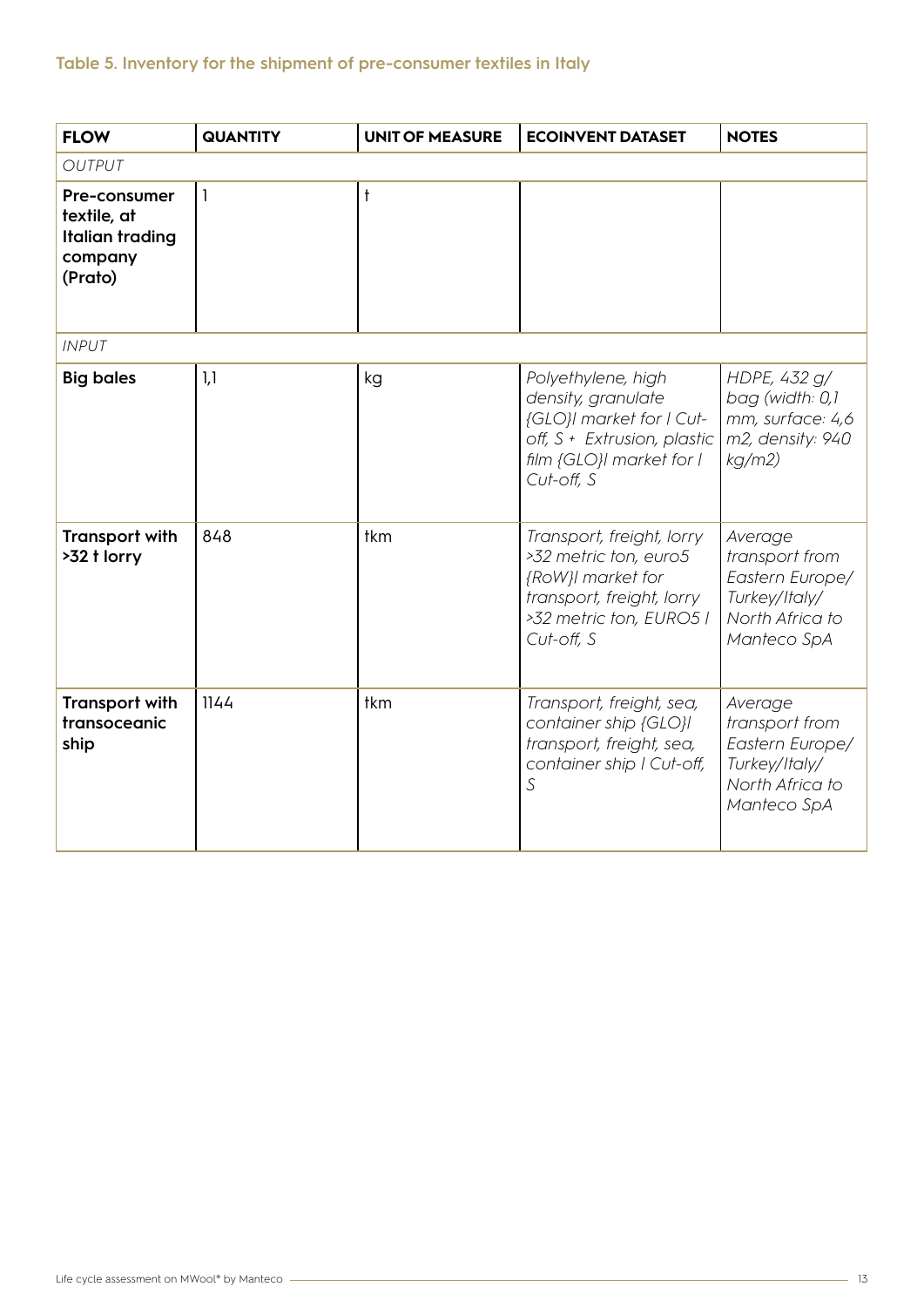**Pre-consumer textiles from tailoring and the post-consumer textiles arrive at Italian trading companies (located in Prato) in big plastic bales. Here the packaging is removed and the textile is sorted according to the type of treatment (shredding or fraying) it will be subjected to and according to the colour. This step is manual and requires time and expertise, but allow to avoid the treatment of dyeing (and the related environmental impacts).** The total amount of sorted textile for year 2019 is of 1131,3 t, of which 85% of post-consumer and 15% of pre-consumer from tailoring. For this phase, the data collected by the previous study of Manteco SpA are used. The inventory is summarised in the table here below.

# **Table 6. Inventory for the phase of pre- and post-consumer sorting**

| <b>FLOW</b>                                                                  | <b>QUANTITY</b>       | <b>UNIT OF MEASURE</b> | <b>ECOINVENT DATASET</b>                                                                                                                                                      | <b>NOTES</b>                                                     |
|------------------------------------------------------------------------------|-----------------------|------------------------|-------------------------------------------------------------------------------------------------------------------------------------------------------------------------------|------------------------------------------------------------------|
| <b>OUTPUT</b>                                                                |                       |                        |                                                                                                                                                                               |                                                                  |
| Textile sorted,<br>at Italian<br>trading<br>company<br>(Prato)               | $\mathbf{1}$          | $\ddagger$             |                                                                                                                                                                               |                                                                  |
| <b>INPUT</b>                                                                 |                       |                        |                                                                                                                                                                               |                                                                  |
| Post-consumer<br>textile, at<br><b>Italian trading</b><br>company<br>(Prato) | $1,03*0,85 = 0,876$ t | $\vert$ t              |                                                                                                                                                                               |                                                                  |
| Pre-consumer<br>textile, at<br><b>Italian trading</b><br>company<br>(Prato)  | $1,03 * 0,15 = 0,155$ | $\ddagger$             |                                                                                                                                                                               |                                                                  |
| Electricity                                                                  | 42,11                 | kWh                    | Electricity, medium<br>voltage {IT}I market for<br>I Cut-off, S                                                                                                               |                                                                  |
| <b>Natural gas</b>                                                           | 42                    | MJ                     | Heat, district or<br>industrial, natural<br>gas {Europe without<br>Switzerland}l heat<br>production, natural gas,<br>at industrial furnace<br>low-NOx >100kW   Cut-<br>off, S | 0,025 m3/MJ<br>$1,05 \text{ m}$ 3 = 42 MJ                        |
| <b>Diesel</b>                                                                | 168                   | MJ                     | Diesel, burned in<br>building machine<br>{GLO}  market for   Cut-<br>off, S                                                                                                   | $0,0243$ kg/MJ =<br>0,0291 I/MJ<br>$4,881 = 4,08 kg =$<br>168 MJ |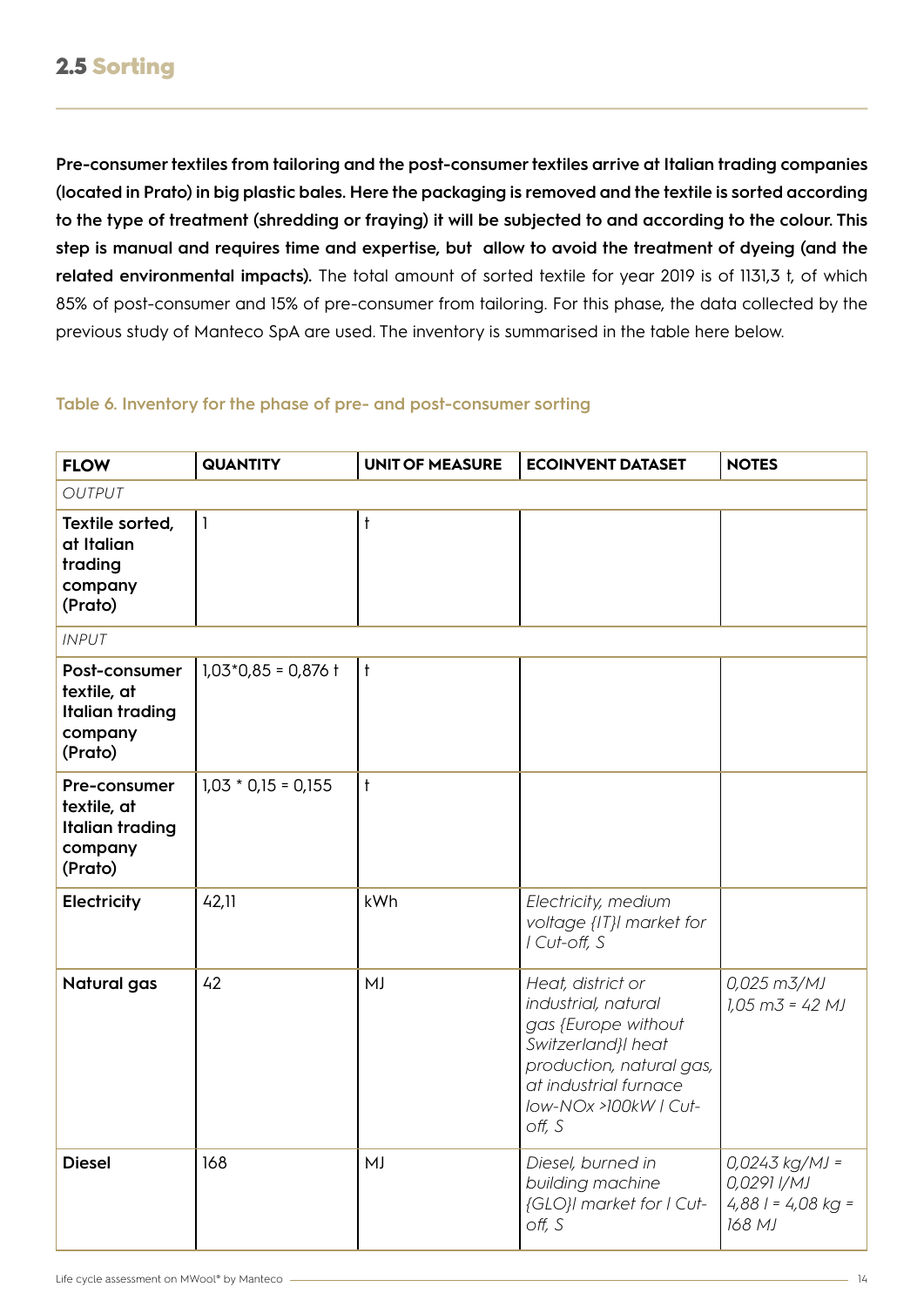| <b>FLOW</b>                                   | <b>QUANTITY</b> | <b>UNIT OF MEASURE</b> | <b>ECOINVENT DATASET</b>                                                                                                                      | <b>NOTES</b> |
|-----------------------------------------------|-----------------|------------------------|-----------------------------------------------------------------------------------------------------------------------------------------------|--------------|
| Water                                         | 0,27            | m <sub>3</sub>         | Tap water {RER} <br>market group for I Cut-<br>off, S                                                                                         |              |
| <b>Transport with</b><br>lorry                | 300             | tkm                    | Transport, freight,<br>lorry >32 metric ton,<br>euro5 {RER}I market for<br>transport, freight, lorry<br>>32 metric ton, EURO5 I<br>Cut-off, S | >32t, Euro5  |
| <b>Transport with</b><br>transoceanic<br>ship | 10000           | tkm                    | Transport, freight, sea,<br>container ship {GLO} <br>transport, freight, sea,<br>container ship I Cut-off,<br>S                               |              |
| <b>Waste: plastic</b>                         | 1,1             | kg                     | Waste plastic, mixture<br>{CH}  treatment of,<br>municipal incineration I<br>Cut-off, S                                                       |              |
| Waste: textile                                | 0,032           |                        | Municipal solid waste<br>{CH}I treatment of,<br>sanitary landfill   Cut-<br>off, S                                                            |              |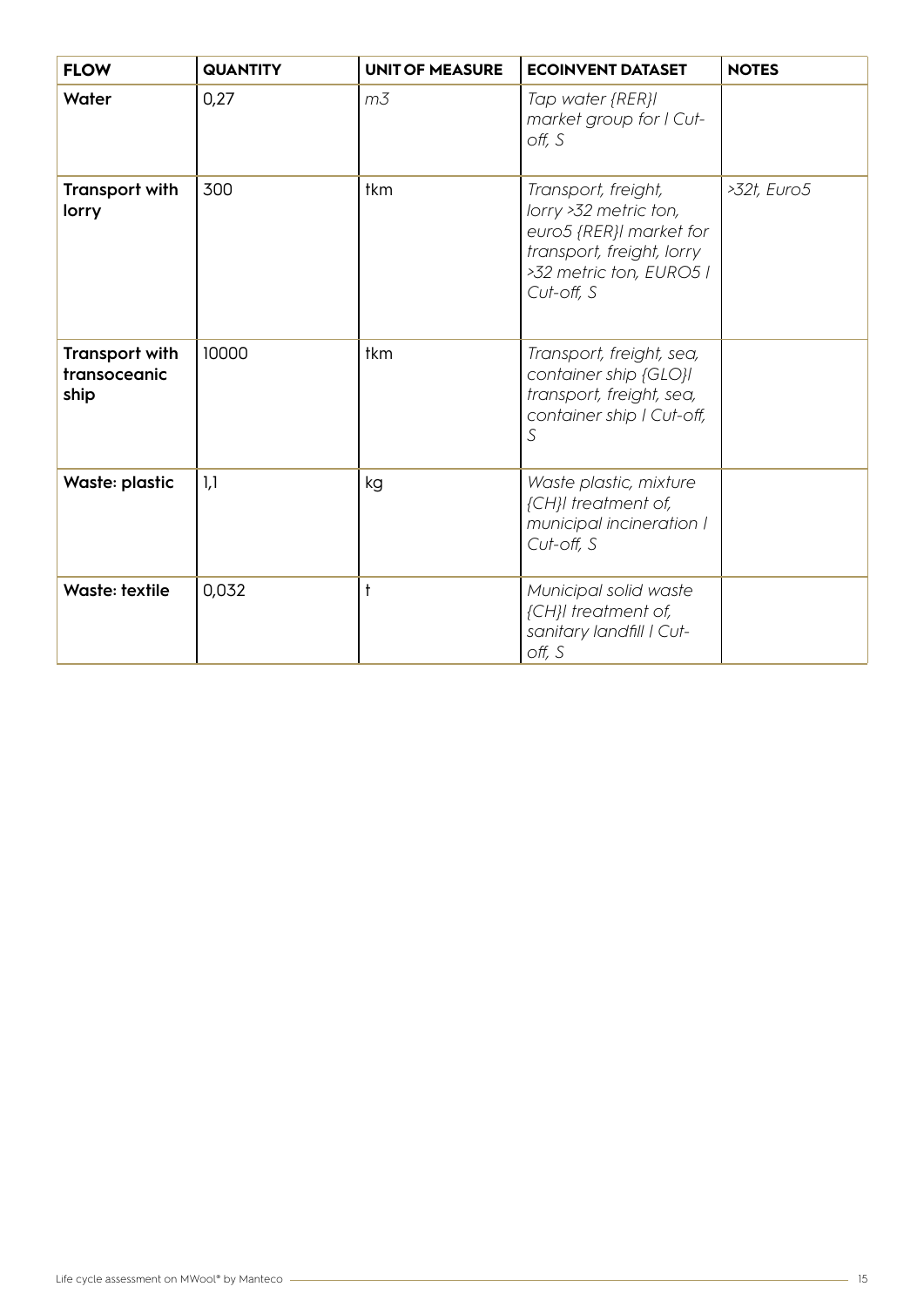# 2.6 Treatments to obtain recycled wool fibres

After the sorting process, the pre- and post-consumer textiles are ready to be transformed into secondary wool fibres. **According to the state of the textile, it can be submitted to the processes of shredding or to the process of fraying. In addition, in some cases, waste from spinning (pre-consumer textile) are already fibres and, as a consequence, do not require any type of treatment.** The table here below indicates the absolute and relative quantities of pre- and post-consumer textiles that have been shredded/ frayed/not treated with reference to year 2019.

**Table 7. Absolute and relative quantities of pre- and post-consumer textiles that have been shredded/ frayed/not treated in 2019**

|              | <b>QUANTITY (KG)</b> | <b>QUANTITY (%)</b> |
|--------------|----------------------|---------------------|
| Shredded     | 390176               | 26,1%               |
| Frayed       | 1055035              | 70,5%               |
| Not treated  | 52200                | 3,5%                |
|              |                      |                     |
| <b>Total</b> | 1497411              | 100%                |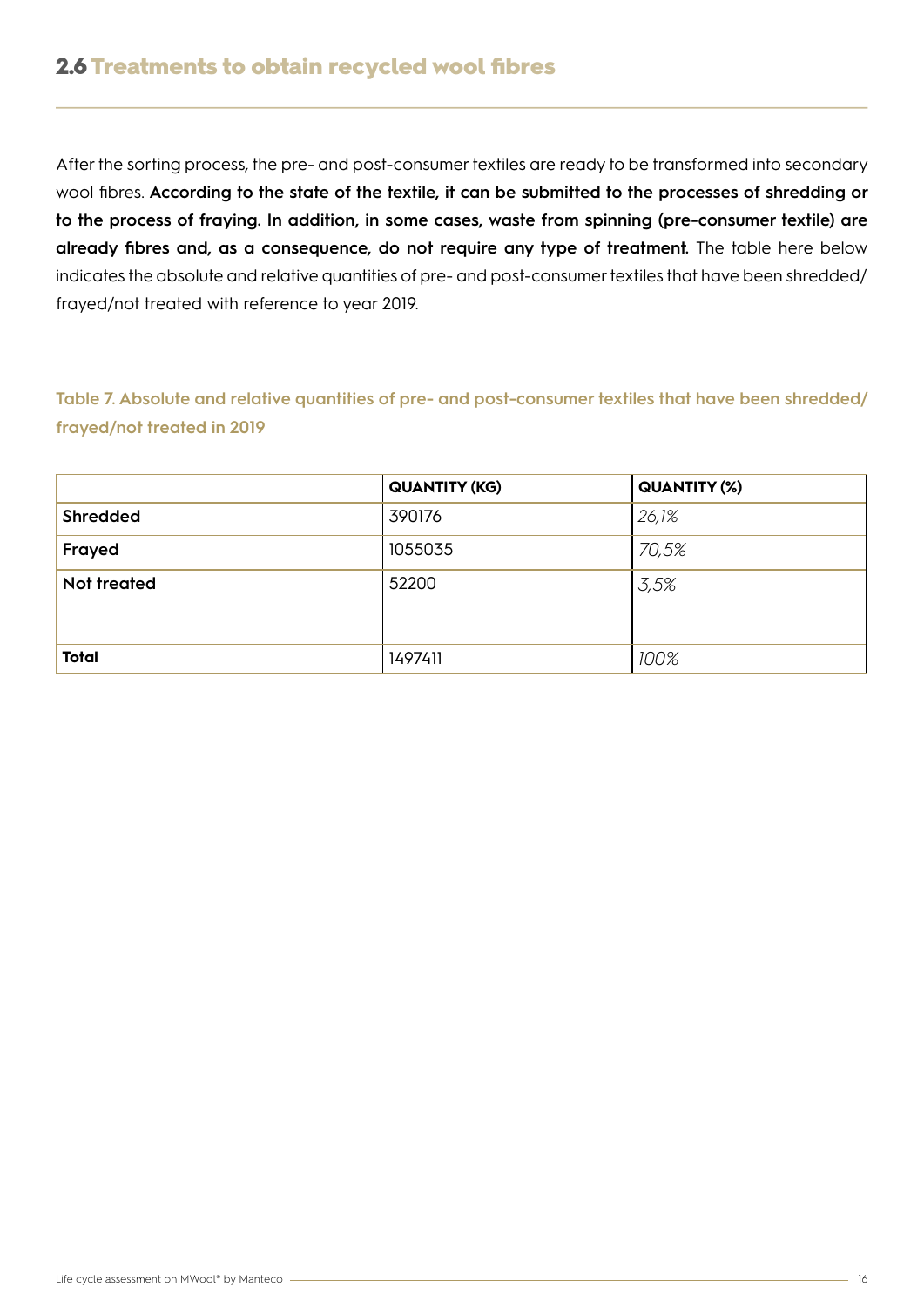**The shredding is a mechanical process that turns textiles into fibres of recycled wool. This operation is made with a machine that "opens" the fabric with teeth and blades.** To reduce the resistance of the fabric while maintaining the natural elasticity of the fibres, a wetting is carried out too. Finally, fibres are dried. The inventory data for the shredding process comes from the previous LCA study of Manteco SpA. These data refer to the production year 2018 and were collected from 1 supplier, which provides around 20% of the total shredded textile used by Manteco SpA. The table here below summarizes the inventory for the shredding process.

# **Table 8. Inventory for the shredding process**

| <b>FLOW</b>                                         | <b>QUANTITY</b> | <b>UNIT OF MEASURE</b> | <b>ECOINVENT DATASET</b>                                                                                                                                                      | <b>NOTES</b>                                                     |
|-----------------------------------------------------|-----------------|------------------------|-------------------------------------------------------------------------------------------------------------------------------------------------------------------------------|------------------------------------------------------------------|
| OUTPUT                                              |                 |                        |                                                                                                                                                                               |                                                                  |
| Wool fibres,<br>from shredding<br>process           | 1               | $\ddagger$             |                                                                                                                                                                               |                                                                  |
| <b>INPUT</b>                                        |                 |                        |                                                                                                                                                                               |                                                                  |
| Textile sorted,<br>at Italian<br>trading<br>company | 1,03            | $\ddagger$             |                                                                                                                                                                               |                                                                  |
| Electricity                                         | 391             | kWh                    | Electricity, medium<br>voltage {IT}I market for<br>I Cut-off, S                                                                                                               |                                                                  |
| <b>Natural gas</b>                                  | 1729            | MJ                     | Heat, district or<br>industrial, natural<br>gas {Europe without<br>Switzerland}l heat<br>production, natural gas,<br>at industrial furnace<br>Iow-NOx >100kW   Cut-<br>off, S | 0,025 m3/MJ<br>$43,22 \text{ m}3 = 1729$<br>MJ                   |
| <b>Diesel</b>                                       | 141             | MJ                     | Diesel, burned in<br>building machine<br>{GLO}I market for I Cut-<br>off, S                                                                                                   | $0,0243$ kg/MJ =<br>0,0291 I/MJ<br>$4,091 = 3,42 kg =$<br>141 MJ |
| Water                                               | 1,33            | m <sub>3</sub>         | Tap water {RER} <br>market group for I Cut-<br>off, S                                                                                                                         | $0,0243$ kg/MJ =<br>0,0291 I/MJ<br>$4,881 = 4,08 kg =$<br>168 MJ |
| No foam agent                                       | 3,83            | kg                     | Silicone product {RER} <br>market for silicone<br>product I Cut-off, S                                                                                                        |                                                                  |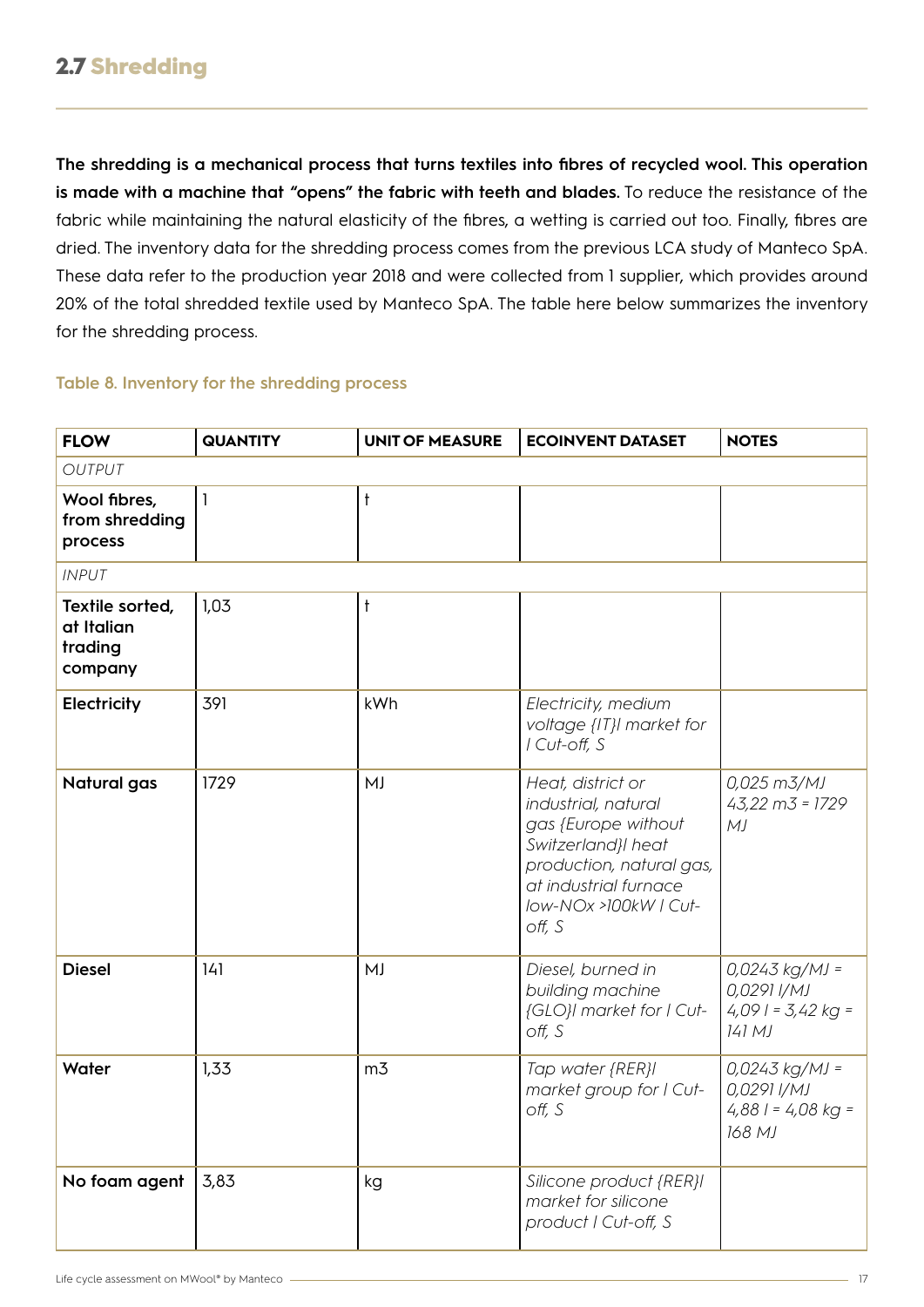| <b>Transport with</b><br>lorry | 20    | tkm            | Transport, freight,<br>lorry 7.5-16 metric ton,<br>euro5 {RER}  market<br>for transport, freight,<br>lorry 7.5-16 metric ton,<br>EURO5   Cut-off, S                 | $3.5 - 20t$ |
|--------------------------------|-------|----------------|---------------------------------------------------------------------------------------------------------------------------------------------------------------------|-------------|
| Waste: textile                 | 25,66 | kg             | Municipal solid waste<br>{CH}I treatment of,<br>sanitary landfill   Cut-<br>off, S                                                                                  |             |
| Waste: iron                    | 3,17  | kg             | Iron scrap, sorted,<br>pressed {RER}I sorting<br>and pressing of iron<br>scrap I Cut-off, S<br>Avoided product: Pig<br>iron {RoW}  pig iron<br>production I Cut-off |             |
| Wastewater                     | 1,33  | m <sub>3</sub> | Wastewater, average<br>{Europe without<br>Switzerland}I treatment<br>of wastewater, average,<br>capacity 1E9I/year I<br>Cut-off, S                                  |             |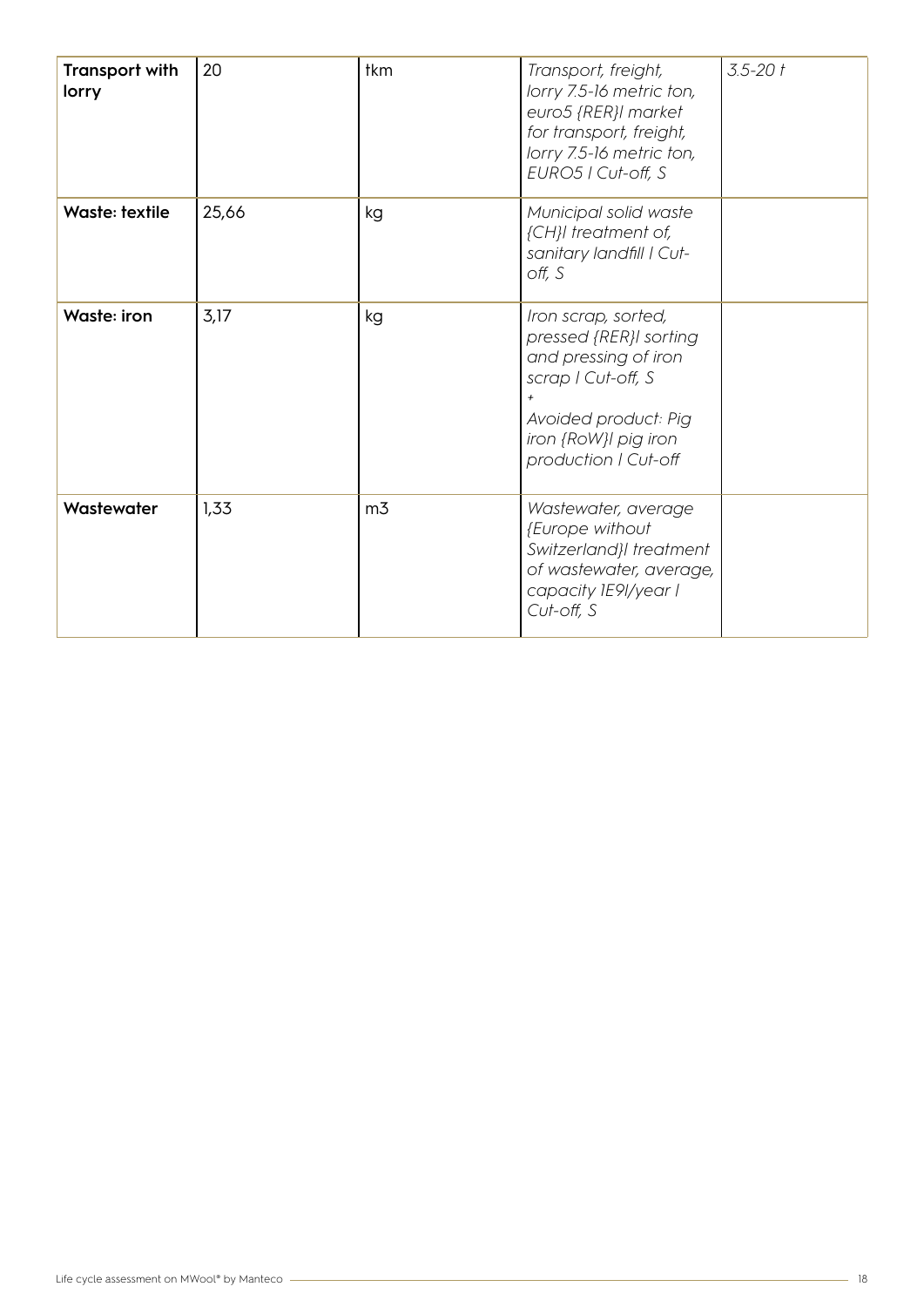Depending on operational conditions of production requirements, instead of being sent to shredding, the pre- and post-consumer textiles can be fed to fraying. This is a mechanical dry process that reduces the textile into fibres of recycled wool. Primary data on input/output flows have been provided by 1 trading company, as detailed in the table here below.

### **Table 9. Inventory for the fraying process**

| <b>FLOW</b>                                         | <b>QUANTITY</b> | <b>UNIT OF MEASURE</b> | <b>ECOINVENT DATASET</b>                                                                                                                                                                 | <b>NOTES</b> |
|-----------------------------------------------------|-----------------|------------------------|------------------------------------------------------------------------------------------------------------------------------------------------------------------------------------------|--------------|
| <b>OUTPUT</b>                                       |                 |                        |                                                                                                                                                                                          |              |
| Wool fibres,<br>from fraying<br>process             | $\mathbf{I}$    | $\ddagger$             |                                                                                                                                                                                          |              |
| <b>INPUT</b>                                        |                 |                        |                                                                                                                                                                                          |              |
| Textile sorted,<br>at Italian<br>trading<br>company | 1,02            | $\ddagger$             |                                                                                                                                                                                          |              |
| Electricity                                         | 0,19            | kWh                    | Electricity, medium<br>voltage {IT}I market for<br>I Cut-off, S                                                                                                                          |              |
| <b>Transport with</b><br>lorry                      | 20              | tkm                    | Transport, freight,<br>lorry 7.5-16 metric ton,<br>euro5 {RER}  market<br>for transport, freight,<br>lorry 7.5-16 metric ton,<br>EURO5   Cut-off, S                                      | $3.5 - 20t$  |
| Waste: textile                                      | 22,83           | kg                     | Municipal solid waste<br>{CH}I treatment of,<br>sanitary landfill   Cut-<br>off, S                                                                                                       |              |
| <b>Waste: iron</b>                                  | 7,09            | kg                     | Iron scrap, sorted,<br>pressed {RER}  sorting<br>and pressing of iron<br>scrap   Cut-off, S<br>$\overline{+}$<br>Avoided product: Pig<br>iron {RoW}  pig iron<br>production I Cut-off, S |              |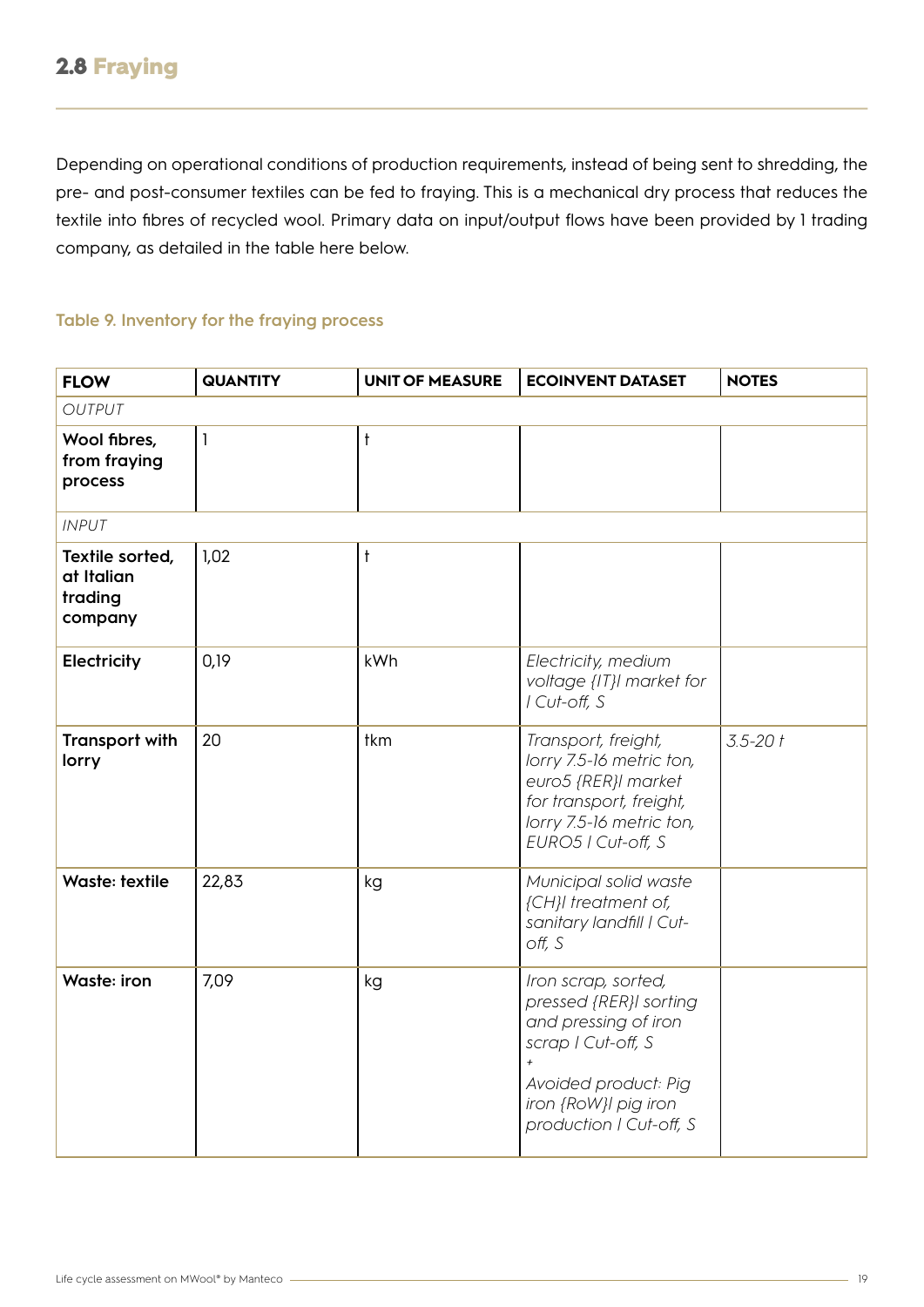The fibres of recycled wool are transported with lorries from the trading companies to Manteco SpA, within an average distance of 20 km. **The recycled wool fibres take the brand MWool® and are ready to be spun. The table here below summarises the inventory data.**

# **Table 10. Inventory for the transporation of recycled wool fibres to Manteco SpA**

| <b>FLOW</b>                                                                 | <b>QUANTITY</b> | <b>UNIT OF MEASURE</b> | <b>ECOINVENT DATASET</b>                                                                                                                                               | <b>NOTES</b> |
|-----------------------------------------------------------------------------|-----------------|------------------------|------------------------------------------------------------------------------------------------------------------------------------------------------------------------|--------------|
| <b>OUTPUT</b>                                                               |                 |                        |                                                                                                                                                                        |              |
| MWool <sup>®</sup> fibres                                                   | $\mathbf{1}$    | $\ddagger$             |                                                                                                                                                                        |              |
| <b>INPUT</b>                                                                |                 |                        |                                                                                                                                                                        |              |
| Wool fibres,<br>from shredding<br>process                                   | 0,261           | $\ddagger$             |                                                                                                                                                                        |              |
| Wool fibres,<br>from faying<br>process                                      | 0,705           | kWh                    | Electricity, medium<br>voltage {IT}I market for<br>I Cut-off, S                                                                                                        |              |
| Pre-consumer<br>textile, at<br><b>Italian trading</b><br>company<br>(Prato) | 0,035           | tkm                    | Transport, freight,<br>lorry 7.5-16 metric ton,<br>euro5 {RER}  market<br>for transport, freight,<br>lorry 7.5-16 metric ton,<br>EURO5   Cut-off, S                    | $3.5 - 20t$  |
| <b>Transport with</b><br>lorry                                              | 20              | tkm                    | Municipal solid waste<br>{CH}I treatment of,<br>sanitary landfill   Cut-<br>off, S                                                                                     | $3.5 - 20$   |
| <b>Waste: iron</b>                                                          | 7,09            | kg                     | Iron scrap, sorted,<br>pressed {RER}  sorting<br>and pressing of iron<br>scrap   Cut-off, S<br>Avoided product: Pig<br>iron {RoW}  pig iron<br>production I Cut-off, S |              |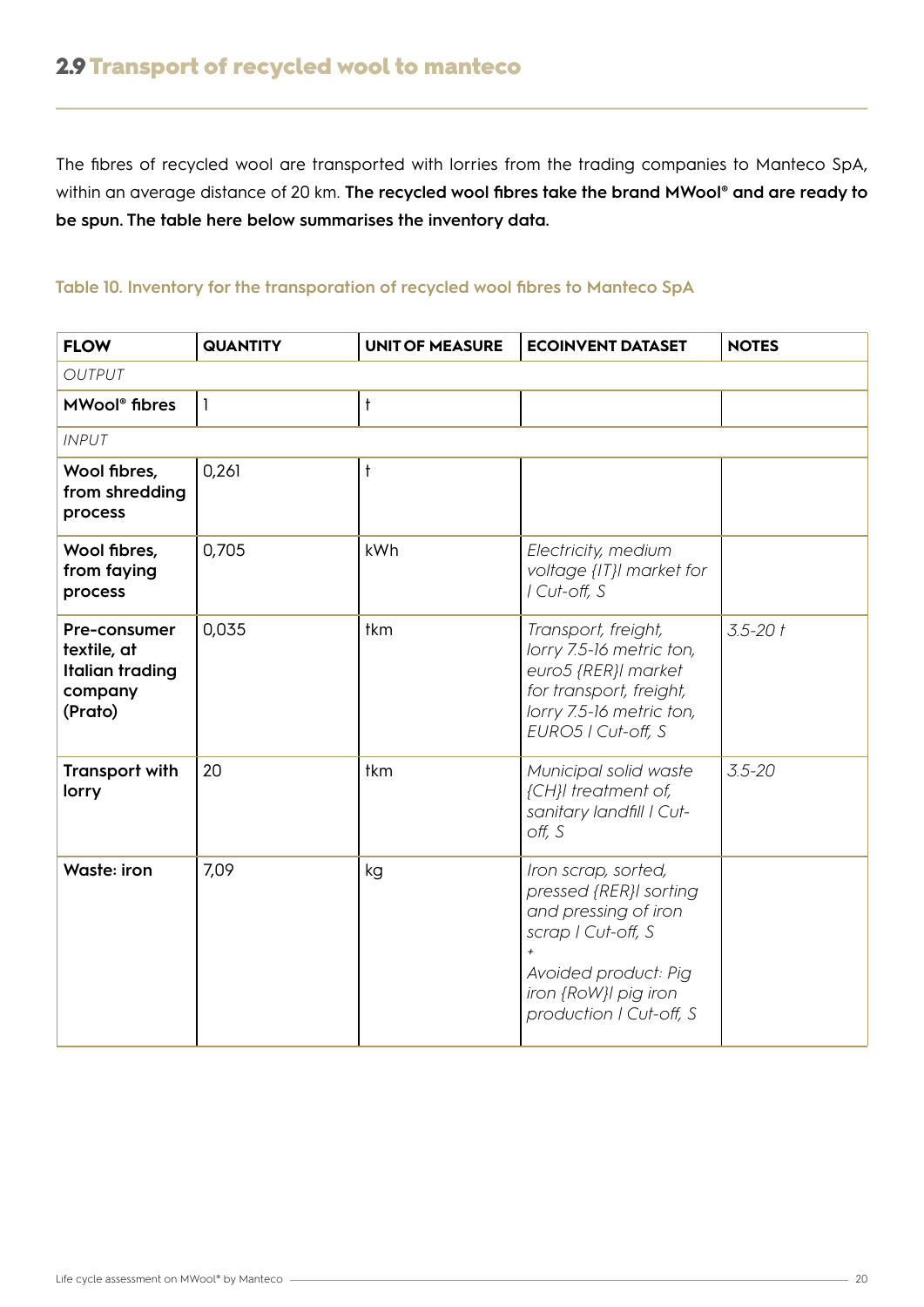**GIDA (Gestione Impianti Depurazione Acque spa), located in Prato, treats wastewaters originated both from civil and industrial usage.** Inventory data for the wastewater treatment are taken from the EMAS certification of GIDA, updated on the 31st March 2021. Due to the Covid pandemic period and the effects on the market, data for years 2020-2021 are not representative of an average year. For this reason the chosen year of reference is 2019, when **the total volume of treated wastewater was of 45.839.958 m3. Table 11 details the inventory for the treatment of 1 m3 of water.**

# **Table 11. Inventory for the wastewater treatment**

| <b>FLOW</b>           | <b>QUANTITY</b>          | <b>UNIT OF MEASURE</b> | <b>ECOINVENT DATASET</b>                                                                                                                                                      | <b>NOTES</b>                             |
|-----------------------|--------------------------|------------------------|-------------------------------------------------------------------------------------------------------------------------------------------------------------------------------|------------------------------------------|
| <b>OUTPUT</b>         |                          |                        |                                                                                                                                                                               |                                          |
| Wastewater<br>treated | 1                        | m <sub>3</sub>         |                                                                                                                                                                               |                                          |
| <b>INPUT</b>          |                          |                        |                                                                                                                                                                               |                                          |
| Wastewater            | 0,261                    | m <sub>3</sub>         |                                                                                                                                                                               |                                          |
| Electricity           | 0,699                    | kWh                    | Electricity, medium<br>voltage {IT}I market for<br>I Cut-off, S                                                                                                               |                                          |
| Natural gas           | 0,396 kWh = 0,041<br>Sm3 | tkm                    | Heat, district or<br>industrial, natural<br>gas {Europe without<br>Switzerland}l heat<br>production, natural gas,<br>at industrial furnace<br>low-NOx >100kW   Cut-<br>off, S |                                          |
| <b>Diesel</b>         | 0,098                    | MJ                     | Diesel, burned in<br>building machine<br>{GLO}  market for   Cut-<br>off, S                                                                                                   | 0,0243 kg/MJ<br>$0,238$ g = 0,098<br>MJ  |
| Gasoline              | 0,0017                   | MJ                     | Petrol, unleaded,<br>burned in machinery<br>{GLO}I market for<br>petrol, unleaded,<br>burned in machinery I<br>Cut-off, S                                                     | 0,0221 kg/MJ<br>$0,039 g =$<br>0,0017 MJ |
| <b>LPG</b>            | 0,00032                  | MJ                     | Heat, central or<br>small-scale, natural<br>gas {GLO}  propane<br>extraction, from<br>liquefied petroleum gas<br>I Cut-off, S                                                 | 0,0310 kg/MJ<br>$0,01 g =$<br>0,00032 MJ |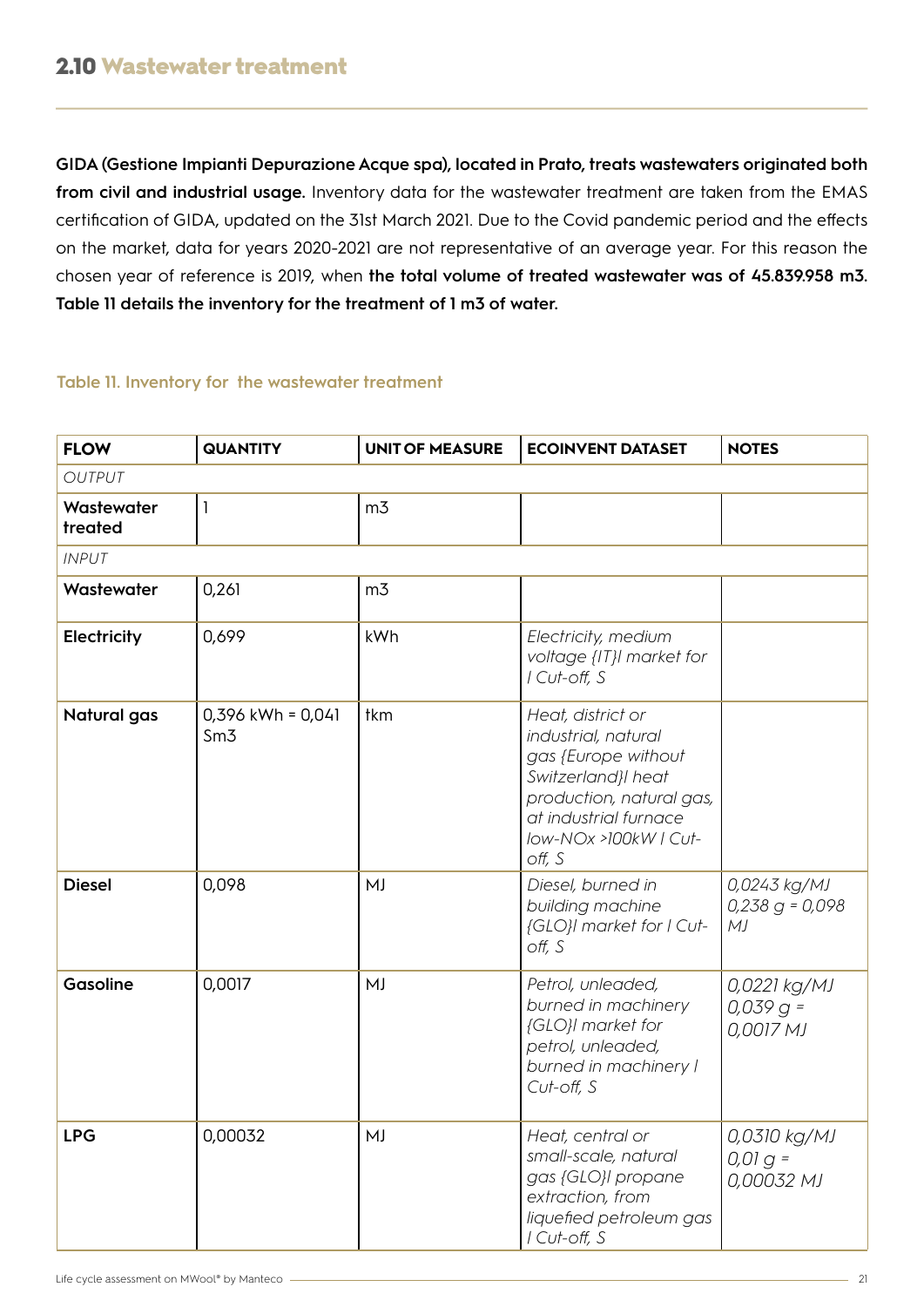| Aluminium<br>trichloride  | 25,60 | g              | Aluminium chloride<br>{GLO}I market for<br>aluminium chloride l<br>Cut-off, S                                                                                                                                              |                             |
|---------------------------|-------|----------------|----------------------------------------------------------------------------------------------------------------------------------------------------------------------------------------------------------------------------|-----------------------------|
| <b>Citric acid</b>        | 0,33  | m <sub>3</sub> | Citric acid {RER} <br>production I Cut-off, S                                                                                                                                                                              |                             |
| Sulfuric acid<br>50%      | 0,43  | kWh            | Sulfuric acid {RER} <br>market for sulfuric acid I<br>Cut-off, S<br>Tap water {RER} <br>market group for I Cut-<br>off, S                                                                                                  |                             |
| Sulfuric acid<br>96%      | 0,07  | tkm            | Sulfuric acid {RER} <br>market for sulfuric acid I<br>Cut-off, S<br>Tap water {RER} <br>market group for I Cut-<br>off, S                                                                                                  |                             |
| Hydrogen<br>peroxide      | 0,25  | MJ             | Hydrogen peroxide,<br>without water, in 50%<br>solution state {RER} <br>hydrogen peroxide<br>production, product in<br>50% solution state I Cut-<br>off, S<br>Tap water {RER} <br>market group for I Cut-<br>$\circ$ ff, S |                             |
| No foam agent             | 1,13  | MJ             | Silicone product {RER} <br>market for silicone<br>product I Cut-off, S                                                                                                                                                     |                             |
| Ferric chloride           | 24,60 | MJ             | Iron (III) chloride,<br>without water, in 40%<br>solution state {GLO} <br>market for I Cut-off, S                                                                                                                          |                             |
| <b>Bleaching</b><br>agent | 5,71  | g              | Sodium dithionite,<br>anhydrous {RER} <br>market for sodium<br>dithionite, anhydrous I<br>Cut-off, S                                                                                                                       |                             |
| Sodium<br>hydroxide       | 1,57  | g              | Sodium hydroxide,<br>without water, in 50%<br>solution state {GLO} <br>market for I Cut-off, S<br>Tap water {RER} <br>market group for I Cut-<br>off, S                                                                    | Assumption: 50%<br>solution |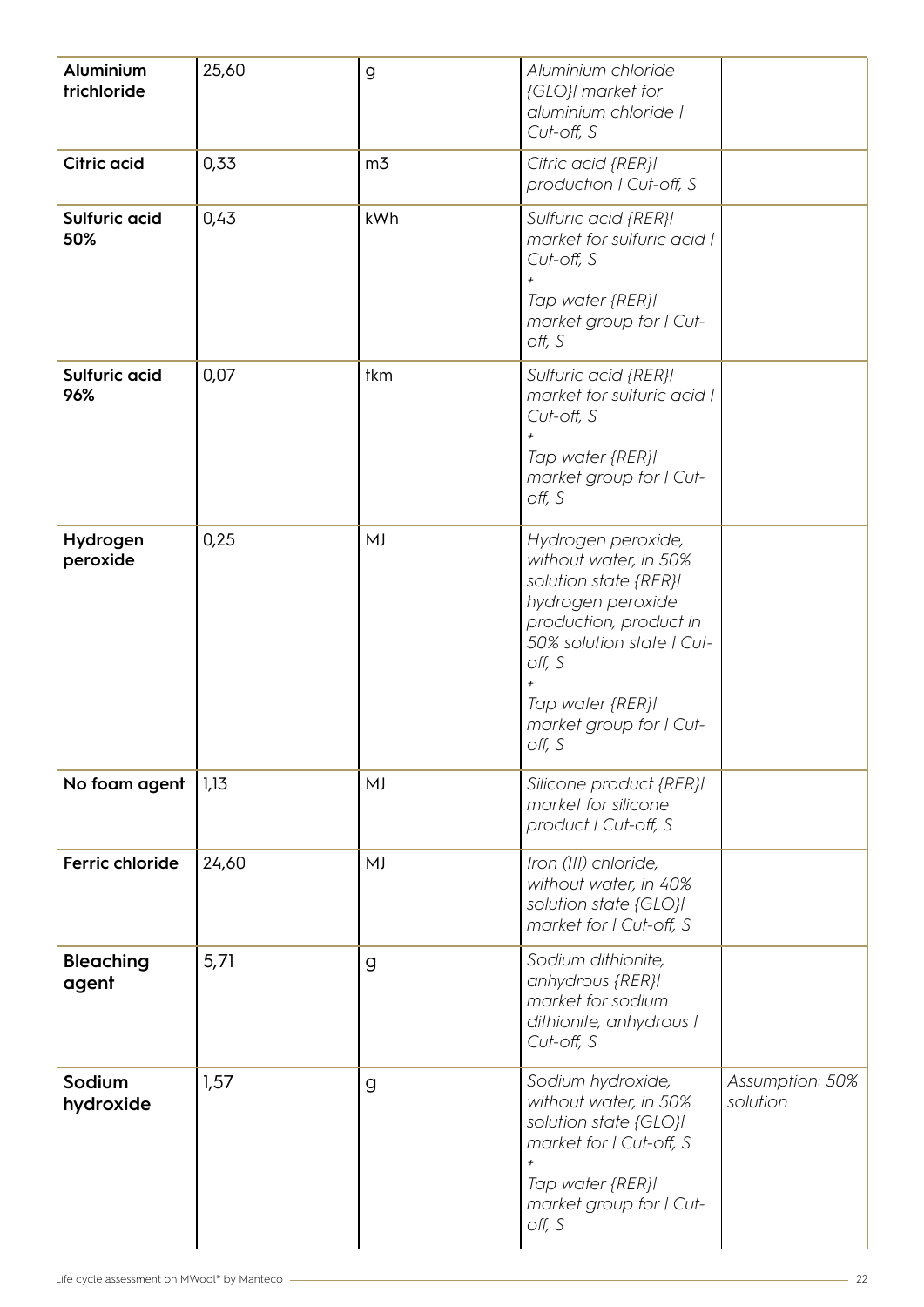| Sodium<br>hypochlorite            | 2,37 | $\mathsf{g}$   | Sodium hypochlorite,<br>without water, in 15%<br>solution state {RER} <br>market for sodium<br>hypochlorite, without<br>water, in 15% solution<br>state I Cut-off, S<br>Tap water {RER} <br>market group for I Cut-<br>off, S |  |
|-----------------------------------|------|----------------|-------------------------------------------------------------------------------------------------------------------------------------------------------------------------------------------------------------------------------|--|
| Oxygen                            | 0,12 | m <sub>3</sub> | Oxygen, liquid {RER} <br>market for I Cut-off, S                                                                                                                                                                              |  |
| <b>Anionic</b><br>polyelectrolyte | 1,34 | kWh            | Polyacrylamide {GLO} <br>market for I Cut-off, S                                                                                                                                                                              |  |
| Cationic<br>polyelectrolyte       | 5,03 | tkm            | Polyacrylamide {GLO} <br>market for I Cut-off, S                                                                                                                                                                              |  |
| Urea                              | 0,05 | MJ             | Urea {RER}  market for<br>urea   Cut-off, S                                                                                                                                                                                   |  |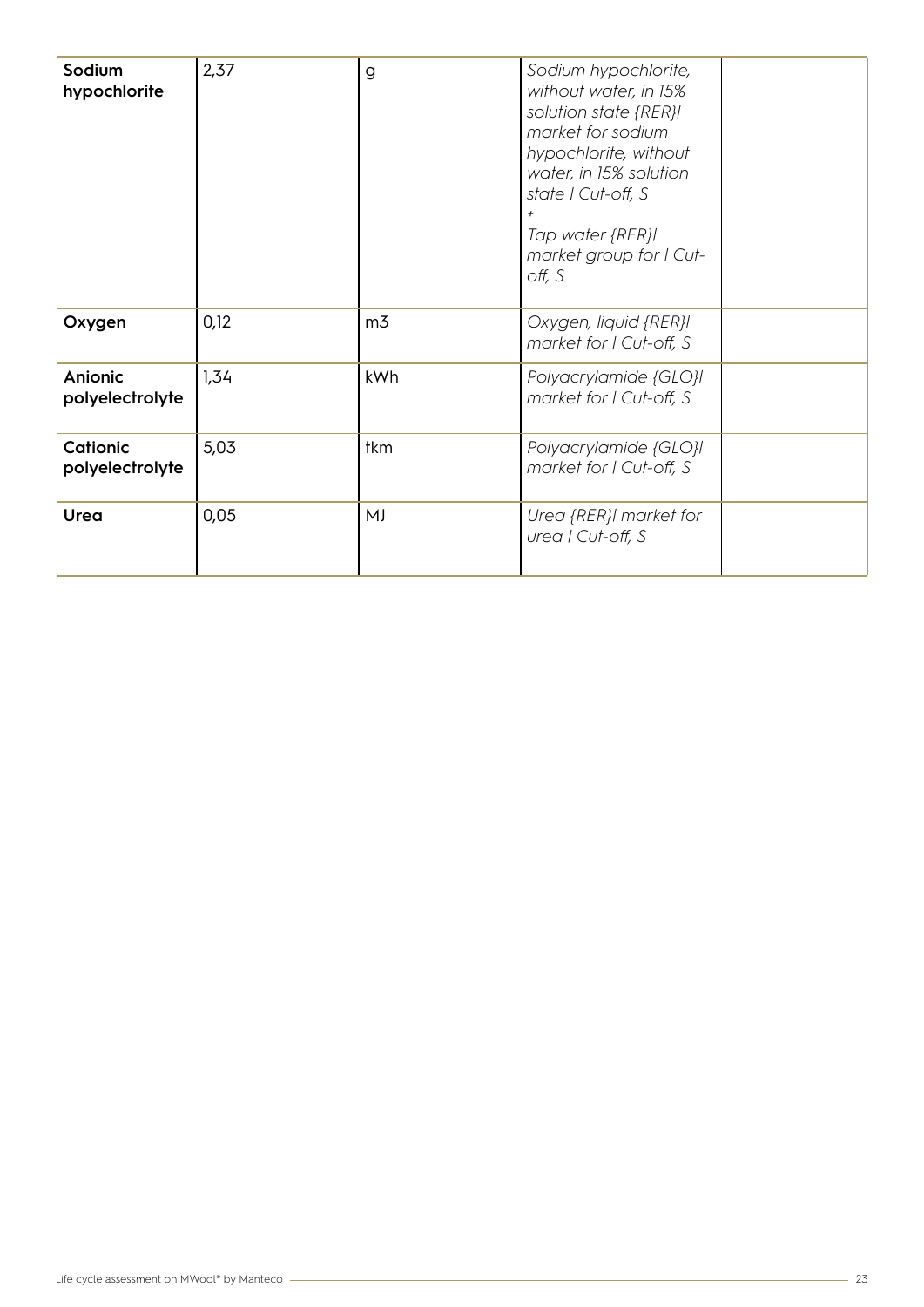

3 Life cycle inventory for the production of virgin wool fibres

**Life cycle assessment on MWool® fibres**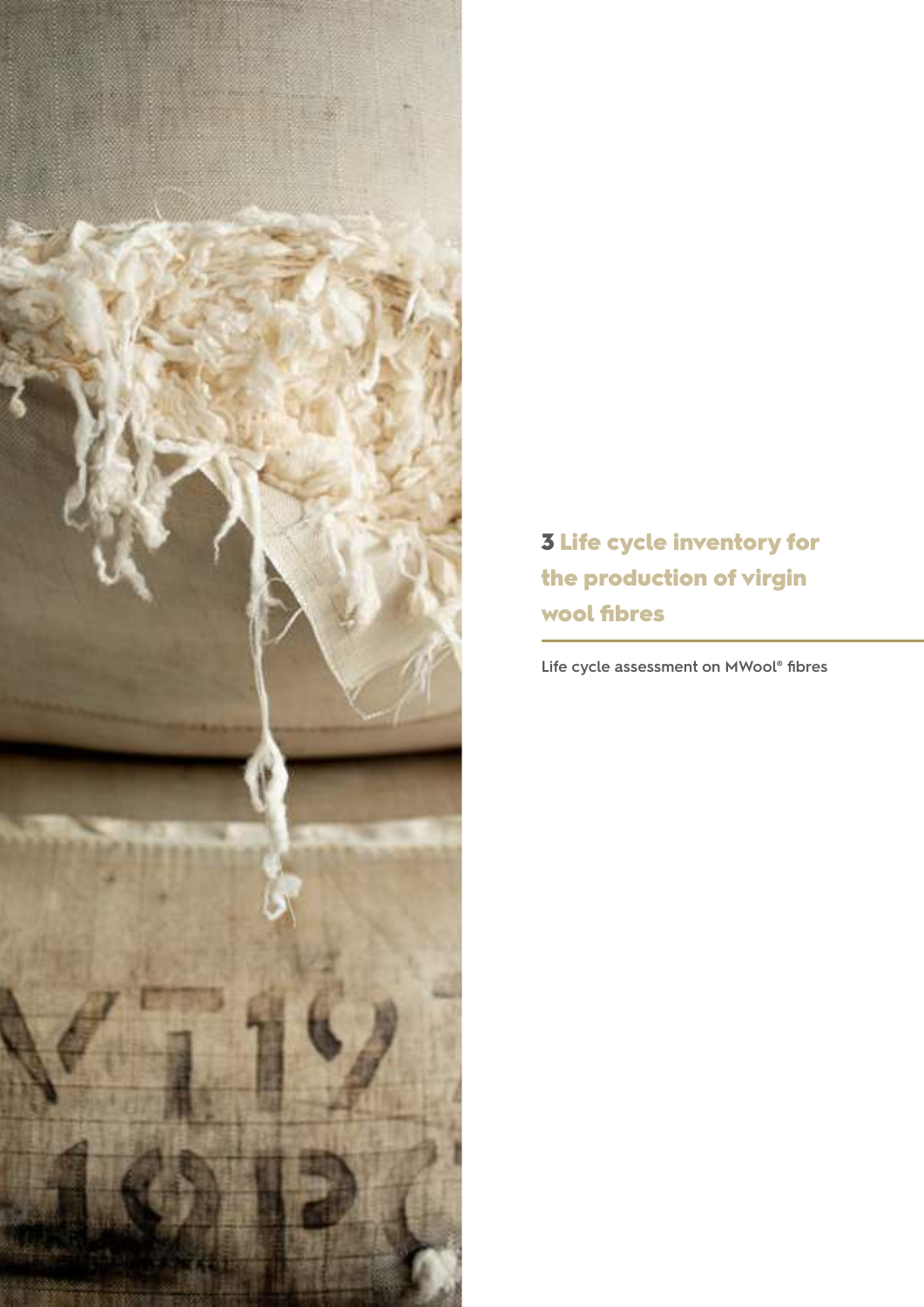# 3 Life cycle inventory of virgin wool fibres

**The LCI of virgin fibres has been carried out for comparison between virgin and recycled fibres.** The inventory is based on the category rules for wool carded fabrics<sup>1</sup> developed for the national voluntary scheme named "Made Green in Italy".<sup>2</sup> These category rules are aligned with the PEF (Product **Environmental Footprint) method of the European Commission**.

### **Figure 2. System boundaries of the LCA study on virgin wool fibres**



<sup>1</sup> Ministero della Transizione Ecologica Schema nazionale volontario «MADE GREEN IN ITALY». Regole di categoria di prodotto (RCP): tessuti in lana cardata o peli fini cardati; 2015;

<sup>2</sup> https://www.mite.gov.it/pagina/made-green-italy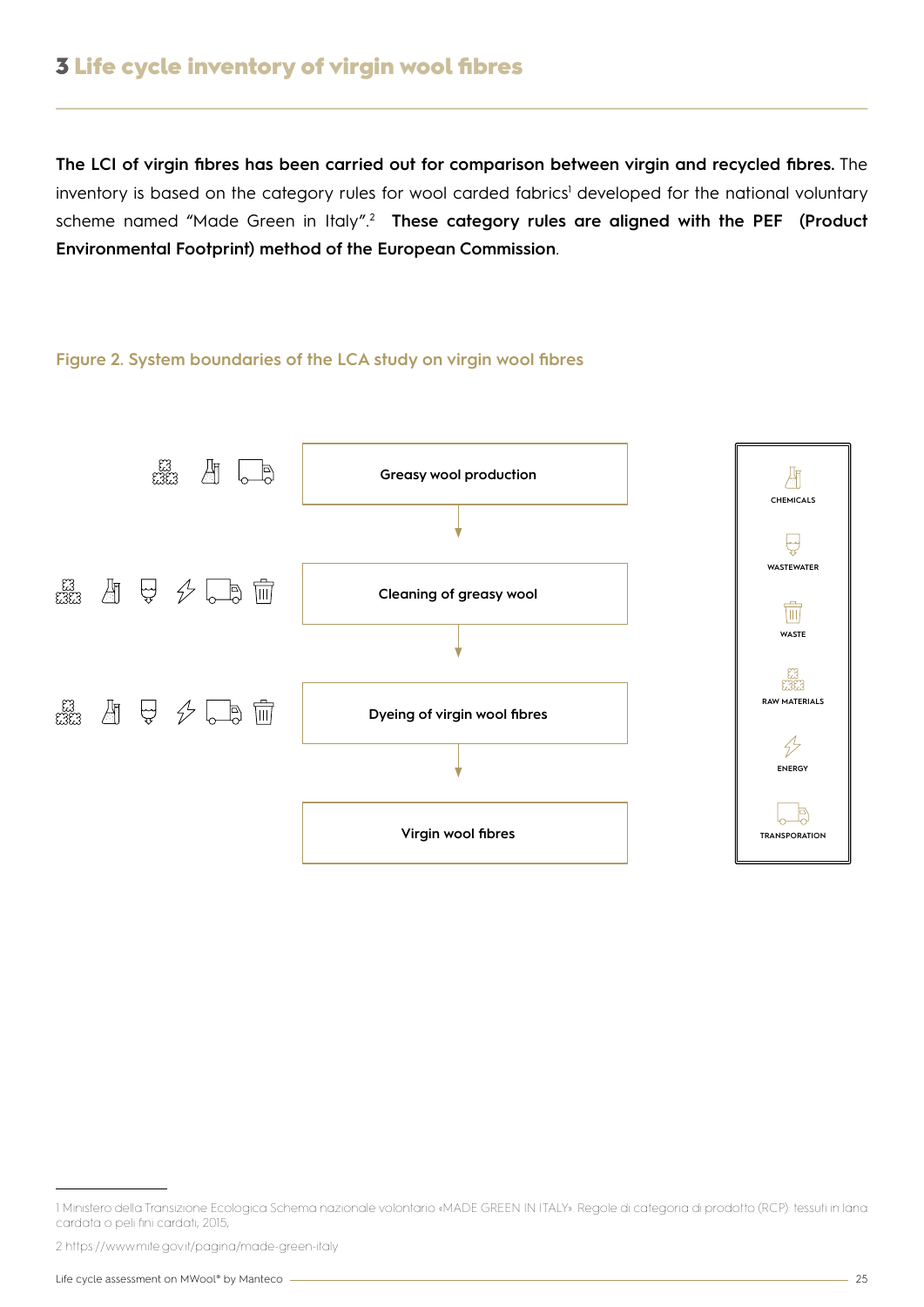Tables 12, 13 and 14 respectively summarise the inventory for the production of clean virgin wool, virgin wool short fibres and the dyeing process.

### **Table 12 - Inventory for the process to obtain clean wool**

| <b>FLOW</b>                               | <b>QUANTITY</b> | <b>UNIT OF MEASURE</b> | <b>ECOINVENT DATASET</b>                                                                                                                   |
|-------------------------------------------|-----------------|------------------------|--------------------------------------------------------------------------------------------------------------------------------------------|
| <b>OUTPUT</b>                             |                 |                        |                                                                                                                                            |
| Clean virgin<br>wool                      | 1,00038         | t                      |                                                                                                                                            |
| <b>INPUT</b>                              |                 |                        |                                                                                                                                            |
| <b>Electric energy</b>                    | 141,90          | kJ                     | Electricity, medium voltage {GLO}I market<br>group for I Cut-off, U                                                                        |
| <b>Steam</b>                              | 8,69            | kg                     | Steam, in chemical industry {RoW} <br>production I Cut-off, U                                                                              |
| Water                                     | 9,18            | kg                     | Tap water {GLO}I market group for I Cut-<br>off, U                                                                                         |
| Virgin wool in<br>the grease              | 1,398           | kg                     | Sheep fleece in the grease {RoW}I sheep<br>production, for wool I Cut-off, S                                                               |
| <b>Detergents</b>                         | 6,39            | g                      | Non-ionic surfactant {GLO}I market for<br>non-ionic surfactant I Cut-off, U                                                                |
| Sodium<br>carbonate                       | 6,39            | g                      | Soda ash, dense {GLO}I market for I Cut-<br>off, U 50%<br>Soda ash, light, crystalline, heptahydrate<br>{GLO}I market for I Cut-off, U 50% |
| Sulfuric acid                             | 0,71            | g                      | Sulfuric acid {RoW}I market for sulfuric<br>acid   Cut-off, U                                                                              |
| Lorry for waste<br>collection             | 19,87           | kgkm                   | Municipal waste collection service by 21<br>metric ton lorry {RoW}  processing   Cut-<br>off, U                                            |
| Wastewater<br>treatment                   | 3,67            | kg                     | Wastewater, average {RoW}I treatment of,<br>capacity IE9I/year I Cut-off, U                                                                |
| <b>Disposal</b><br>of washing<br>residues | 397,31          | g                      | Municipal solid waste {RoW}I treatment of,<br>sanitary landfill I Cut-off, U                                                               |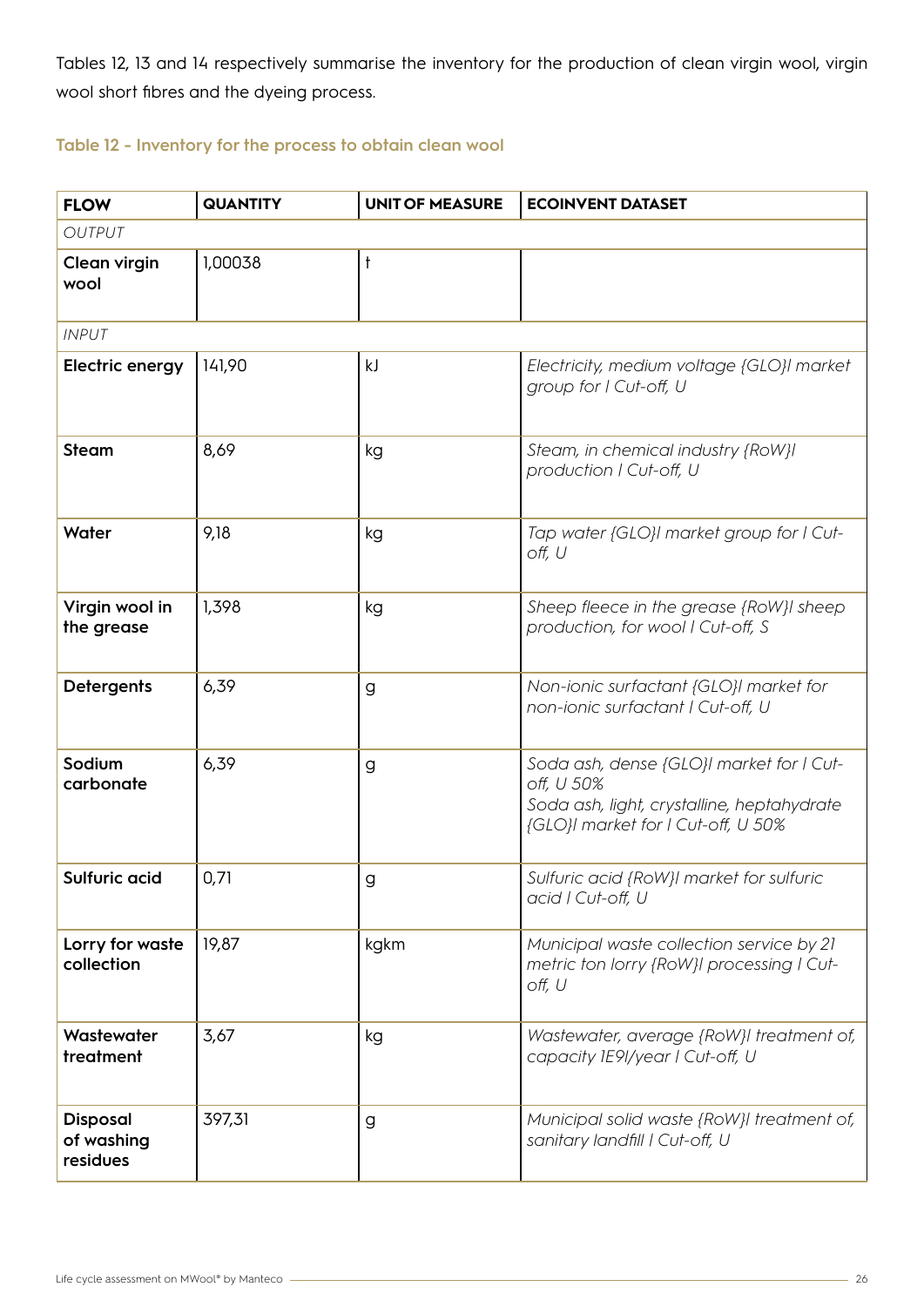# **Table 13 - Inventory for the process to obtain virgin wool fibers**

| <b>FLOW</b>                   | <b>QUANTITY</b> | <b>UNIT OF MEASURE</b> | <b>ECOINVENT DATASET</b>                                                                                                                                                                                                                  |
|-------------------------------|-----------------|------------------------|-------------------------------------------------------------------------------------------------------------------------------------------------------------------------------------------------------------------------------------------|
| <b>OUTPUT</b>                 |                 |                        |                                                                                                                                                                                                                                           |
| Virgin wool,<br>short fibres  | $\mathbf{I}$    | kg                     |                                                                                                                                                                                                                                           |
| <b>INPUT</b>                  |                 |                        |                                                                                                                                                                                                                                           |
| Clean virgin<br>wool          | 1,00038         | kg                     |                                                                                                                                                                                                                                           |
| <b>Electric energy</b>        | 16,96           | kJ                     | Electricity, medium voltage {GLO}I market<br>group for I Cut-off, U                                                                                                                                                                       |
| <b>Steam</b>                  | 4,22            | kg                     | Steam, in chemical industry {RoW} <br>production I Cut-off, U                                                                                                                                                                             |
| Antistatic                    | 3,391           | kg                     | Glycerine {RoW}I market for glycerine I<br>Cut-off, U 21%<br>Ethoxylated alcohol (AE>20, AE11, ae3,<br>ae7) {GLO, RoW}I market for ethoxylated<br>alcohol (AE>20)   Cut-off, U 12%                                                        |
| <b>Grease 1</b>               | 1,696           | kg                     | Glycerine {RoW}I market for glycerine I<br>Cut-off, U 16,5%<br>Ethoxylated alcohol (AE>20, AE11, ae3,<br>ae7) {GLO, RoW}I market for ethoxylated<br>alcohol (AE>20) I Cut-off, U 12%<br>Benzene {GLO}I market for I Cut-off, U 8%         |
| Grease 2                      | 1,696           | g                      | Glycerine {RoW}I market for glycerine I<br>Cut-off, U 32,5%<br>Ethoxylated alcohol (AE>20, AE11, ae3,<br>ae7) {GLO, RoW}I market for ethoxylated<br>alcohol (AE>20)   Cut-off, U 22,5%<br>Benzene {GLO}  market for I Cut-off, U<br>19,5% |
| Grease 3                      | 1,696           | g                      | Benzene {GLO}I market for I Cut-off, U 42%<br>Ethoxylated alcohol (AE>20, AE11, ae3,<br>ae7) {GLO, RoW}I market for ethoxylated<br>alcohol (AE>20)   Cut-off, U 11,5%<br>Chemical, organic {GLO}  market for   Cut-<br>off, U 10,5%       |
| <b>Film PE</b>                | 11,98           | g                      | Packaging film, low density polyethylene<br>{GLO}I market for I Cut-off, U                                                                                                                                                                |
| Iron                          | 3,99            | g                      | Steel, low-alloyed {GLO}I market for I Cut-<br>off, U<br>Wire drawing, steel {RER, RoW}I processing<br>I Cut-off, U                                                                                                                       |
| Lorry for waste<br>collection | 0,21            | kgkm                   | Municipal waste collection service by 21<br>metric ton lorry {RoW}  processing   Cut-<br>off, U                                                                                                                                           |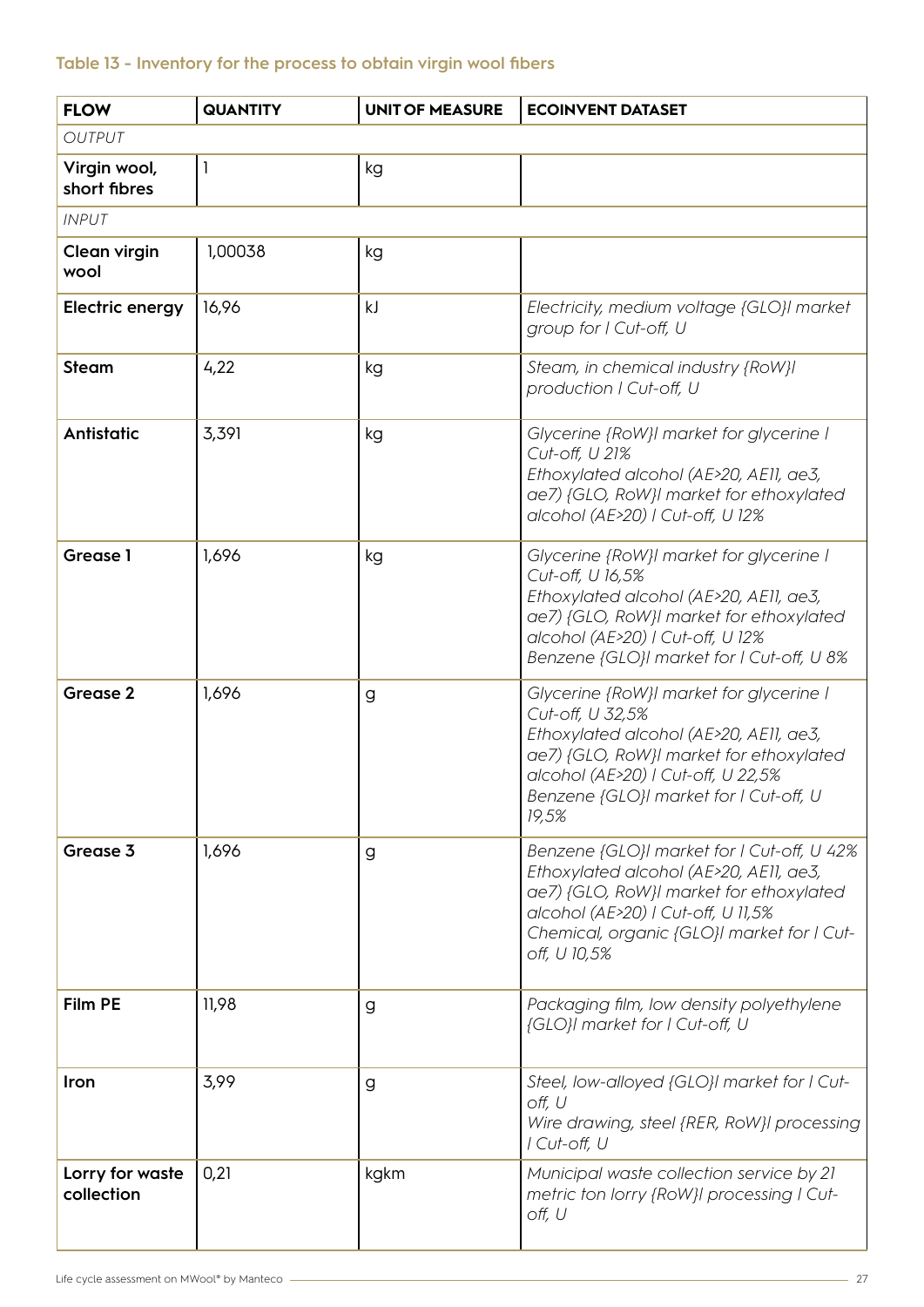| <b>Transport with</b><br>ship | 21999,62 | kgkm | Transport, freight, sea, container ship<br>{GLO}I transport, freight, sea, container<br>ship I Cut-off, U                 |
|-------------------------------|----------|------|---------------------------------------------------------------------------------------------------------------------------|
| Transport with<br>lorry       | 698,85   | kgkm | Transport, freight, lorry >32 metric ton,<br>EURO4 {RoW}I transport, freight, lorry >32<br>metric ton, EURO4   Cut-off, U |
| Disposal of<br>residues       | 4,24     | g    | Municipal solid waste {RoW}I treatment of,<br>sanitary landfill   Cut-off, U                                              |

# **Table 14 - Inventory fof the fibre dyeing process**

| <b>FLOW</b>                         | <b>QUANTITY</b> | <b>UNIT OF MEASURE</b> | <b>ECOINVENT DATASET</b>                                                                                                                                                                                                                                                                                                                  |  |  |  |
|-------------------------------------|-----------------|------------------------|-------------------------------------------------------------------------------------------------------------------------------------------------------------------------------------------------------------------------------------------------------------------------------------------------------------------------------------------|--|--|--|
| <b>OUTPUT</b>                       |                 |                        |                                                                                                                                                                                                                                                                                                                                           |  |  |  |
| Dyeing wool<br>fibres               | 1               | kg                     |                                                                                                                                                                                                                                                                                                                                           |  |  |  |
| <b>Emission: CO</b>                 | 97,897          | mg                     | Carbon monoxide                                                                                                                                                                                                                                                                                                                           |  |  |  |
| <b>Emission: NOx</b>                | 768,901         | mg                     | Nitrogen oxides, IT                                                                                                                                                                                                                                                                                                                       |  |  |  |
| Avoided<br>product: sulfate<br>pulp | 2,865           | g                      | Sulfate pulp, unbleached {RER}  sulfate<br>pulp production, from softwood,<br>unbleached   Cut-off, U                                                                                                                                                                                                                                     |  |  |  |
| Avoided<br>product:                 | 11,365          | g                      | Pig iron {RoW}I pig iron production I Cut-<br>off, U                                                                                                                                                                                                                                                                                      |  |  |  |
| <b>INPUT</b>                        |                 |                        |                                                                                                                                                                                                                                                                                                                                           |  |  |  |
| <b>Electric energy</b>              | 1,271           | kJ                     | Residual Mix Electricity, medium voltage<br>{IT}I market for I Cut-off, U                                                                                                                                                                                                                                                                 |  |  |  |
| Thermal energy                      | 329,293         |                        | Heat, district or industrial, natural gas<br>{Europe without Switzerland}  heat<br>production, natural gas, at boiler<br>modulating >100kW   Cut-off, U 50%<br>Heat, district or industrial, natural gas<br>{Europe without Switzerland}  heat<br>production, natural gas, at boiler<br>condensing modulating >100kW   Cut-off,<br>U 50%ì |  |  |  |
| Water                               | 35,414          |                        | Tap water {RER}  market group for I Cut-<br>off, U                                                                                                                                                                                                                                                                                        |  |  |  |
| Acetic acid                         | 9,157           | g                      | Acetic acid, without water, in 98% solution<br>state {GLO}I market for I Cut-off, U                                                                                                                                                                                                                                                       |  |  |  |
| <b>Formic acid</b>                  | 6,680           | g                      | Formic acid {RER, RoW}I market for I Cut-<br>off, U                                                                                                                                                                                                                                                                                       |  |  |  |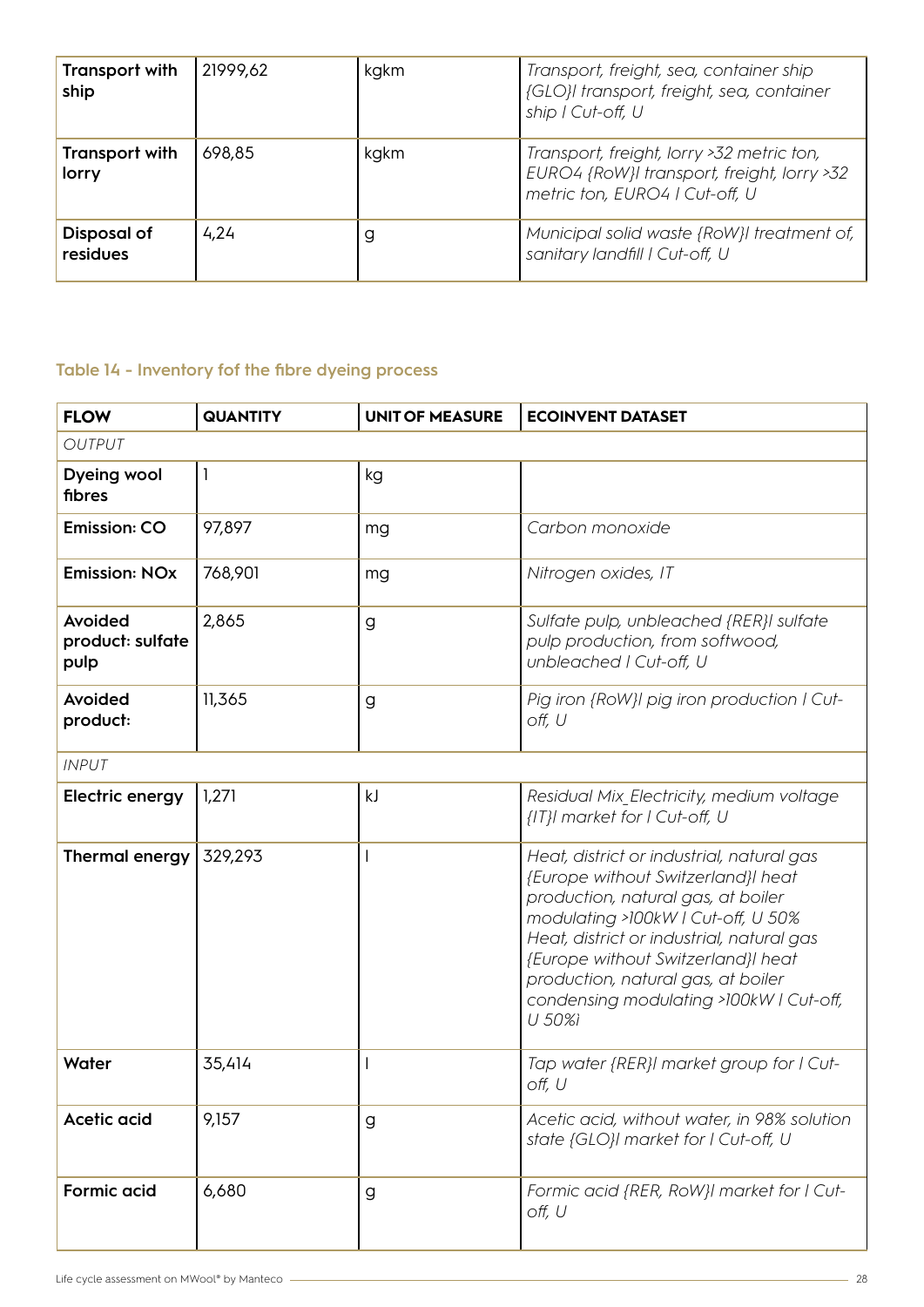| Sulfuric acid                                      | 1,920   | g  | Sulfuric acid {RER, RoW}I market for<br>sulfuric acid   Cut-off, U                                                                                                                                                                                                  |
|----------------------------------------------------|---------|----|---------------------------------------------------------------------------------------------------------------------------------------------------------------------------------------------------------------------------------------------------------------------|
| Ammonia 18%                                        | 3,485   | g  | Sodium hypochlorite, without water, in<br>15% solution state {RER, RoW}I market for<br>sodium hypochlorite, without water, in 15%<br>solution state I Cut-off, U                                                                                                    |
| Ammonia 24.5%                                      | 1,729   | mg | Sodium hypochlorite, without water, in<br>15% solution state {RER, RoW}I market for<br>sodium hypochlorite, without water, in 15%<br>solution state I Cut-off, U                                                                                                    |
| Ammonium<br>sulfate                                | 1,641   | g  | Ammonium sulfate, as N {GLO}I market for<br>I Cut-off, U                                                                                                                                                                                                            |
| Detergent                                          | 46,479  | mg | Ethoxylated alcohol (AE>20, AE11, ae3,<br>ae7) {GLO, RoW}I market for ethoxylated<br>alcohol (AE>20)   Cut-off, U (5%)<br>Chemical, organic {GLO}I market for I Cut-<br>off, U (10%)                                                                                |
| <b>Reducing and</b><br>whitening<br>agent          | 265,586 | mg | Sodium dithionite, anhydrous {RER, RoW} <br>market for sodium dithionite, anhydrous I<br>Cut-off, U 45%<br>Sodium nitrite {RER, RoW}I market for<br>sodium nitrite I Cut-off, U 5%<br>Chemical, inorganic {GLO}I market for<br>chemicals, inorganic I Cut-off, U 2% |
| Detergent                                          | 804,563 | mg | Ethoxylated alcohol (AE>20, AE11, ae3,<br>ae7) {GLO, RoW}I market for ethoxylated<br>alcohol (AE>20)   Cut-off, U 35%<br>Fatty acid {GLO}I market for I Cut-off, U<br>35%<br>2-methyl-2-butanol {GLO}I market for I<br>Cut-off, U 30%                               |
| Sodium<br>carbonate<br>(SOLVAY)                    | 3,022   | g  | Sodium bicarbonate {GLO}  market for<br>sodium bicarbonate I Cut-off, U                                                                                                                                                                                             |
| <b>Auxiliary for</b><br>oil-repellent<br>finishing | 79,868  | mg | 3-methyl-1-butanol {GLO}  market for   Cut-<br>off, U 3%<br>Ethoxylated alcohol (AE>20, AE11, ae3,<br>ae7) {GLO, RoW}I market for ethoxylated<br>alcohol (AE>20)   Cut-off, U 3%<br>Chemical, organic {GLO}I market for I Cut-<br>off, U 0,003%                     |
| <b>Auxiliary for</b><br>dyeing                     | 1,279   | g  | Ammonium chloride {GLO}I market for I<br>Cut-off, U 10%<br>Ethylamine {GLO}I market for I Cut-off, U<br>10%<br>Diethylene glycol {GLO}I market for I Cut-<br>off, U 5%                                                                                              |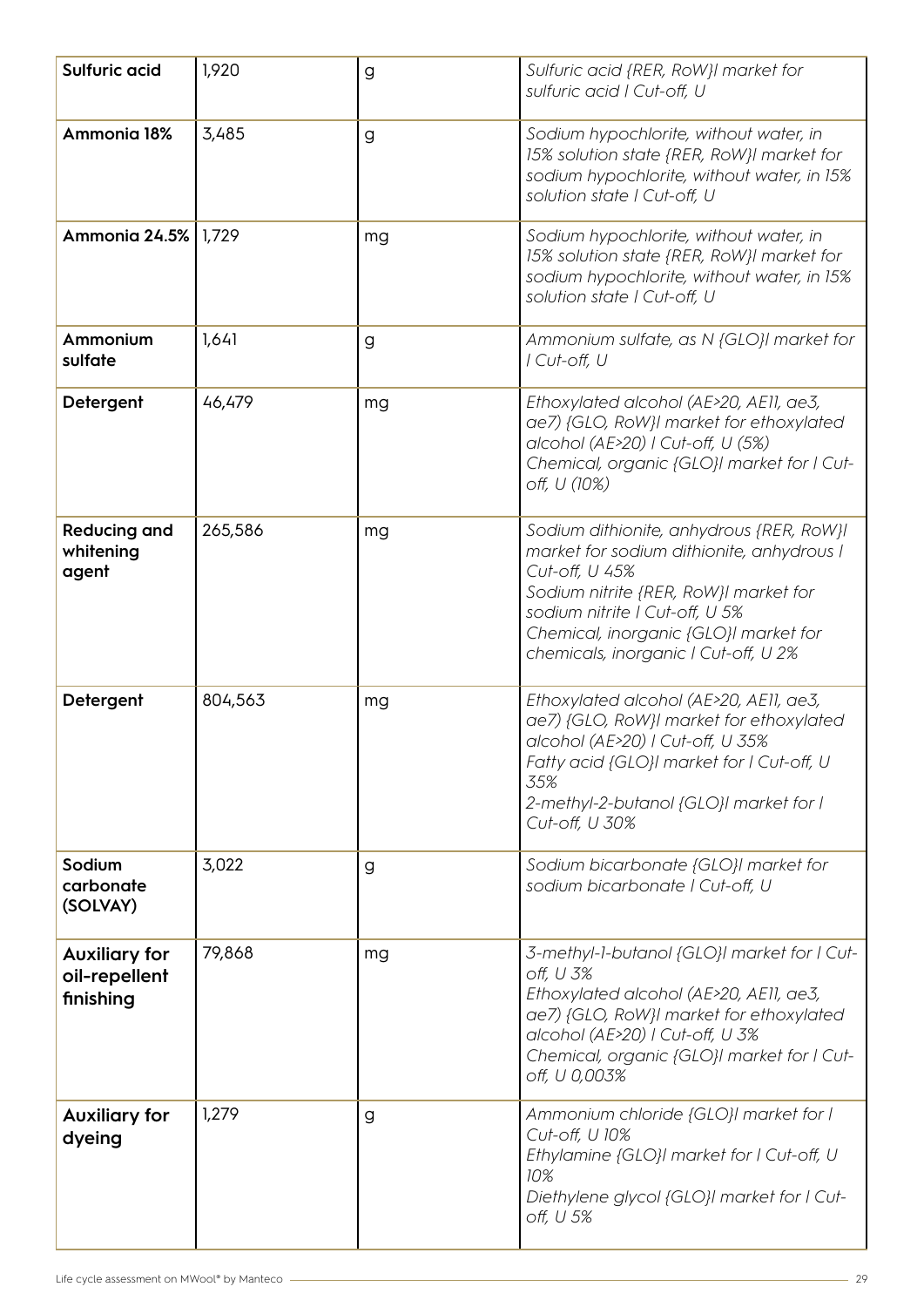| Leveling agent                  | 5,958   | g  | Ethoxylated alcohol (AE>20, AE11, ae3,<br>ae7) {GLO, RoW}I market for ethoxylated<br>alcohol (AE>20)   Cut-off, U 10%<br>Alkyl sulphate (C12-14) {GLO}I market for<br>alkyl sulphate (C12-14)   Cut-off, U 5%<br>Diethylene glycol {GLO}I market for I Cut-<br>off, U 3%                                                                                       |
|---------------------------------|---------|----|----------------------------------------------------------------------------------------------------------------------------------------------------------------------------------------------------------------------------------------------------------------------------------------------------------------------------------------------------------------|
| Softener                        | 338,095 | mg | Chemical, organic {GLO}  market for   Cut-<br>off, U 10%<br>Polydimethylsiloxane {GLO}  market for<br>polydimethylsiloxane   Cut-off, U 5%<br>Potassium hydroxide {GLO}I market for I<br>Cut-off, U 0,2%                                                                                                                                                       |
| Anti-reducing<br>agent          | 362,298 | mg | Alkylbenzene sulfonate, linear,<br>petrochemical {GLO}I market for I Cut-off,<br>U                                                                                                                                                                                                                                                                             |
| Hydrogen<br>peroxide            | 838,940 | mg | Hydrogen peroxide, without water, in<br>50% solution state {RER, RoW}I market for<br>hydrogen peroxide, without water, in 50%<br>solution state I Cut-off, U                                                                                                                                                                                                   |
| Sodium<br>dichromate            | 417,618 | mg | Sodium dichromate {GLO}I market for I<br>Cut-off, U                                                                                                                                                                                                                                                                                                            |
| Sodium<br>hydrosulfite          | 798,438 | mg | Sodium dithionite, anhydrous {RER, RoW} <br>market for sodium dithionite, anhydrous I<br>Cut-off, U                                                                                                                                                                                                                                                            |
| Sodium<br>hydrosulfite<br>stab. | 99,527  | mg | Sodium dithionite, anhydrous {RER, RoW} <br>market for sodium dithionite, anhydrous I<br>Cut-off, U                                                                                                                                                                                                                                                            |
| <b>Auxiliary for</b><br>dyeing  | 87,080  | g  | Tert-butyl amine {GLO}  market for   Cut-<br>off, U 60%<br>Propyl amine {GLO}I market for I Cut-off, U<br>15%<br>Ethylamine {GLO}I market for I Cut-off, U<br>7,5%<br>Chemical, organic {GLO}  market for   Cut-<br>off, U 7,5%<br>Ethylene glycol dimethyl ether {GLO}I<br>market for I Cut-off, U 5%<br>Ethylene glycol {GLO}I market for I Cut-off,<br>U 5% |
| Whitener                        | 26,425  | mg | Alkylbenzene sulfonate, linear,<br>petrochemical {GLO}I market for I Cut-off,<br>U                                                                                                                                                                                                                                                                             |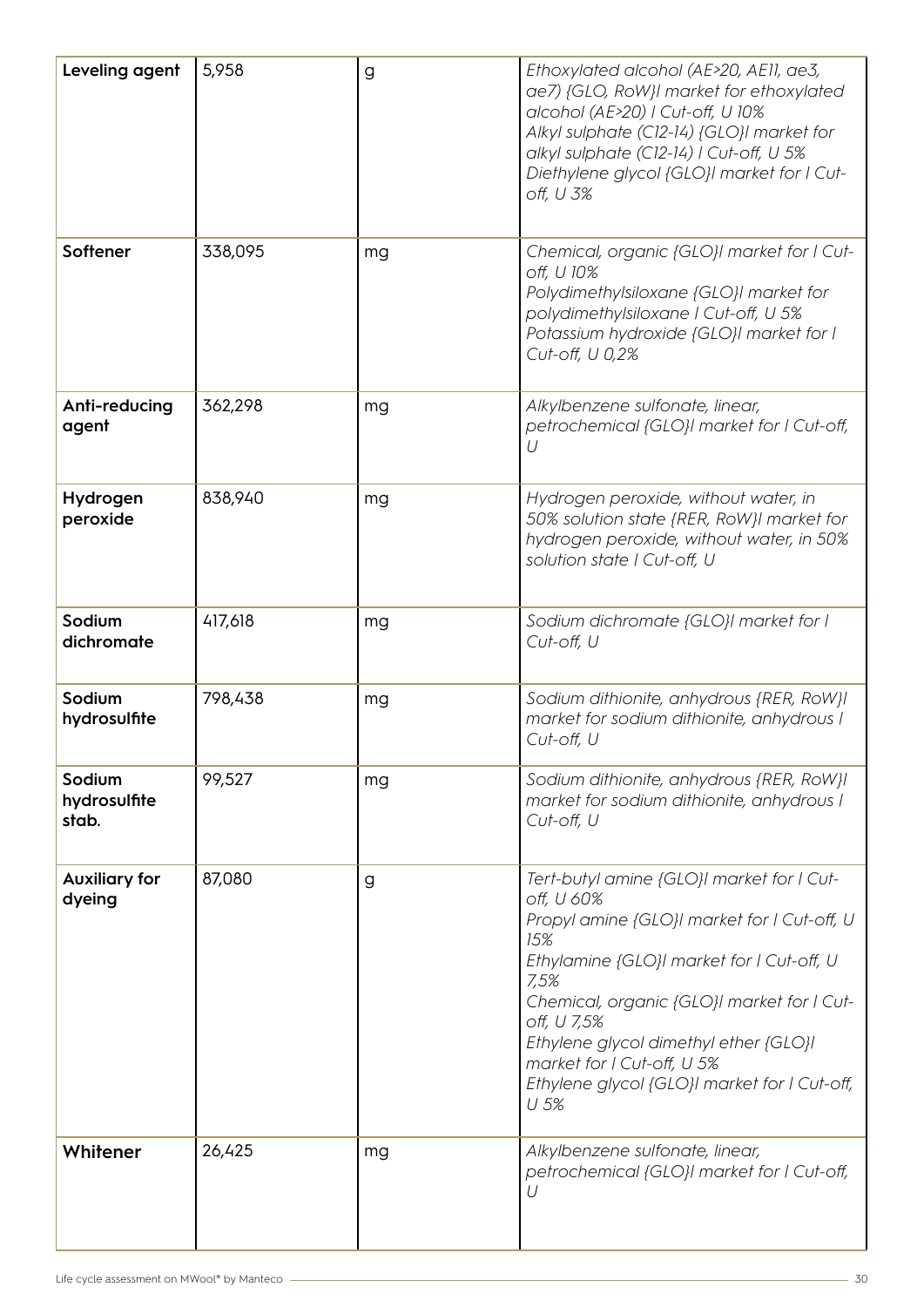| blue dye 1         | 1,791  | g            | Anthraquinone {GLO}I market for I Cut-off,<br>U 80%                                                                                    |
|--------------------|--------|--------------|----------------------------------------------------------------------------------------------------------------------------------------|
| blue dye 1B        | 0,301  | g            | Anthraquinone {GLO}I market for I Cut-off,<br>U 40%                                                                                    |
| blue dye 2         | 2,162  | g            | Sodium dichromate {GLO}  market for  <br>Cut-off, U (75% - 15)                                                                         |
| blue dye 3         | 0,001  | g            | Sodium hydrogen sulfate {GLO}  market<br>for sodium hydrogen sulfate I Cut-off, U<br>85%                                               |
| blue dye 4         | 0,011  | g            | EDTA, ethylenediaminetetraacetic acid<br>{GLO}I market for I Cut-off, U 5%                                                             |
| blue dye 5         | 0,021  | g            | Chemical, organic {GLO}  market for   Cut-<br>off, U 80%                                                                               |
| blue dye 5B        | 0,003  | g            | Chemical, organic {GLO}I market for I Cut-<br>off, U 50%                                                                               |
| Orange dye         | 0,193  | g            | Sodium bicarbonate {GLO}I market for<br>sodium bicarbonate   Cut-off, U 10%<br>Sodium dichromate {GLO}I market for I<br>Cut-off, U 70% |
| Bordeaux dye       | 0,037  | g            | Alpha-naphthol {GLO}  market for I Cut-off,<br>U 25%                                                                                   |
| Brown dye 1        | 0,662  | g            | Anthraquinone {GLO}I market for I Cut-off,<br>U 70%                                                                                    |
| Brown dye 2        | 0,375  | g            | Sodium dichromate {GLO}  market for  <br>Cut-off, U 90%                                                                                |
| Yellow dye 1       | 0,147  | $\mathsf{g}$ | Alpha-naphthol {GLO}  market for   Cut-off,<br>U 85%                                                                                   |
| yellow dye 1B      | 0,290  | g            | Alpha-naphthol {GLO}I market for I Cut-off,<br>U 45%                                                                                   |
| Yellow dye 2       | 0,009  | g            | Sodium bicarbonate {GLO}I market for<br>sodium bicarbonate   Cut-off, U 15%                                                            |
| Yellow dye 3       | 0,131  | g            | Sodium dichromate {GLO}I market for I<br>Cut-off, U 75%                                                                                |
| Yellow dye 4       | 0,163  | g            | Sodium hydrogen sulfate {GLO}  market<br>for sodium hydrogen sulfate I Cut-off, U<br>90%                                               |
| <b>Black dye 1</b> | 20,435 | g            | Sodium dichromate {GLO}I market for I<br>Cut-off, U (95% - 5)                                                                          |
| <b>Black dye 2</b> | 0,915  | g            | Naphthalene sulfonic acid {GLO}  market<br>for I Cut-off, U 90%                                                                        |
| Red dye            | 1,349  | g            | Naphthalene sulfonic acid {GLO}I market<br>for I Cut-off, U 75%                                                                        |
| Green dye 1        | 0,790  | g            | Methane sulfonic acid {GLO}I market for I<br>Cut-off, U 95%                                                                            |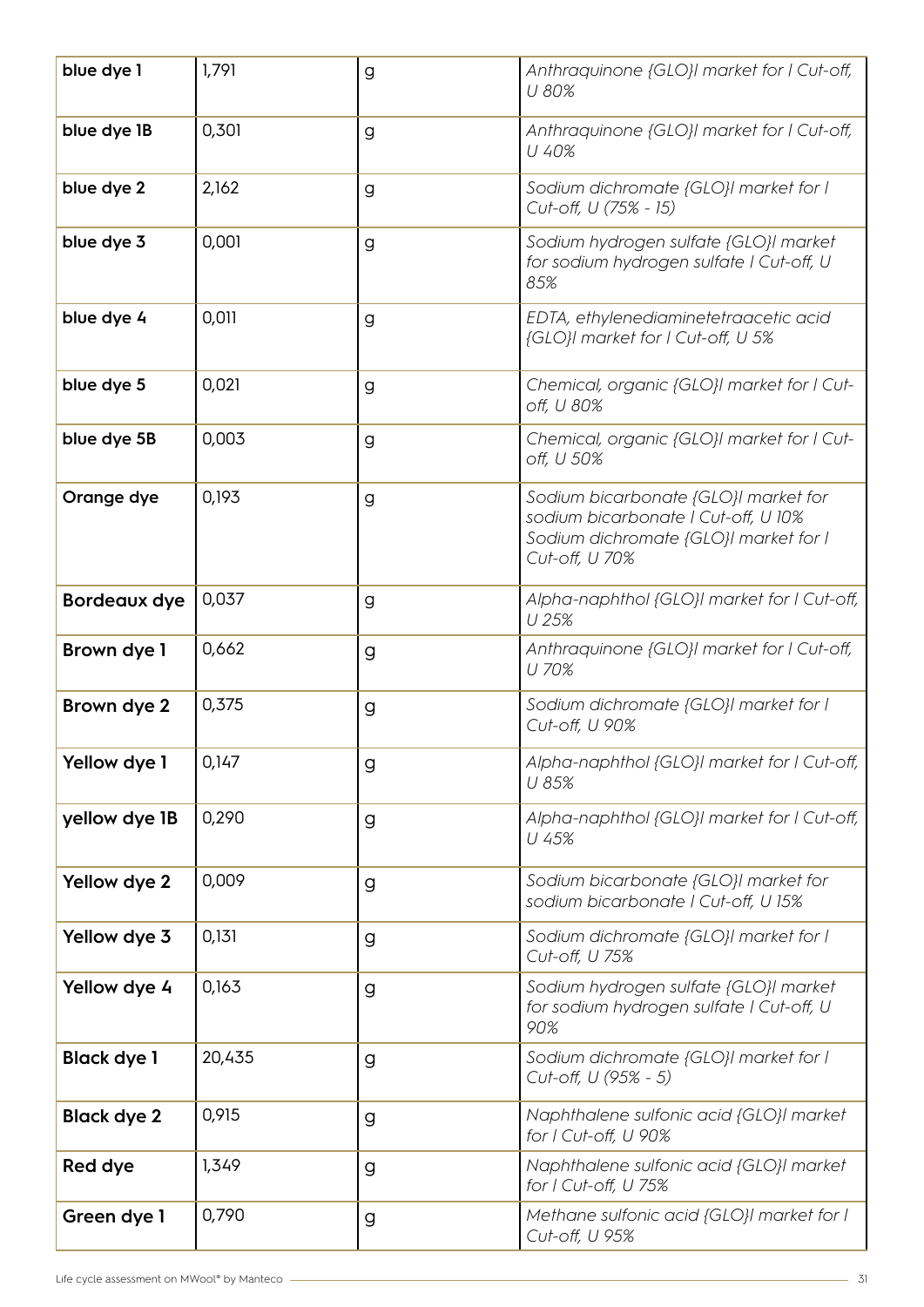| Green dye 2                    | 0,009  | g                        | Chemical, organic {GLO}I market for I Cut-<br>off, U 90%                                                                                   |
|--------------------------------|--------|--------------------------|--------------------------------------------------------------------------------------------------------------------------------------------|
| Violet dye 1                   | 0,010  | g                        | Naphthalene sulfonic acid {GLO}I market<br>for I Cut-off, U 75%                                                                            |
| Violet dye 2                   | 0,024  | g                        | Alpha-naphthol {GLO}I market for I Cut-off,<br>U 56%<br>Sodium sulfate, anhydrite {RER, Row}l<br>market for I Cut-off, U 38,5%             |
| Film PE                        | 1,818  | g                        | Packaging film, low density polyethylene<br>{GLO}I market for I Cut-off, U                                                                 |
| Iron                           | 3,636  | g                        | Steel, low-alloyed {GLO}I market for I Cut-<br>off, U<br>Wire drawing, steel {RER, RoW}I processing<br>I Cut-off, U                        |
| Lorry                          | 25,136 | kgkm                     | Transport, freight, lorry 3.5-7.5 metric ton,<br>EURO3, 4, 5, 6 {RER}  transport, freight,<br>lorry 3.5-7.5 metric ton, EURO3 I Cut-off, U |
| Lorry for waste<br>collection  | 1,291  | kgkm                     | Municipal waste collection service by 21<br>metric ton lorry {CH}  processing   Cut-off,<br>U                                              |
| Wastewater<br>treatment        | 33,728 | $\overline{\phantom{a}}$ | Wastewater, average {Europe without<br>Switzerland}I treatment of wastewater,<br>average, capacity IE9I/year I Cut-off, U                  |
| <b>Disposal of</b><br>residues | 25,828 | g                        | Municipal solid waste {CH}I treatment of,<br>sanitary landfill   Cut-off, U                                                                |
| Waste paper<br>sorting         | 2,865  | $\mathsf{g}$             | Waste paper, sorted {Europe without<br>Switzerland}I treatment of waste paper,<br>unsorted, sorting I Cut-off, U                           |
| <b>Waste iron</b><br>sorting   | 11,365 | $\mathsf{g}$             | Iron scrap, sorted, pressed {RER}I sorting<br>and pressing of iron scrap I Cut-off, U                                                      |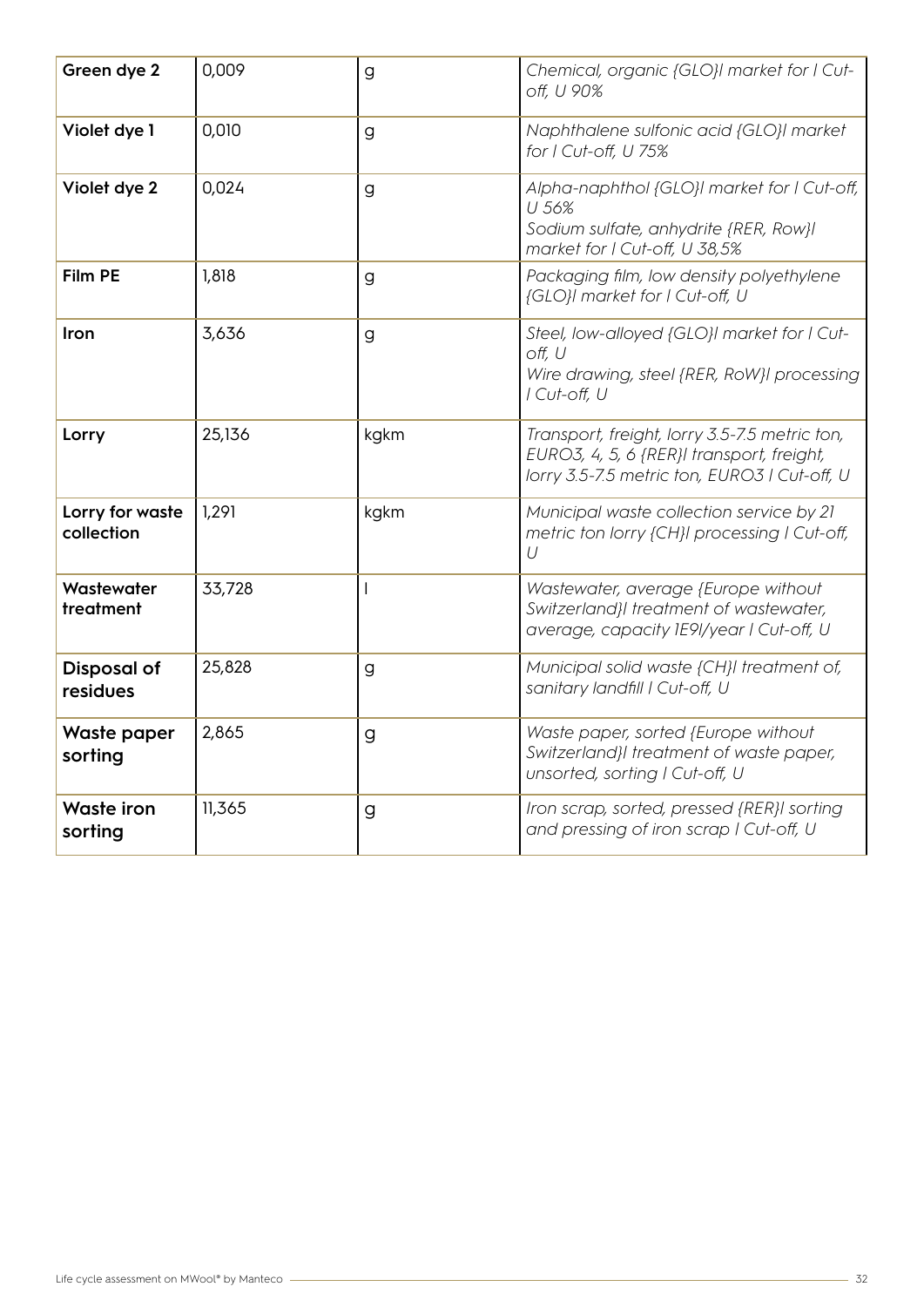

4 Environmental impacts of MWool® and virgin wool fibres

**Life cycle assessment on MWool® fibres**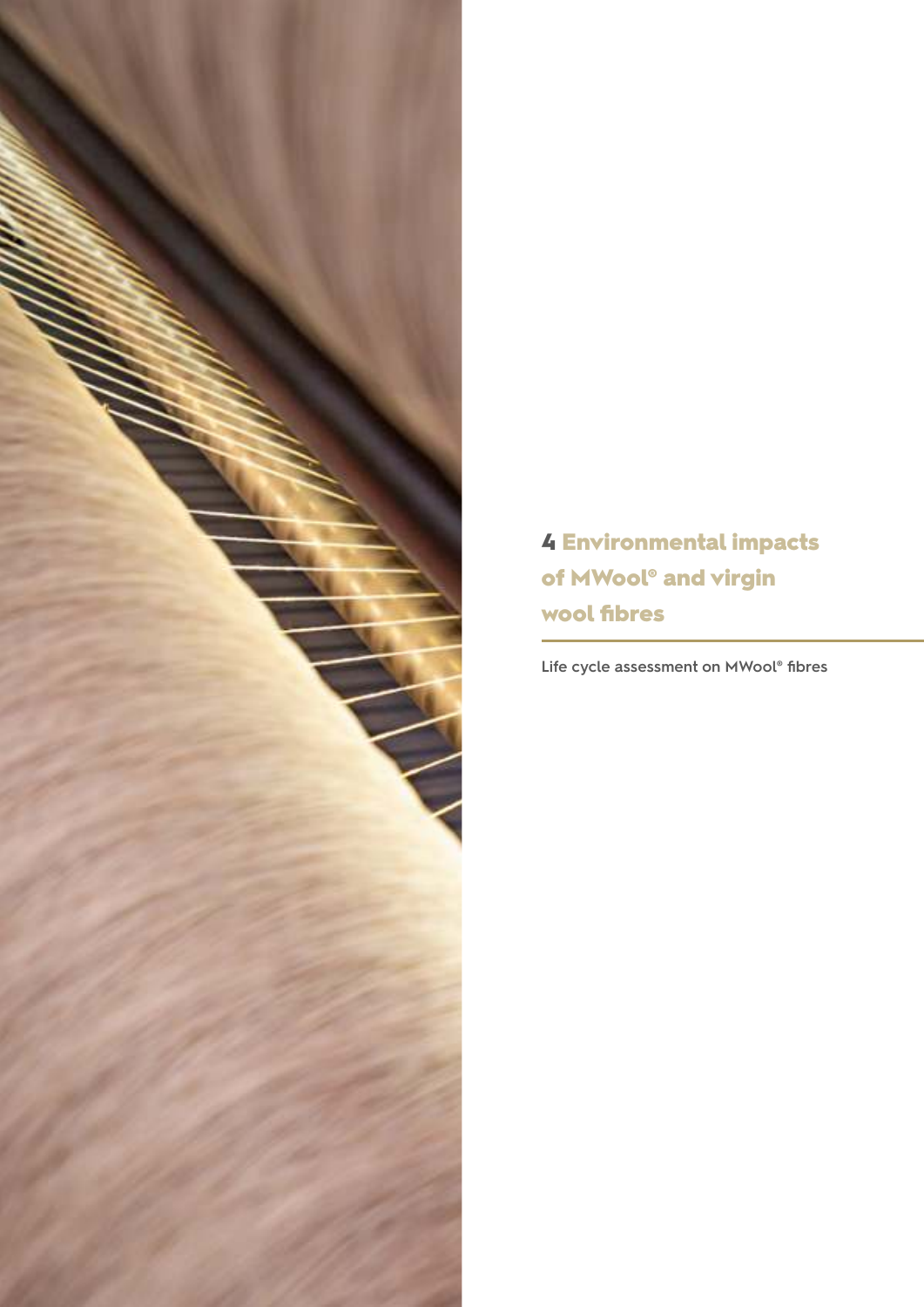**The potential impacts of MWool® fibres and virgin wool fibres have been assessed with the Life Cycle Impact Assessment method EF 3.0, in line with the PEF and the Made Green in Italy guidelines.** The impact categories have been chosen according to the most relevant issues for the analysed products. Specifically, the following impact categories have been selected: **Climate change, Ozone depletion, Photochemical ozone formation, Particulate matter, Acidification, freshwater Eutrophication, terrestrial Eutrophication, freshwater Ecotoxicity, Land use, Water use, Resource use – fossils, Resource use minerals and metals.** The potential environmental impacts of MWool® are summarised in Table 15, beside the impacts of virgin wool.

| <b>IMPACT CATEGORY</b>               | <b>UNIT</b>           | <b>MWool</b> <sup>®</sup> | <b>VIRGIN WOOL</b> |
|--------------------------------------|-----------------------|---------------------------|--------------------|
| <b>Climate change</b>                | kg CO <sub>2</sub> eq | $6,22E-01$                | 7,58E+01           |
| Ozone depletion                      | kg CFCII eq           | 1,10E-07                  | 1,17E-06           |
| <b>Photochemical ozone formation</b> | kg NMVOC eq           | 6,40E-03                  | 7,31E-02           |
| <b>Particulate matter</b>            | disease inc.          | 3,46E-08                  | 1,19E-05           |
| Acidification                        | mol H+ eq             | 8,29E-03                  | 1,69E+00           |
| <b>Eutrophication, freshwater</b>    | kg P eq               | 6,00E-05                  | 1,83E-02           |
| <b>Eutrophication, terrestrial</b>   | mol N eq              | 2,36E-02                  | 7,43E+00           |
| <b>Ecotoxicity, freshwater</b>       | <b>CTUe</b>           | $6,24E + 00$              | 1,20E+03           |
| Land use                             | Pt                    | 2,94E+00                  | 7,74E+03           |
| Water use                            | m3 depriv.            | $9,25E-02$                | 1,39E+01           |
| Resource use, fossils                | MJ                    | 8,33E+00                  | 1,25E+02           |
| Resource use, minerals and metals    | kg Sb eq              | 3,31E-06                  | 1,38E-04           |

### **Table 15 - Potential impacts of 1kg of MWool® and virgin wool.**

**As climate change is concerned, the carbon footprint for 1 kg of recycled fibres is of 0,628 kg CO2 eq. It emerges that a high share of the impact on climate change is due to the collection of postconsumer garments with small lorry and the transport from USA and Eastern Europe to India and**  Pakistan with container ships. Figure 4 shows the contribution of transports, energy and other (materials and waste treatments) for all the analysed impact categories. For all categories, except water use, **transports are responsible of the highest contribution (from 64% for freshwater eutrophication to 93% for photochemical ozone formation, acidification and terrestrial eutrophication). For the water use, a not negligible contribution (16%) is due to the water used in the shredding process.**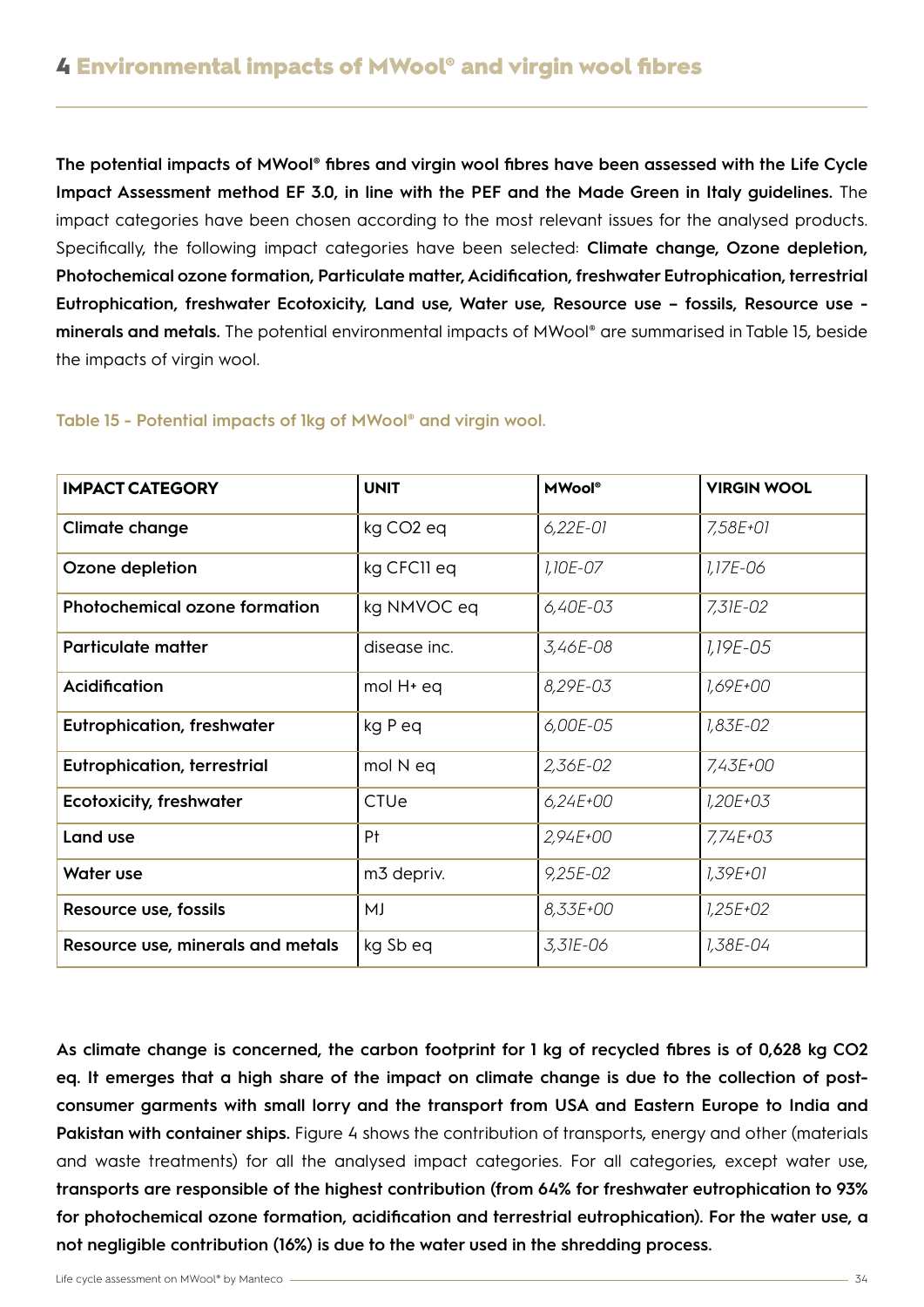**As climate change is concerned, the impact for 1 kg of virgin fibres is 75,8 kg CO2 eq. it emerges that almost the entire impact (93%, 70,6 kg CO2 eq.) is due to the sheep breeding.** The graph in Figure 6 shows the contributions of sheep fleece, energy, transports and others (materials, waste treatment) for all the selected impact categories. As it can be noticed, the sheep fleece is the main contributor for all the impact categories (from 48% for ozone depletion and resource use – fossils to 99,9% for land use). This is mainly due to the enteric fermentation and feed production. According to a recent review paper<sup>1</sup>, the range of GHG emission for greasy wool is 20-60 kg CO2 eq./kg. **The dataset from Ecoinvent database used in this study considers 50 kg CO2/kg, which is therefore in the upper part of that range. The mentioned review paper underlines as well that the variation of flows and impacts between farms is too high to define an average value of the entire industry.** As a consequence, it is suggested to preferably avoid generic data from life cycle databases and to use IPPC or GLEAM models when adequate data is available. However, since the goal of this study is to compare the MWool® to virgin wool fibres (generally, not a specific and traceable production of virgin wool fibres), the use of the dataset from Ecoinvent database results reasonable. T**o have a more complete view, the impact on climate change has been calculated also considering the lowest and highest values of the above-mentioned range (respectively 20 and 60 kg CO2 eq./kg of greasy wool), as discussed in next paragraph.** 

**Figure 4 - Contribution of transports, energy and "other" (materials and waste treatments) to the total impact of the MWool®, for the selected impact categories.**



<sup>1</sup> Bhatt, A.; Abbassi, B. Review of environmental performance of sheep farming using life cycle assessment. J. Clean. Prod. 2021, 293, 126192, doi:https://doi.org/10.1016/j.jclepro.2021.126192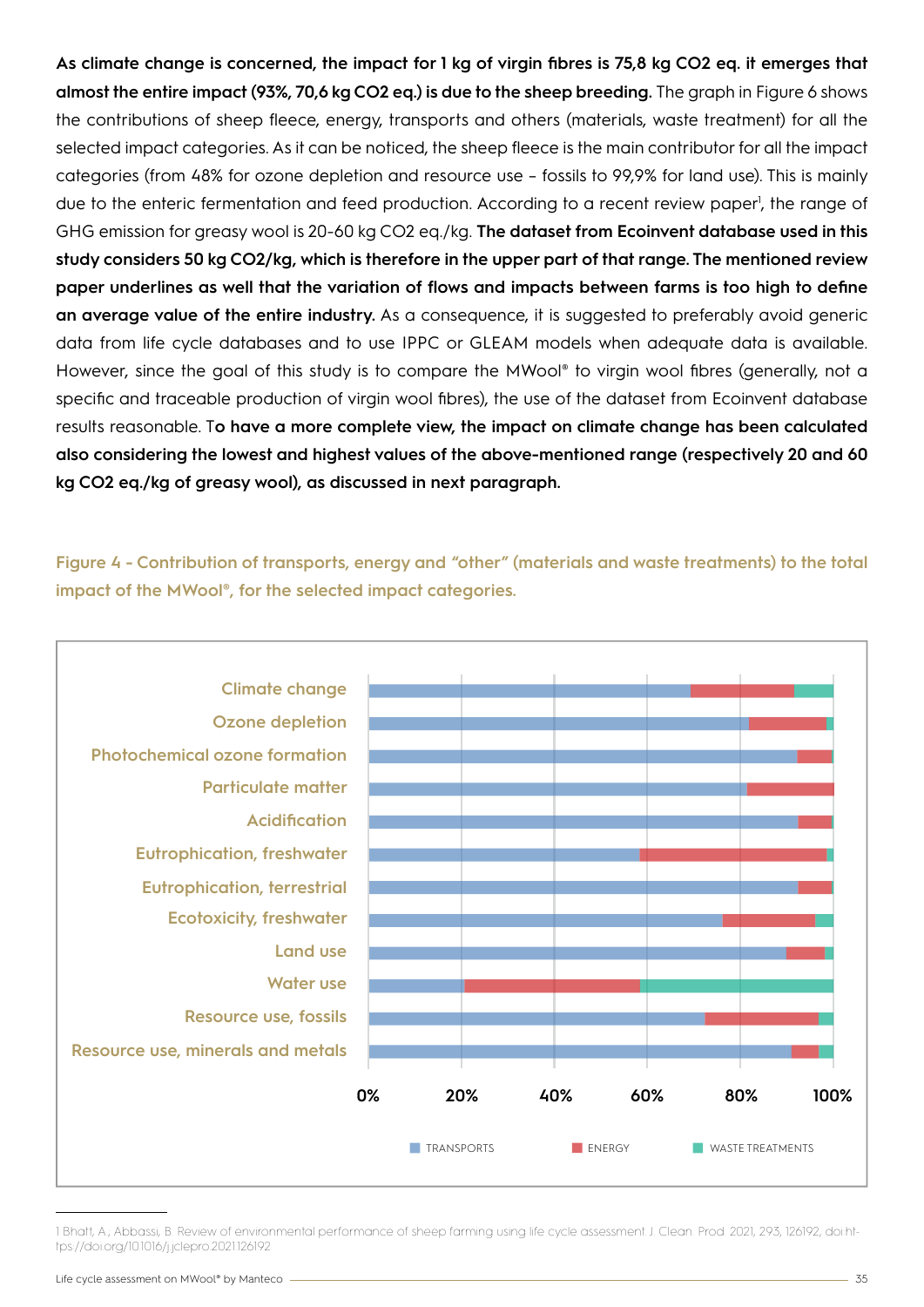**Figure 6 - Contribution of sheep fleece, transport, energy and "other" (materials and waste treatments) to the total impact of virgin wool fibres, for the selected impact categories.**



**The environmental impacts of MWool® fibres have been compared with the virgin wool fibres. It results that for all the selected impact categories the MWool® has significantly lower environmental burdens.**  Graph in Figure 7 shows this comparison, where the lower value is calculated as a percentage of the higher one, which is set as 100%. **For all the categories, the impact of MWool® results lower than 10% of the virgin wool impact. In addition, for the impact categories of climate change, particulate matter, acidification, terrestrial and freshwater eutrophication, freshwater ecotoxicity, land use, water use, the impact of MWool® is lower than 1%.**

**A further analysis has been carried out to evaluate how the impact on climate change of virgin wool fibres varies if it is considered the lowest and highest value of the range indicated by the study of**  Batth and Abbassi<sup>1</sup> for the greasy wool (20-60 kg CO2 eq./kg). It results that when the lowest value **is considered, the impact for 1 kg of virgin wool fibres decreases to 33,2 kg CO2 eq., while when the highest value is considered, the impact increases to 89,1 kg CO2 eq.** Graph in Figure 8 summarises the impact on climate change obtained for the MWool® and for the virgin wool fibres calculated with the minimum and maximum values for greasy wool and with the dataset from Ecoinvent database. **It is clear that, even when the greasy wool is calculated considering the lowest impact, the environmental advantage of MWool® remains high.**

<sup>1</sup> Bhatt, A.; Abbassi, B. Review of environmental performance of sheep farming using life cycle assessment. J. Clean. Prod. 2021, 293, 126192, doi:https://doi.org/10.1016/j.jclepro.2021.126192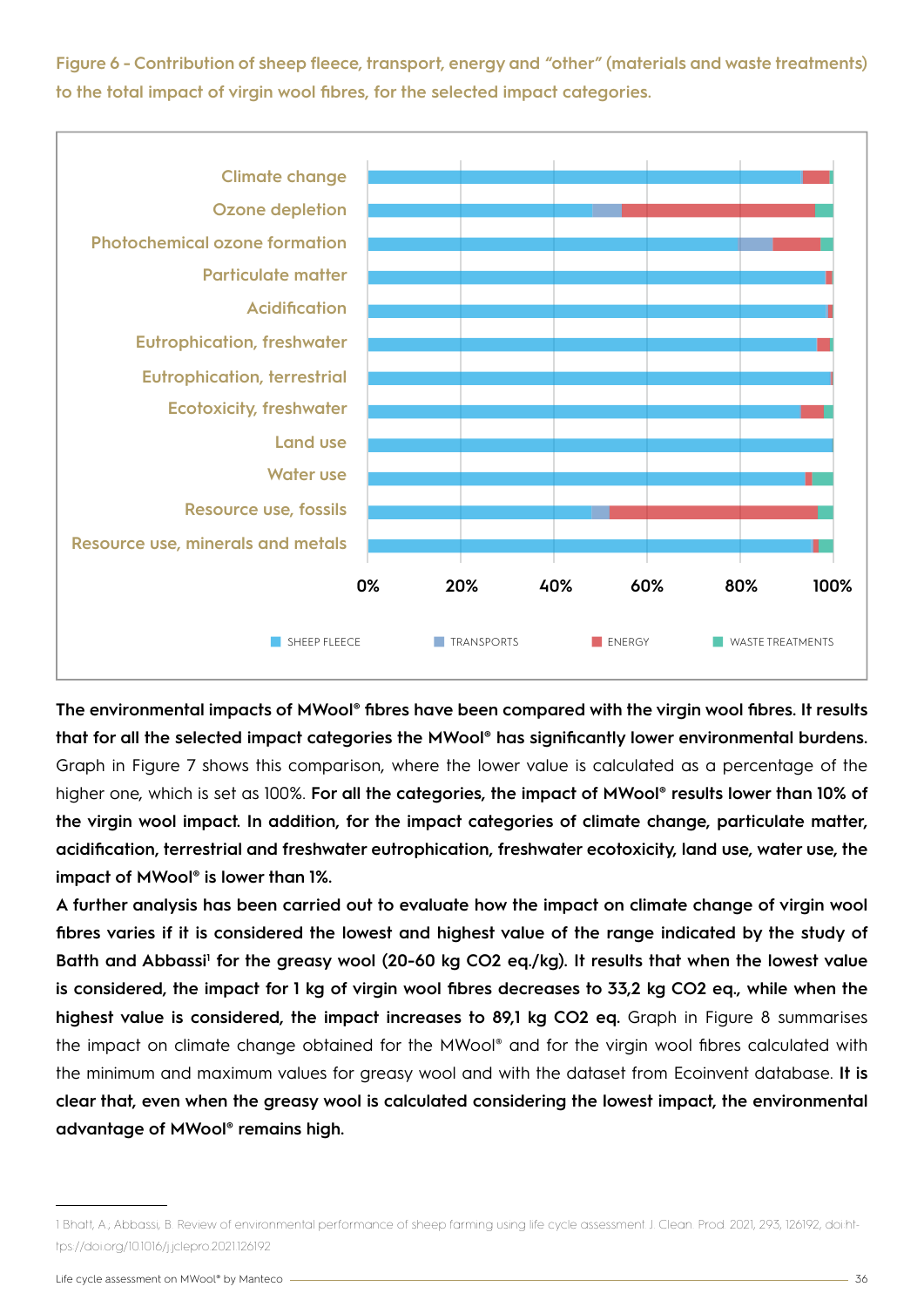

**Figure 7 - Relative comparison of impacts between 1 kg of MWool® and 1 kg of virgin wool fibres.**

**Figure 8 - Comparison of impacts on climate change for the production of 1 kg of MWool® and 1 kg of virgin wool fibres, calculated attributing different impacts to the greasy wool (respectively 20 kg CO2 eq./kg for the "Min value", 50 kg CO2 eq./kg for the "Ecoinvent db" and 60 kg CO2 eq./kg for the "Max value".** 

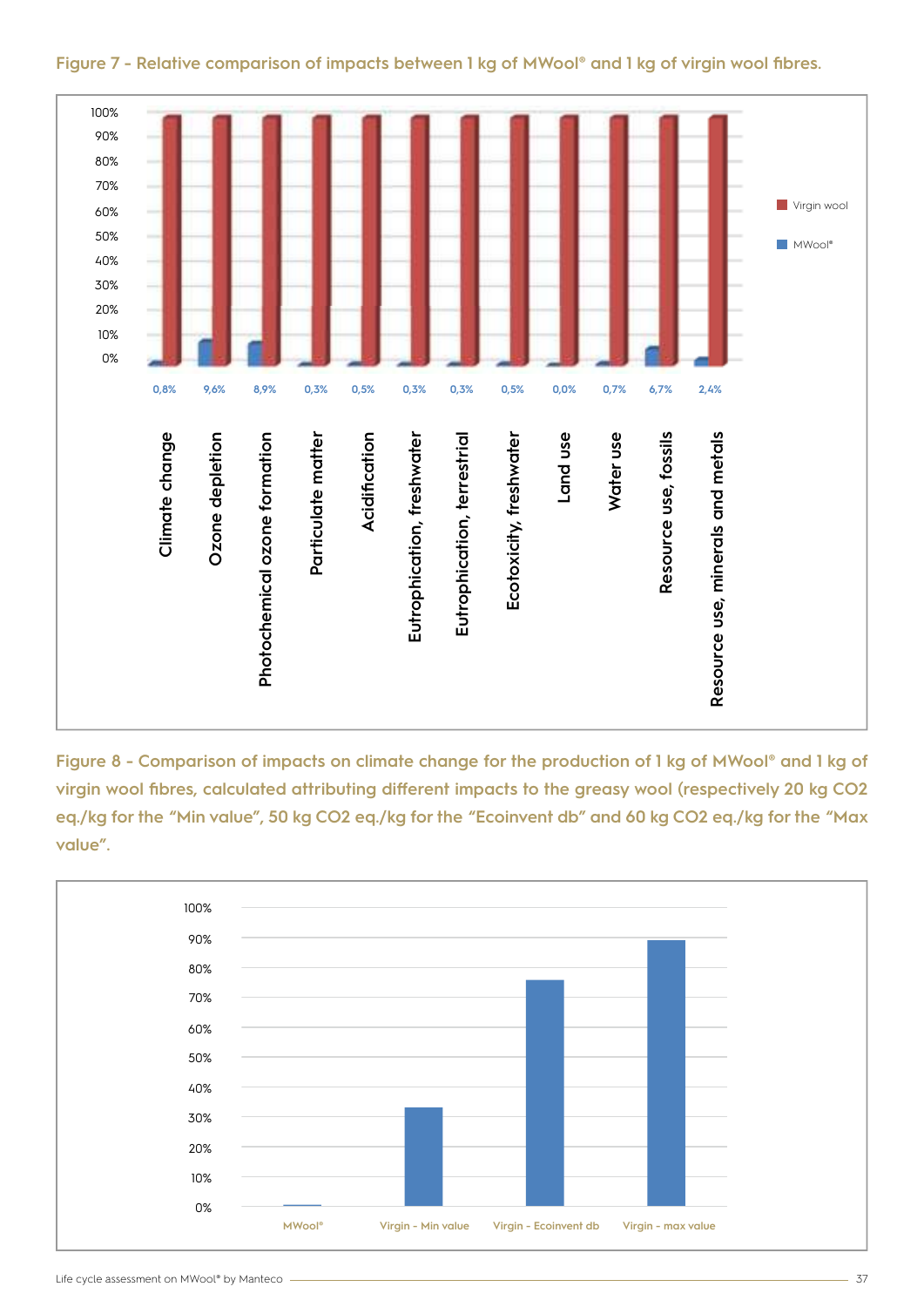In addition, a sensitivity analysis has been carried out on the MWool® fibres to evaluate the range of results when input data are picked from the upper or lower range. Specifically, the assessment has been developed for the following scenarios:

- **MWool® produced from 100% pre-consumer waste from spinning (which is not further treated)**
- **MWool® produced from pre-consumer waste, 100% frayed**
- **MWool® produced from pre-consumer waste, 100% shredded**
- **MWool® produced from post-consumer waste, 100% frayed**
- **MWool® produced from post-consumer waste, 100% shredded**

Table 16 lists the impacts, in absolute value, of 1 kg of MWool® obtained from the different scenarios, while Figure 9 shows the relative comparison, where the higher value is set as 100%. Impacts of the reference scenario are indicated as well, to facilitate the discussion.

|                                         |                       |                                     | <b>ONLY FROM</b><br><b>PRE-CONSUMER WASTE</b> |                       |                         | <b>ONLY FROM</b><br><b>POST-CONSUMER WASTE</b> |                         |
|-----------------------------------------|-----------------------|-------------------------------------|-----------------------------------------------|-----------------------|-------------------------|------------------------------------------------|-------------------------|
| <b>IMPACT</b><br><b>CATEGORY</b>        | <b>UNIT</b>           | <b>REFERENCE</b><br><b>SCENARIO</b> | <b>100% FROM</b><br><b>SPINNING WASTE</b>     | 100%<br><b>FRAYED</b> | 100%<br><b>SHREDDED</b> | 100%<br><b>FRAYED</b>                          | 100%<br><b>SHREDDED</b> |
| Climate change                          | kg CO <sub>2</sub> eq | 6,22E-01                            | 9,76E-02                                      | 2.12E-01              | 5,51E-01                | 5,92E-01                                       | 9,36E-01                |
| Ozone depletion                         | kg CFCII eq           | 1,10E-07                            | 2,12E-08                                      | 3,72E-08              | 8,77E-08                | 1,07E-07                                       | 1,59E-07                |
| Photochemical<br>ozone formation        | kg NMVOC eq           | 6,40E-03                            | 6,27E-04                                      | 1,22E-03              | 1,97E-03                | 7,10E-03                                       | 7,91E-03                |
| <b>Particulate matter</b>               | disease inc.          | 3,46E-08                            | 7,73E-09                                      | 1,48E-08              | 2,24E-08                | 3,58E-08                                       | 4,36E-08                |
| Acidification                           | mol H+ eq             | 8,29E-03                            | 7,13E-04                                      | 1,39E-03              | 2,50E-03                | 9.18E-03                                       | 1.04E-02                |
| Eutrophication,<br>freshwater           | kg Peq                | 6,00E-05                            | 7,36E-06                                      | 1.13E-05              | 6,04E-05                | 5,35E-05                                       | 1.03E-04                |
| Eutrophication,<br>terrestrial          | mol N eq              | 2,36E-02                            | 2,14E-03                                      | 4,35E-03              | 6,90E-03                | 2,63E-02                                       | 2,91E-02                |
| Ecotoxicity,<br>freshwater              | CTUe                  | $6,24E+00$                          | 1,18E+00                                      | 1,95E+00              | $4,31E+00$              | $6,27E+00$                                     | 8,67E+00                |
| Land use                                | Pt                    | 2,94E+00                            | 1,45E+00                                      | 2,09E+00              | 2,67E+00                | 2,89E+00                                       | 3,47E+00                |
| Water use                               | m3 depriv.            | 9,25E-02                            | 7,01E-03                                      | 3,11E-02              | 1,97E-01                | 5,32E-02                                       | 2,19E-01                |
| Resource use,<br>fossils                | MJ                    | 8,33E+00                            | 1,50E+00                                      | 2,61E+00              | 7,76E+00                | 7,76E+00                                       | 1,30E+01                |
| Resource use,<br>minerals and<br>metals | kg Sb eq              | 3,31E-06                            | 2,35E-07                                      | 4,03E-07              | 8,96E-07                | 3,68E-06                                       | 4,20E-06                |

### **Table 16 - Impacts of 1 kg of MWool® for the analysed scenarios.**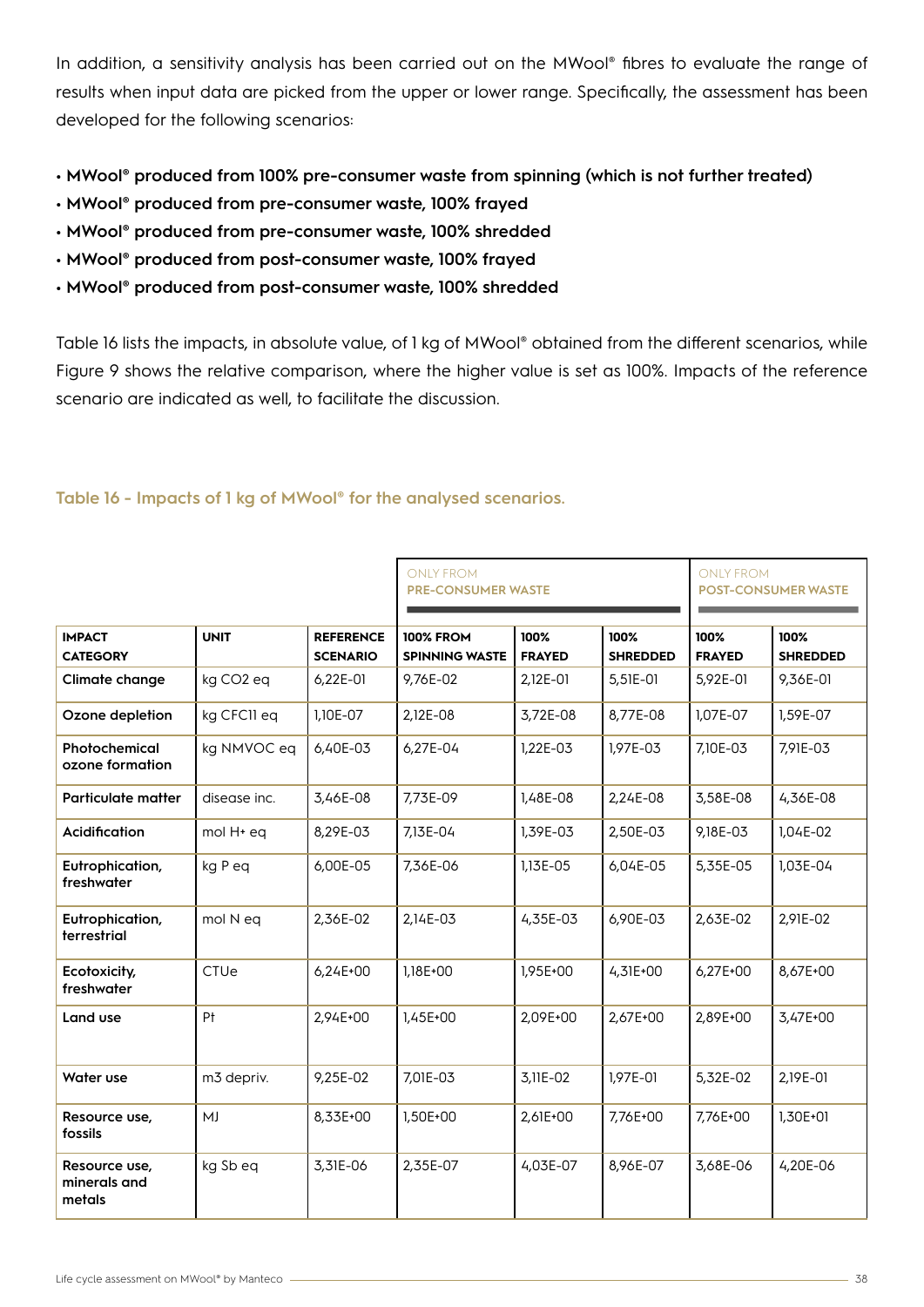### **Figure 9. Relative comparison of impacts for the selected scenarios.**





**As it can be noticed, for all impact categories (except freshwater eutrophication and water use), MWool® from pre-consumer textile waste always shows lower impacts than MWool® from post-consumer garments. This result is mainly due to the longer distance that post-consumer garments have to cover. As expected, MWool® from spinning waste (which doesn't require further treatments) has the best environmental performance. For both pre- and post-consumer textile, the fraying treatment has lower impacts than the shredding, since this latter requires a significantly higher amount of energy. With emphasis on climate change, the impact of MWool® from pre-consumer spinning waste results about 10 times lower than MWool® from shredded post-consumer garments, while the difference between the impact of shredded pre-consumer waste (0,551 kg CO2 eq./kg) and frayed post-consumer waste (0,592 kg CO2 eq./kg) is limited. It is relevant to notice that even in the worst scenario (fibres from shredded post-consumer waste), the impact of MWool® on climate change (0,936 kg CO2 eq./kg) results significantly lower than the impact of virgin wool fibres in the best scenario (33,2 kg CO2 eq./kg).**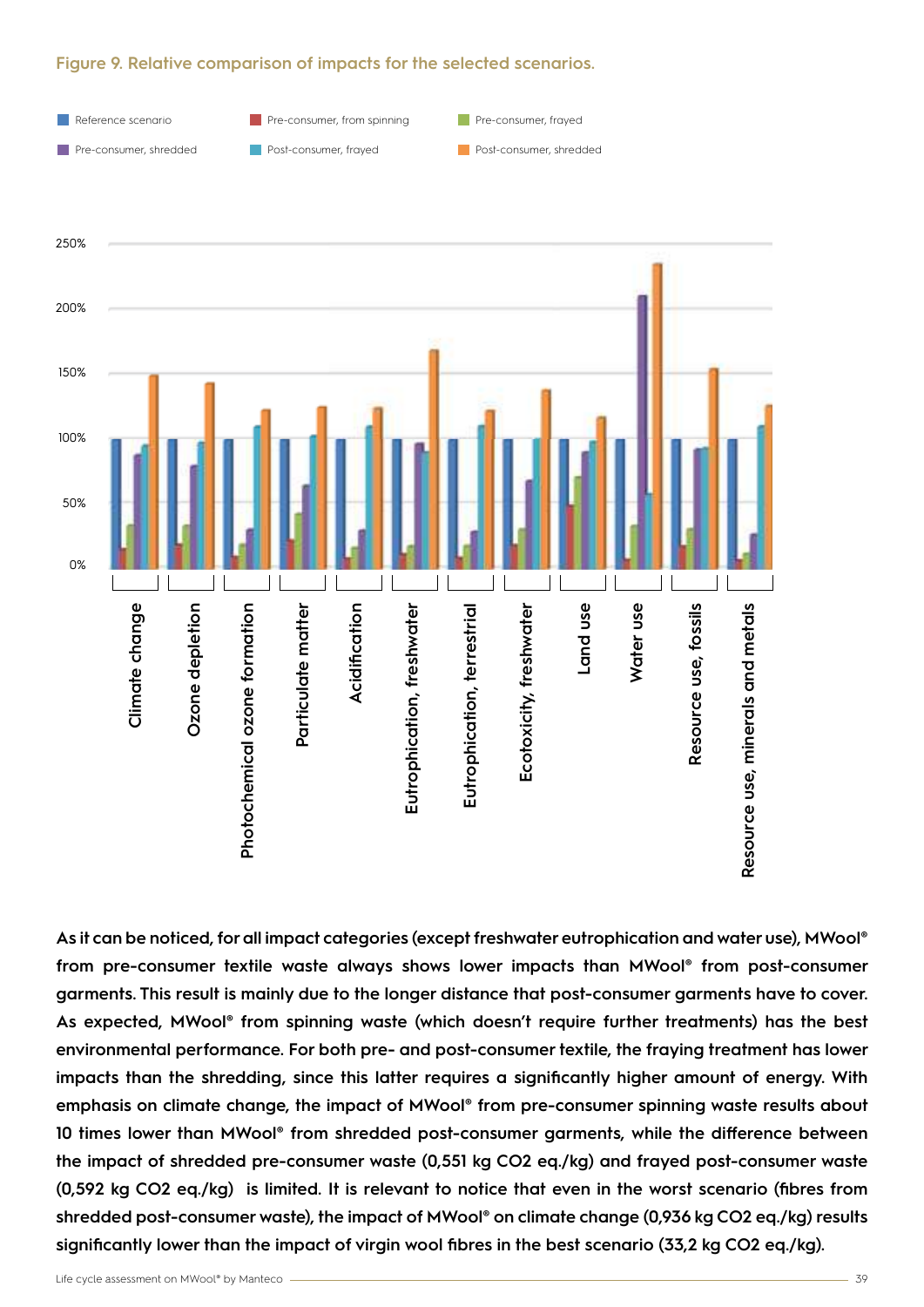**Finally, to have a wider frame of reference, the impact on climate change for the production of 1 kg of cotton, organic cotton, polyester, silk and viscose fibres have been calculated, starting from the general datasets available in the Ecoinvent database (Table 17). As it can be noticed, the impact of these fibres is much lower than the impact of virgin wool fibres. The impact of organic cotton results similar to the impact of MWool®.** 

| <b>FIBRE</b>          | <b>ECOINVENT DATASET</b>                                                        | <b>IMPACT ON CLIMATE</b><br><b>CHANGE</b> KG CO <sub>2</sub> EQ |  |
|-----------------------|---------------------------------------------------------------------------------|-----------------------------------------------------------------|--|
| Cotton                | Fibre, cotton {GLO}  market for fibre, cotton   Cut-off, S                      | 4,69                                                            |  |
| <b>Organic Cotton</b> | Fibre, cotton, organic {GLO}  market for fibre, cotton,<br>organic I Cut-off, S | 0,67                                                            |  |
| Polyester             | Fibre, polyester {GLO}  market for fibre, polyester   Cut-off, S                | 4,31                                                            |  |
| <b>Silk</b>           | Fibre, silk, short {GLO}  market for fibre, silk, short   Cut-off, S            | 0,01                                                            |  |
| <b>Viscose</b>        | Fibre, viscose {GLO}I market for fibre, viscose I Cut-off, S                    | 3,22                                                            |  |
| <b>MWool®</b>         |                                                                                 | 0,62                                                            |  |

### **Table 17. Impact on climate change for the production of 1 kg of different fibres.**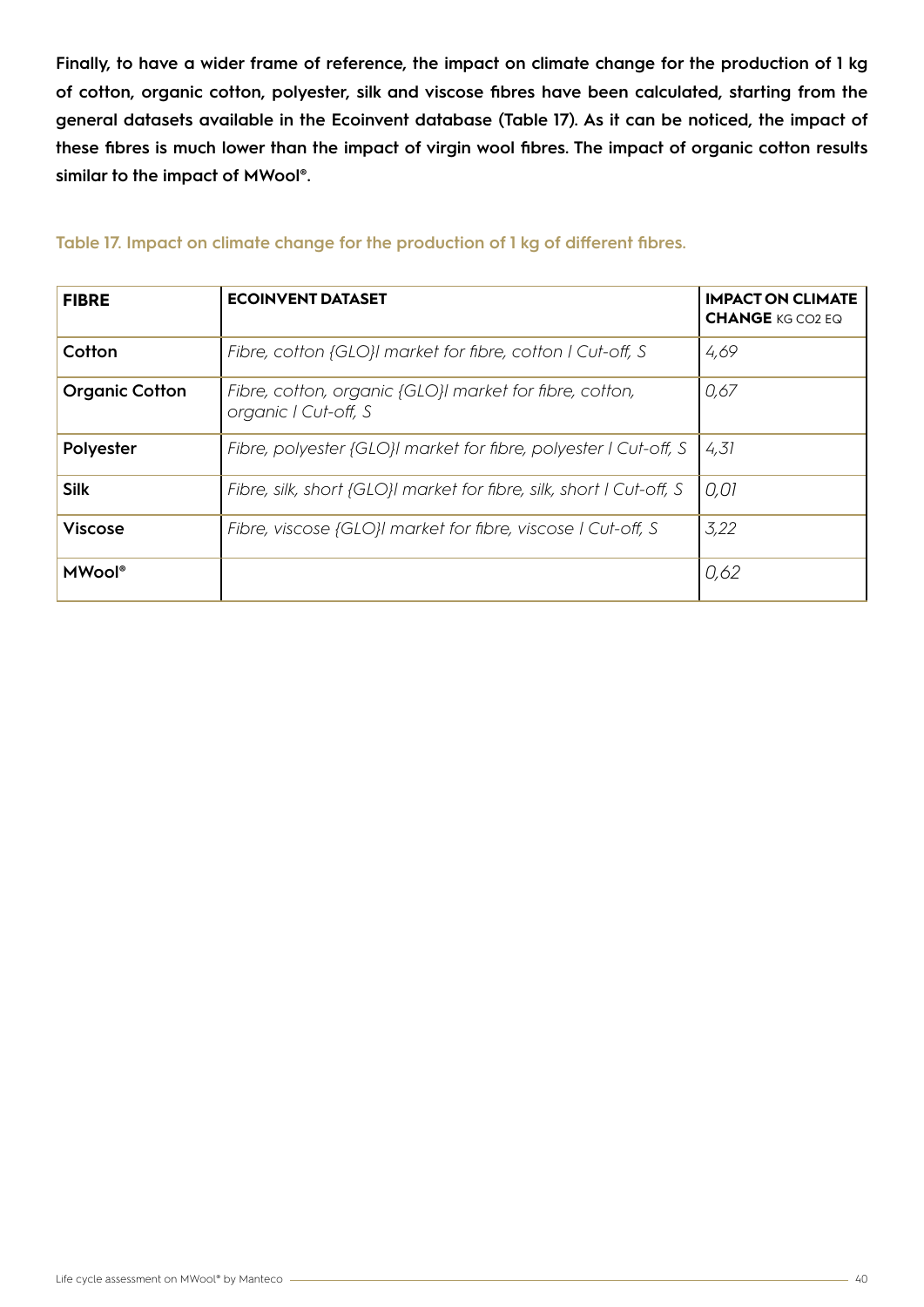# 5 Conclusions

**Life cycle assessment on MWool® fibres**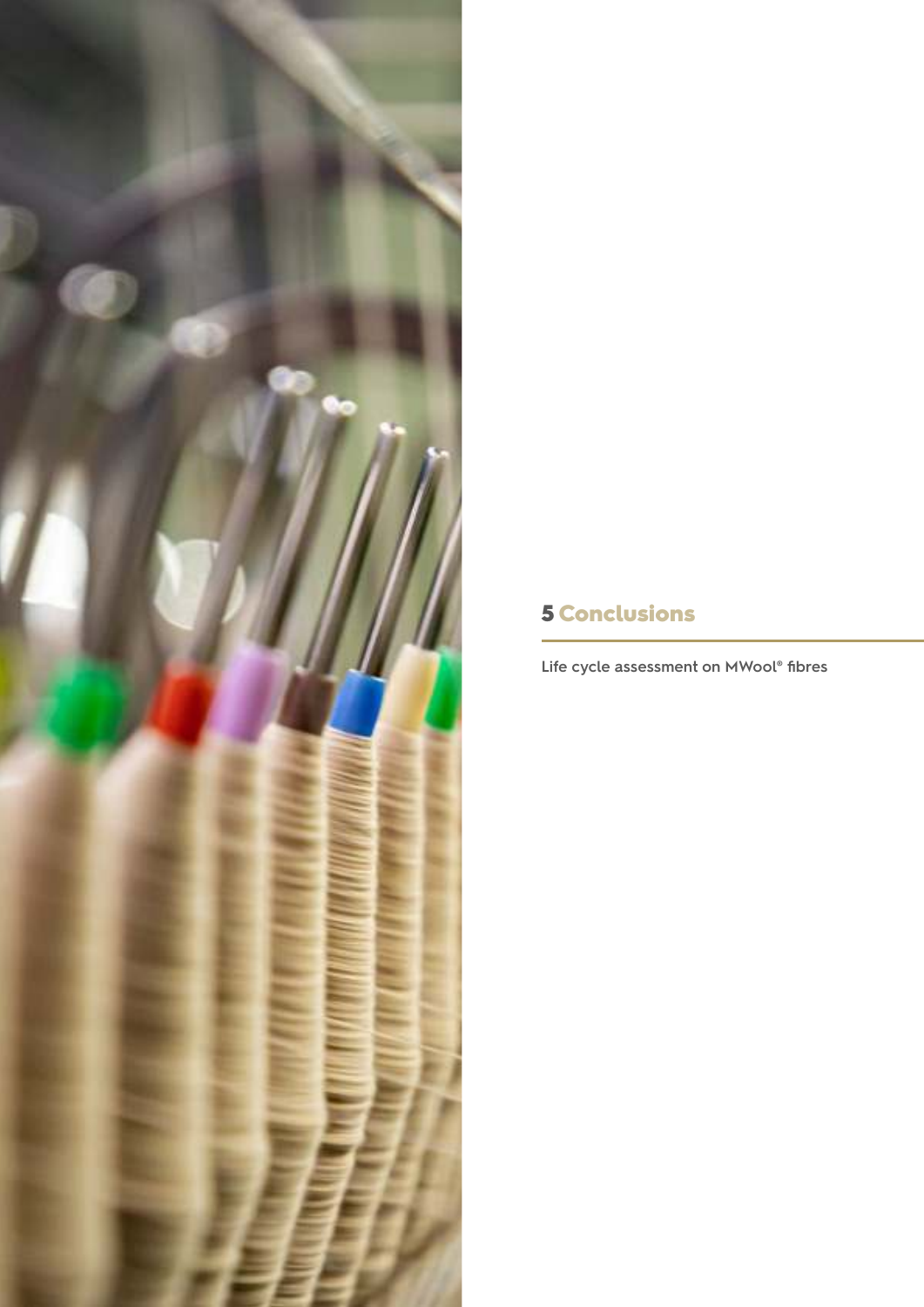# 5 Conclusions

**Although preliminary, the current LCA results show that the carbon footprint of 1 kg of MWool® is 0.63 kg CO2 eq. The potential impact of virgin wool fibres ranges between 33,2 to 89,1 kg of CO2 eq. As a consequence, the environmental advantage of MWool® against the virgin wool fibres is significant, even when the lowest value of impact for the virgin wool is considered. Also for the other analysed impact categories, the MWool® shows significantly better environmental performances.**

This study required several assumptions to fill data gaps, mainly on the specific locations of collection and sorting centres in USA, Europe, India, Pakistan, Turkey, Eastern Europe. Other assumptions concern the mean of transport, the waste textile packaging and the energy used in India and Pakistan to remove accessories. Nevertheless, all the above assumptions can be considered fairly representative of the collection network and recycling chain,so also the result can be considered representative of the impacts of MWool®**.** Similarly to most of LCAs, the study could be further fine-tuned with more detailed primary data.



**This study has been issued as a scientific article on MDPI Resources** on April the 20th, 2022 <https://www.mdpi.com/2079-9276/11/5/41>

**Life Cycle Assessment (LCA) of MWool® Recycled Wool Fibers was selected as the cover of Issue 5, Volume 11, 2022.**